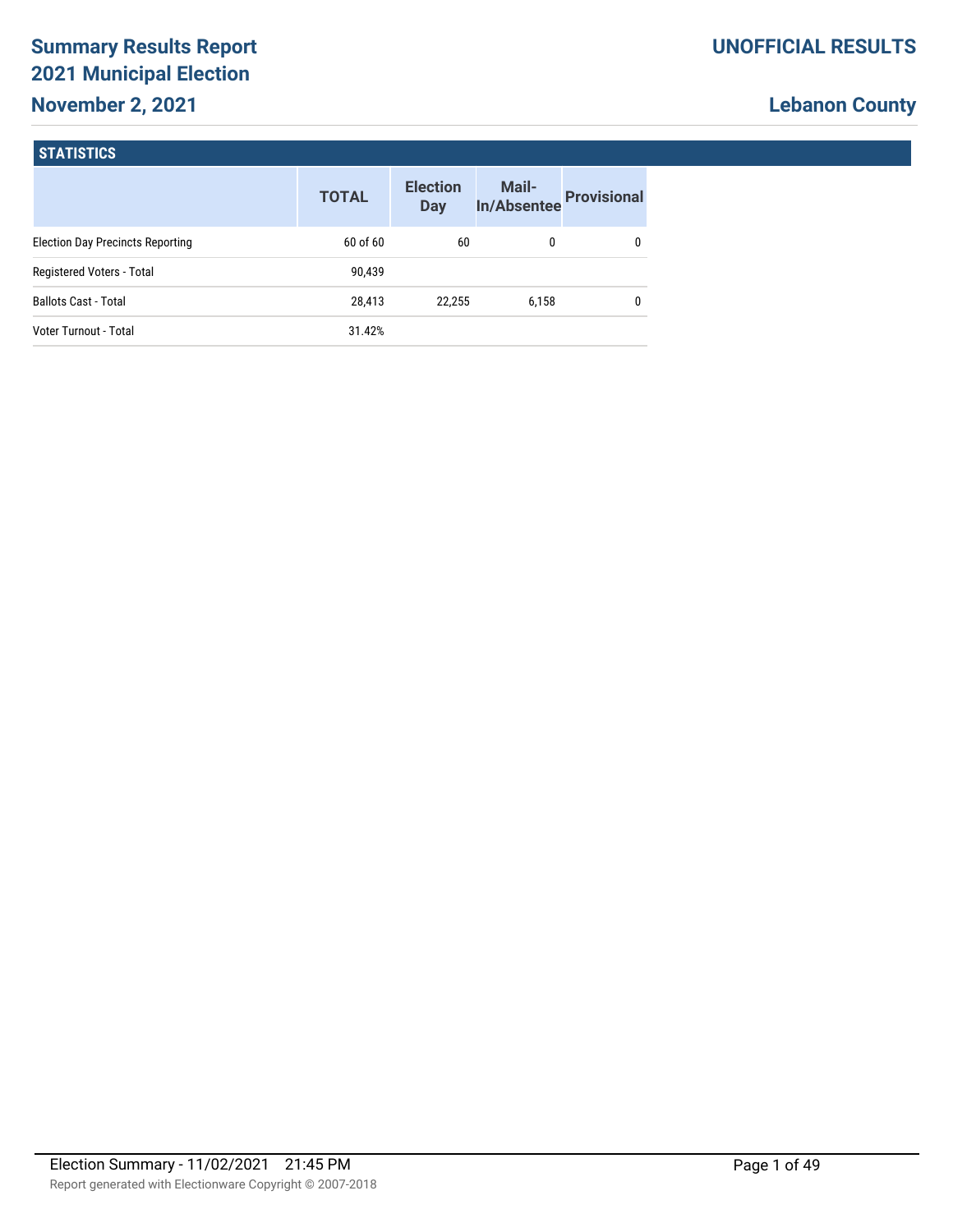**JUDGE OF THE SUPREME COURT**

Vote For 1

|                          | <b>TOTAL</b> | <b>Election</b><br><b>Day</b> | Mail-<br>In/Absentee Provisional |  |
|--------------------------|--------------|-------------------------------|----------------------------------|--|
| DEM MARIA MCLAUGHLIN     | 8,165        | 4.343                         | 3,822                            |  |
| <b>REP KEVIN BROBSON</b> | 17,970       | 16.231                        | 1.739                            |  |
| Write-In Totals          | 19           | 14                            | 5                                |  |

# **JUDGE OF SUPERIOR COURT**

Vote For 1

|                           | <b>TOTAL</b> | <b>Election</b><br><b>Day</b> | Mail-<br>In/Absentee | <b>Provisional</b> |
|---------------------------|--------------|-------------------------------|----------------------|--------------------|
| DEM TIMIKA LANE           | 8,100        | 4.185                         | 3.915                | 0                  |
| <b>REP MEGAN SULLIVAN</b> | 19,708       | 17,613                        | 2.095                | 0                  |
| Write-In Totals           | 15           | 10                            | 5                    | 0                  |

#### **JUDGE OF THE COMMONWEALTH COURT**

Vote For 2

|                                | <b>TOTAL</b> | <b>Election</b><br><b>Day</b> | <b>Mail-</b><br><b>In/Absentee</b> | <b>Provisional</b> |
|--------------------------------|--------------|-------------------------------|------------------------------------|--------------------|
| DEM LORI A. DUMAS              | 8,250        | 4,275                         | 3,975                              | 0                  |
| DEM DAVID LEE SPURGEON         | 7,217        | 3,590                         | 3,627                              | 0                  |
| <b>REP STACY MARIE WALLACE</b> | 17,695       | 15,807                        | 1,888                              | 0                  |
| <b>REP DREW CROMPTON</b>       | 17,236       | 15,421                        | 1.815                              | 0                  |
| Write-In Totals                | 28           | 24                            | 4                                  | 0                  |

# **DISTRICT ATTORNEY**

|                           | <b>TOTAL</b> | <b>Election</b><br><b>Day</b> | Mail-<br>In/Absentee Provisional |              |
|---------------------------|--------------|-------------------------------|----------------------------------|--------------|
| <b>REP PIER HESS GRAF</b> | 21,947       | 18.799                        | 3.148                            |              |
| Write-In Totals           | 557          | 355                           | 202                              | $\mathbf{0}$ |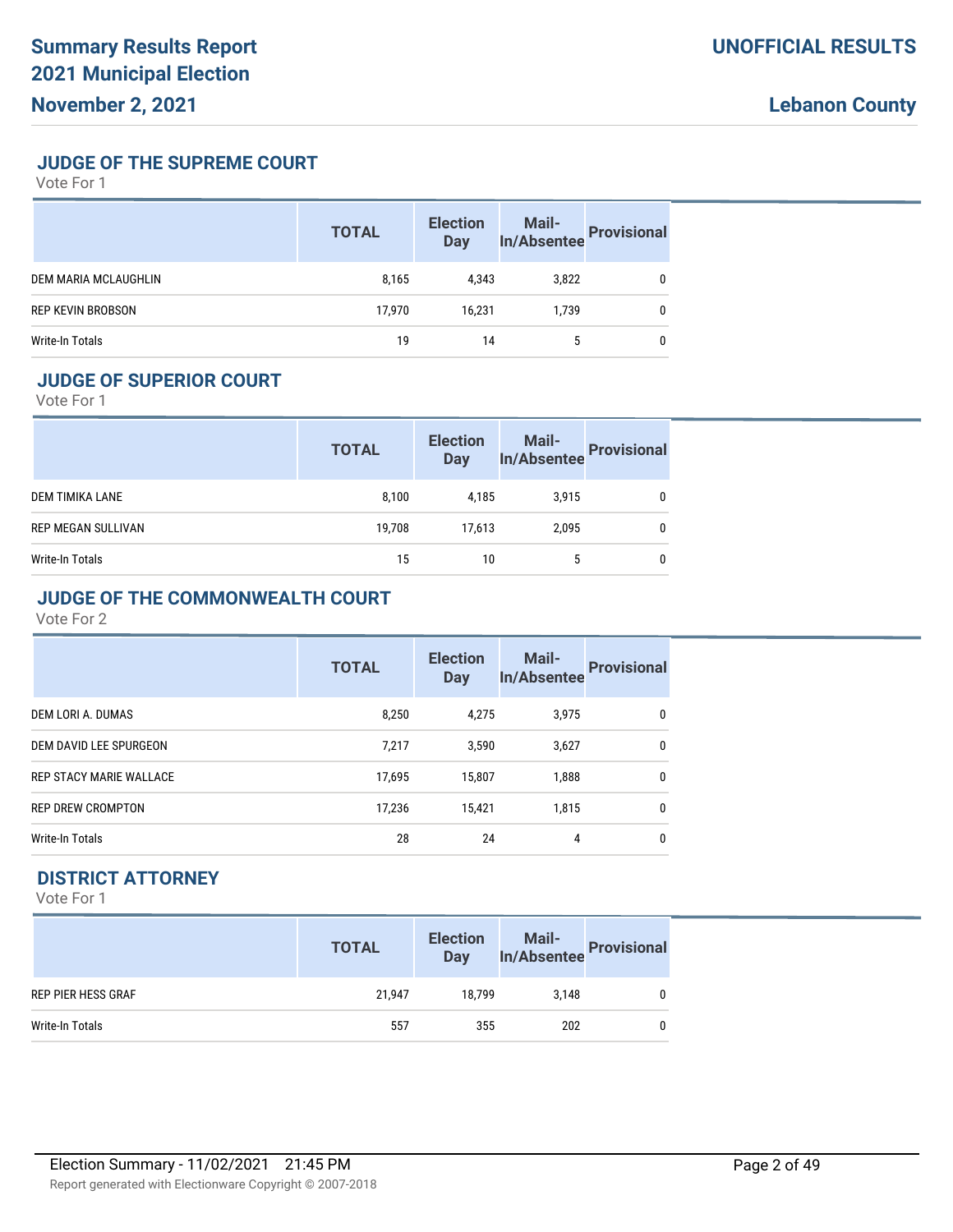#### **REGISTER OF WILLS AND CLERK OF THE ORPHANS COURT**

Vote For 1

|                        | <b>TOTAL</b> | <b>Election</b><br>Day | Mail-<br>In/Absentee Provisional |   |
|------------------------|--------------|------------------------|----------------------------------|---|
| DEM KENDRA M. MOLL     | 8,718        | 4,663                  | 4,055                            | 0 |
| <b>REP BRIAN CRAIG</b> | 19,082       | 17,113                 | 1.969                            |   |
| Write-In Totals        | 23           | 20                     | 3                                |   |

#### **SHERIFF**

Vote For 1

|                            | <b>TOTAL</b> | <b>Election</b><br><b>Day</b> | Mail-<br>In/Absentee Provisional |  |
|----------------------------|--------------|-------------------------------|----------------------------------|--|
| REP JEFFRIE C. MARLEY, JR. | 22.565       | 19.116                        | 3.449                            |  |
| Write-In Totals            | 344          | 226                           | 118                              |  |

# **MAGISTERIAL DISTRICT JUDGE MDJ 52-2-01**

Vote For 1

|                      | <b>TOTAL</b> | <b>Election</b><br><b>Day</b> |     | Mail-<br>In/Absentee Provisional |
|----------------------|--------------|-------------------------------|-----|----------------------------------|
| DEM AURELIS FIGUEROA | 654          | 457                           | 197 |                                  |
| REP JAMES CAPELLO    | 637          | 551                           | 86  |                                  |
| Write-In Totals      |              |                               |     |                                  |

#### **MAGISTERIAL DISTRICT JUDGE MDJ 52-3-04**

|                         | <b>TOTAL</b> | <b>Election</b><br><b>Day</b> | Mail-<br>In/Absentee | <b>Provisional</b> |
|-------------------------|--------------|-------------------------------|----------------------|--------------------|
| DEM/REP JOHN W. DITZLER | 2.930        | 2.354                         | 576                  | 0                  |
| Write-In Totals         | 39           | 34                            | 5                    | $\mathbf{0}$       |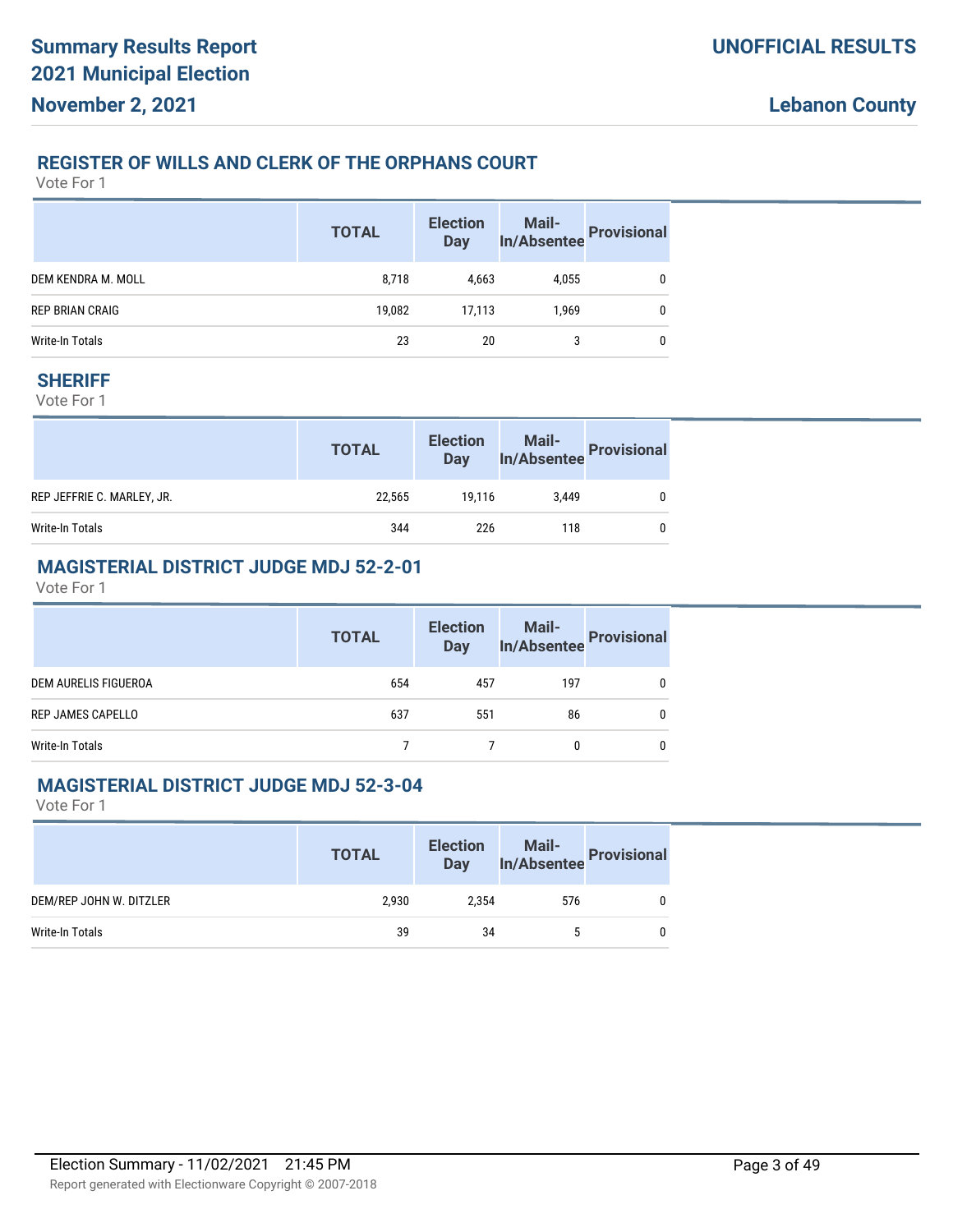### **SCHOOL DIRECTOR AT LARGE ANNVILLE CLEONA**

Vote For 4

|                                | <b>TOTAL</b> | <b>Election</b><br><b>Day</b> | Mail-<br><b>In/Absentee</b> | <b>Provisional</b> |
|--------------------------------|--------------|-------------------------------|-----------------------------|--------------------|
| DEM NATALIE DUVALL             | 818          | 451                           | 367                         | 0                  |
| DEM/REP KATHY BLOUCH           | 1,766        | 1,403                         | 363                         | 0                  |
| DEM/REP COLLEEN SHAY           | 1,590        | 1,256                         | 334                         | $\mathbf{0}$       |
| DEM/REP CHRISTOPHER SIRRIANNIA | 1,543        | 1,230                         | 313                         | 0                  |
| <b>REP CINDY EBY</b>           | 1,896        | 1,674                         | 222                         | $\mathbf{0}$       |
| Write-In Totals                | 41           | 32                            | 9                           | $\mathbf{0}$       |

## **SCHOOL DIRECTOR AT LARGE CORNWALL LEBANON**

Vote For 4

|                              | <b>TOTAL</b> | <b>Election</b><br><b>Day</b> | Mail-<br>In/Absentee | <b>Provisional</b> |
|------------------------------|--------------|-------------------------------|----------------------|--------------------|
| DEM/REP SUSAN A. DIEFFENBACH | 4,776        | 3,347                         | 1,429                | 0                  |
| DEM/REP SUSAN L. LEVENDOSKI  | 3,998        | 2,633                         | 1.365                | $\mathbf{0}$       |
| DEM/REP KYLE BENSING         | 4,230        | 2,786                         | 1.444                | 0                  |
| DEM DIANE C. WUORI           | 3.160        | 1.870                         | 1.290                | $\mathbf{0}$       |
| REP JOEL W. ZUG              | 5,444        | 4.724                         | 720                  | $\mathbf{0}$       |
| Write-In Totals              | 189          | 169                           | 20                   | 0                  |

# **SCHOOL DIRECTOR AT LARGE EASTERN LEBANON COUNTY**

|                              | <b>TOTAL</b> | <b>Election</b><br><b>Day</b> | <b>Mail-</b><br>In/Absentee | <b>Provisional</b> |
|------------------------------|--------------|-------------------------------|-----------------------------|--------------------|
| <b>DEM TRACY HAYES</b>       | 1,294        | 783                           | 511                         | $\mathbf{0}$       |
| DEM/REP DENISE K. THOMAS     | 1,390        | 888                           | 502                         | $\mathbf{0}$       |
| <b>DEM AUDREY PERRY</b>      | 948          | 506                           | 442                         | $\mathbf 0$        |
| DEM KIYA EMERICH             | 1,038        | 593                           | 445                         | $\mathbf 0$        |
| <b>REP RACHEL MOYER</b>      | 2,785        | 2,542                         | 243                         | $\mathbf 0$        |
| <b>REP BONNIE L. KANTNER</b> | 2,838        | 2,564                         | 274                         | $\mathbf 0$        |
| <b>REP TOM FERRARI</b>       | 2,870        | 2,588                         | 282                         | $\mathbf 0$        |
| Write-In Totals              | 1,986        | 1,957                         | 29                          | $\mathbf{0}$       |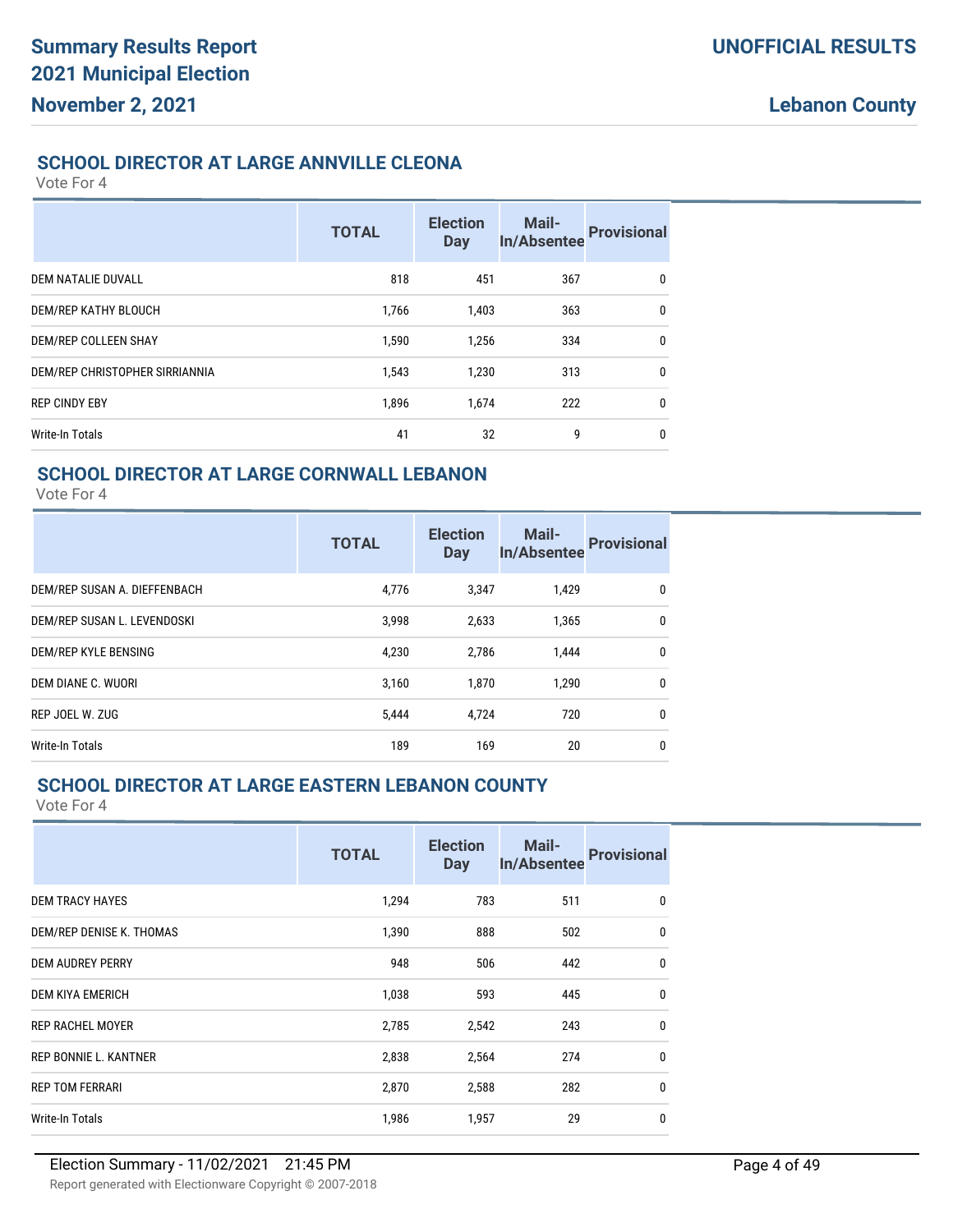#### **SCHOOL DIRECTOR AT LARGE LEBANON**

Vote For 4

|                         | <b>TOTAL</b> | <b>Election</b><br><b>Day</b> | <b>Mail-</b><br><b>In/Absentee</b> | <b>Provisional</b> |
|-------------------------|--------------|-------------------------------|------------------------------------|--------------------|
| DEM/REP CEDRIC JORDAN   | 1.349        | 899                           | 450                                | $\mathbf{0}$       |
| DEM/REP TRACY JOHNSEN   | 1,351        | 917                           | 434                                | $\mathbf{0}$       |
| DEM JOSHUA W. SPAULDING | 1,333        | 838                           | 495                                | $\mathbf{0}$       |
| REP DEBRA L. BOWMAN     | 1,885        | 1.595                         | 290                                | $\mathbf{0}$       |
| Write-In Totals         | 335          | 324                           | 11                                 | $\mathbf{0}$       |

#### **SCHOOL DIRECTOR AT LARGE NORTHERN LEBANON**

Vote For 4

|                               | <b>TOTAL</b> | <b>Election</b><br><b>Day</b> | <b>Mail-</b><br><b>In/Absentee</b> | <b>Provisional</b> |
|-------------------------------|--------------|-------------------------------|------------------------------------|--------------------|
| DEM/REP STACI L. MURRAY       | 1.449        | 1.090                         | 359                                | 0                  |
| DEM/REP KATE KIMBLE-TUSZYNSKI | 1,173        | 839                           | 334                                | 0                  |
| DEM/REP DAVID KLINE           | 2,247        | 1.910                         | 337                                | 0                  |
| DEM/REP ROBERT ENGLAND, JR.   | 2,273        | 1,934                         | 339                                | 0                  |
| Write-In Totals               | 2.074        | 2,046                         | 28                                 | $\mathbf{0}$       |

# **SCHOOL DIRECTOR AT LARGE PALMYRA AREA**

|                         | <b>TOTAL</b> | <b>Election</b><br><b>Day</b> | Mail-<br><b>In/Absentee</b> | <b>Provisional</b> |
|-------------------------|--------------|-------------------------------|-----------------------------|--------------------|
| <b>DEM MARK BUCHER</b>  | 2,681        | 1,708                         | 973                         | 0                  |
| <b>DEM RYAN PATRICK</b> | 2,625        | 1,663                         | 962                         | $\mathbf{0}$       |
| <b>DEM JIM KREISER</b>  | 2,406        | 1,498                         | 908                         | $\mathbf{0}$       |
| <b>DEM JEFFREY PUTT</b> | 2,250        | 1,335                         | 915                         | $\mathbf{0}$       |
| REP KAYLA LEIBERHER     | 3,531        | 3,151                         | 380                         | $\mathbf{0}$       |
| <b>REP MANDY BRADEN</b> | 3,546        | 3,148                         | 398                         | $\mathbf{0}$       |
| REP MIKE KOVAL          | 3,508        | 3,140                         | 368                         | $\mathbf{0}$       |
| <b>REP JOSHUA JONES</b> | 3,406        | 3,052                         | 354                         | $\mathbf{0}$       |
| <b>Write-In Totals</b>  | 59           | 52                            | 7                           | $\mathbf{0}$       |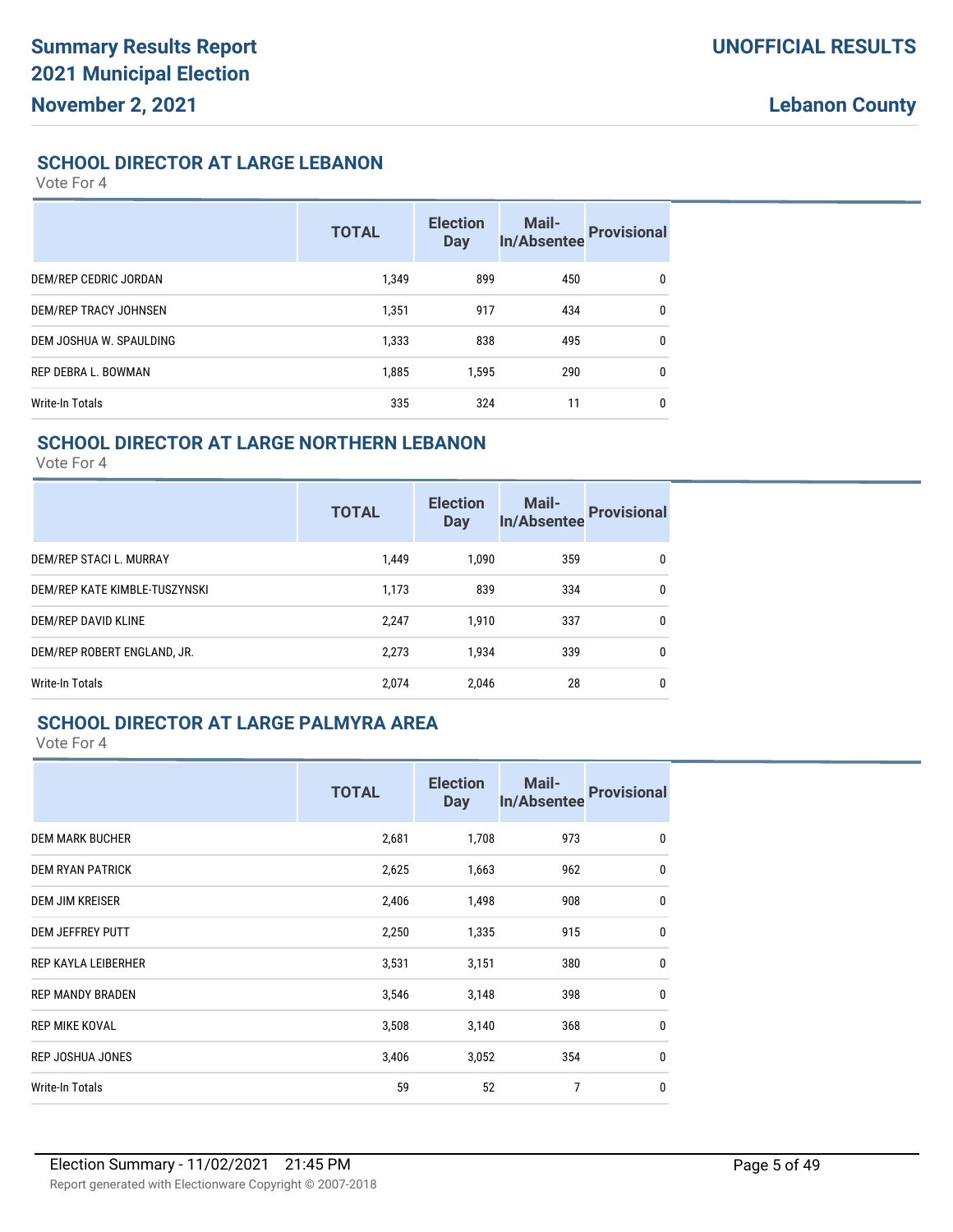## **SCHOOL DIRECTOR AT LARGE PALMYRA AREA**

Vote For 1

|                         | <b>TOTAL</b> | <b>Election</b><br><b>Day</b> | Mail-<br>In/Absentee Provisional |              |
|-------------------------|--------------|-------------------------------|----------------------------------|--------------|
| DEM DAVID LAUDERMILCH   | 2,731        | 1.718                         | 1,013                            | 0            |
| <b>REP MARYANN CINI</b> | 3,574        | 3.212                         | 362                              | $\mathbf{0}$ |
| Write-In Totals         | 14           | 13                            |                                  | $\Omega$     |

# **SCHOOL DIRECTOR AT LARGE PALMYRA AREA**

Vote For 1

|                     | <b>TOTAL</b> | <b>Election</b><br><b>Day</b> | Mail-<br>In/Absentee Provisional |  |
|---------------------|--------------|-------------------------------|----------------------------------|--|
| REP ALICIA HALDEMAN | 4.441        | 3.801                         | 640                              |  |
| Write-In Totals     | 532          | 411                           | 121                              |  |

# **LEBANON CITY MAYOR**

Vote For 1

|                           | <b>TOTAL</b> | <b>Election</b><br>Day | Mail-<br>In/Absentee | Provisional |
|---------------------------|--------------|------------------------|----------------------|-------------|
| DEM CESAR B. LIRIANO      | 1,153        | 737                    | 416                  |             |
| <b>REP SHERRY CAPELLO</b> | 1,665        | 1.404                  | 261                  |             |
| Write-In Totals           | 18           | 18                     |                      |             |

#### **COUNCIL MEMBER COUNCIL MEMBER**

|                            | <b>TOTAL</b> | <b>Election</b><br><b>Day</b> | Mail-<br><b>In/Absentee</b> | <b>Provisional</b> |
|----------------------------|--------------|-------------------------------|-----------------------------|--------------------|
| DEM CHRISTOPHER NORWOOD    | 1,132        | 632                           | 500                         | 0                  |
| <b>REP JOE MORALES</b>     | 1,442        | 1,232                         | 210                         | 0                  |
| <b>REP KAREN S. HAITOS</b> | 1,321        | 1.180                         | 141                         | $\mathbf{0}$       |
| <b>IND ZAELYS DE ARCE</b>  | 848          | 534                           | 314                         | 0                  |
| Write-In Totals            | 31           | 26                            | 5                           | 0                  |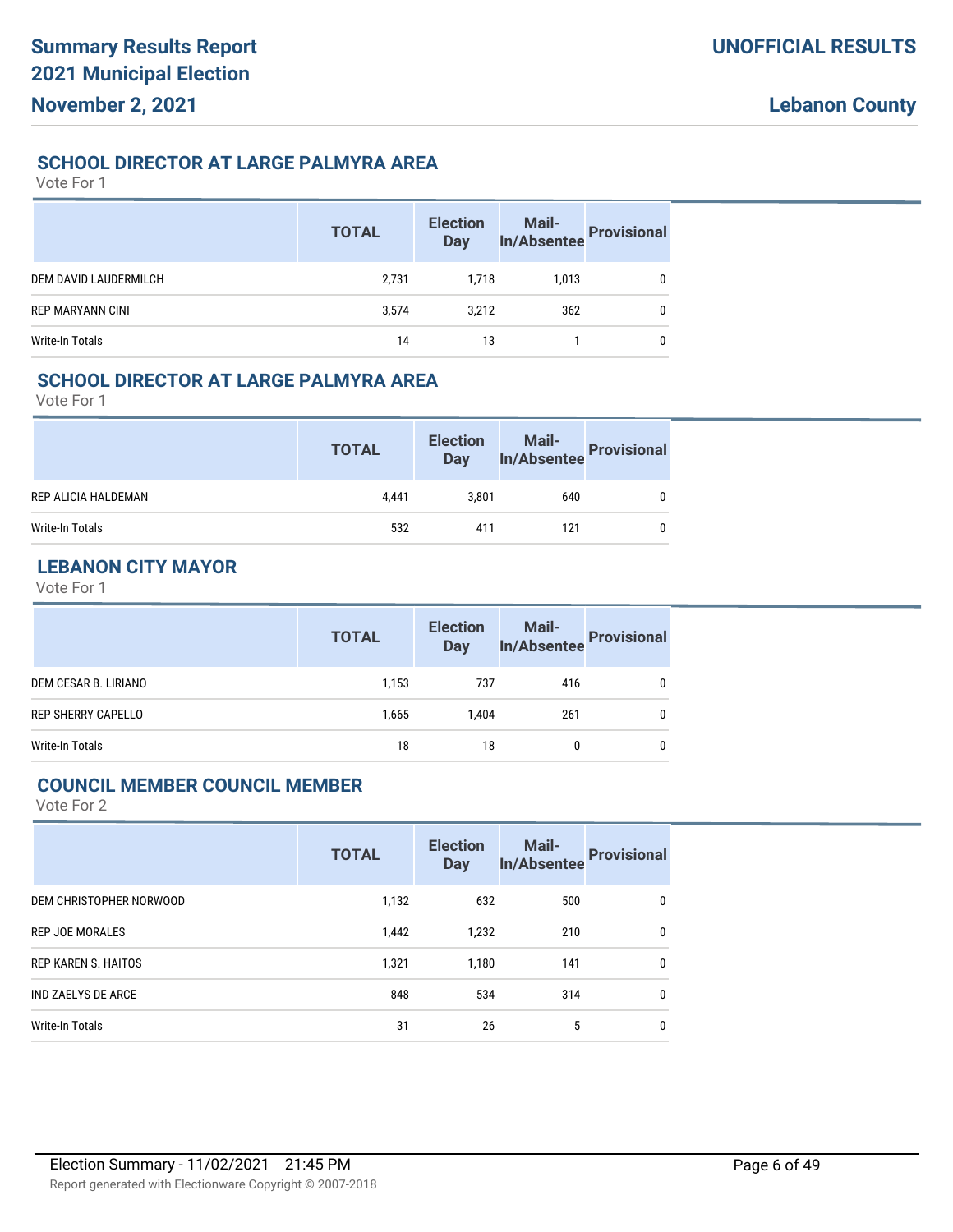### **COUNCIL MEMBER LEBANON COUNCIL MEMBER 2 YR**

Vote For 1

|                         | <b>TOTAL</b> | <b>Election</b><br><b>Day</b> | Mail-<br>In/Absentee Provisional |   |
|-------------------------|--------------|-------------------------------|----------------------------------|---|
| <b>REP BRIAN MARTIN</b> | 1,557        | 1,333                         | 224                              | 0 |
| IND ALISHER AMINOV      | 1,072        | 668                           | 404                              | 0 |
| Write-In Totals         | 5            | 5                             | 0                                | 0 |

#### **MAYOR CLEONA**

Vote For 1

|                      | <b>TOTAL</b> | <b>Election</b><br><b>Day</b> | Mail-<br>In/Absentee | <b>Provisional</b> |
|----------------------|--------------|-------------------------------|----------------------|--------------------|
| REP LARRY P. MINNICH | 347          | 287                           | 60                   |                    |
| Write-In Totals      | 23           | 18                            |                      |                    |

# **MAYOR CORNWALL**

Vote For 1

|                        | <b>TOTAL</b> | <b>Election</b><br><b>Day</b> | Mail-<br>In/Absentee | <b>Provisional</b> |
|------------------------|--------------|-------------------------------|----------------------|--------------------|
| DEM CATHERINE MILLER   | 910          | 439                           | 471                  |                    |
| <b>REP MARK THOMAS</b> | 1,052        | 924                           | 128                  |                    |
| Write-In Totals        |              |                               |                      |                    |

# **MAYOR JONESTOWN**

Vote For 1

|                     | <b>TOTAL</b> | <b>Election</b> |    | lection Mail-<br>Day In/Absentee Provisional |
|---------------------|--------------|-----------------|----|----------------------------------------------|
| REP JOSEPH QUAIROLI | 231          | 207             | 24 |                                              |
| Write-In Totals     | 8            |                 |    |                                              |

# **MAYOR MOUNT GRETNA**

|                    | <b>TOTAL</b> | <b>Election</b><br><b>Day</b> | Mail-<br>In/Absentee Provisional |   |
|--------------------|--------------|-------------------------------|----------------------------------|---|
| DEM JOSEPH F. SHAY | 86           | 61                            | 25                               | 0 |
| Write-In Totals    |              |                               |                                  | 0 |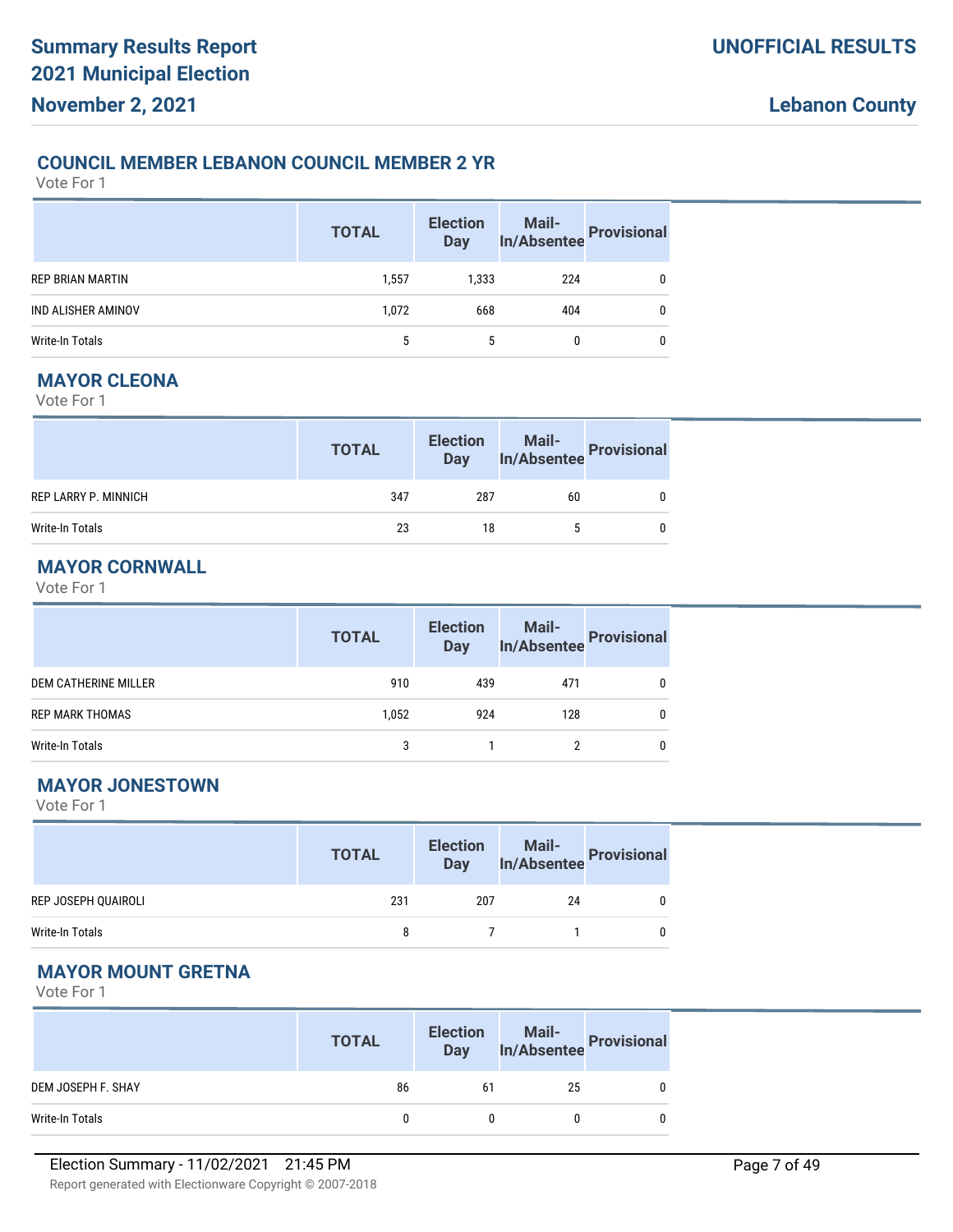#### **MAYOR MYERSTOWN**

Vote For 1

|                    | <b>TOTAL</b> | <b>Election</b><br><b>Day</b> | Mail-<br>In/Absentee Provisional |  |
|--------------------|--------------|-------------------------------|----------------------------------|--|
| REP DANE W. BICHER | 394          | 352                           | 42                               |  |
| Write-In Totals    | 19           | 18                            |                                  |  |

# **MAYOR PALMYRA**

Vote For 1

|                            | <b>TOTAL</b> | <b>Election</b><br><b>Day</b> | Mail-<br>In/Absentee Provisional |  |
|----------------------------|--------------|-------------------------------|----------------------------------|--|
| REP FREDERICK S. CARPENTER | 1.172        | 1.009                         | 163                              |  |
| Write-In Totals            | 53           | 45                            |                                  |  |

# **MAYOR RICHLAND**

Vote For 1

|                      | <b>TOTAL</b> | <b>Election</b><br>Day | Mail-<br>In/Absentee Provisional |  |
|----------------------|--------------|------------------------|----------------------------------|--|
| DEM/REP RAY SHANAMAN | 254          | 238                    | 16                               |  |
| Write-In Totals      | 16           | 16                     |                                  |  |

# **COUNCIL MEMBER CLEONA**

|                      | <b>TOTAL</b> | <b>Election</b><br><b>Day</b> | Mail-<br>In/Absentee Provisional |   |
|----------------------|--------------|-------------------------------|----------------------------------|---|
| REP SAM WENGERT, JR. | 351          | 289                           | 62                               | 0 |
| REP ROBERT P. MOYER  | 318          | 268                           | 50                               | 0 |
| Write-In Totals      | 19           | 13                            | 6                                | 0 |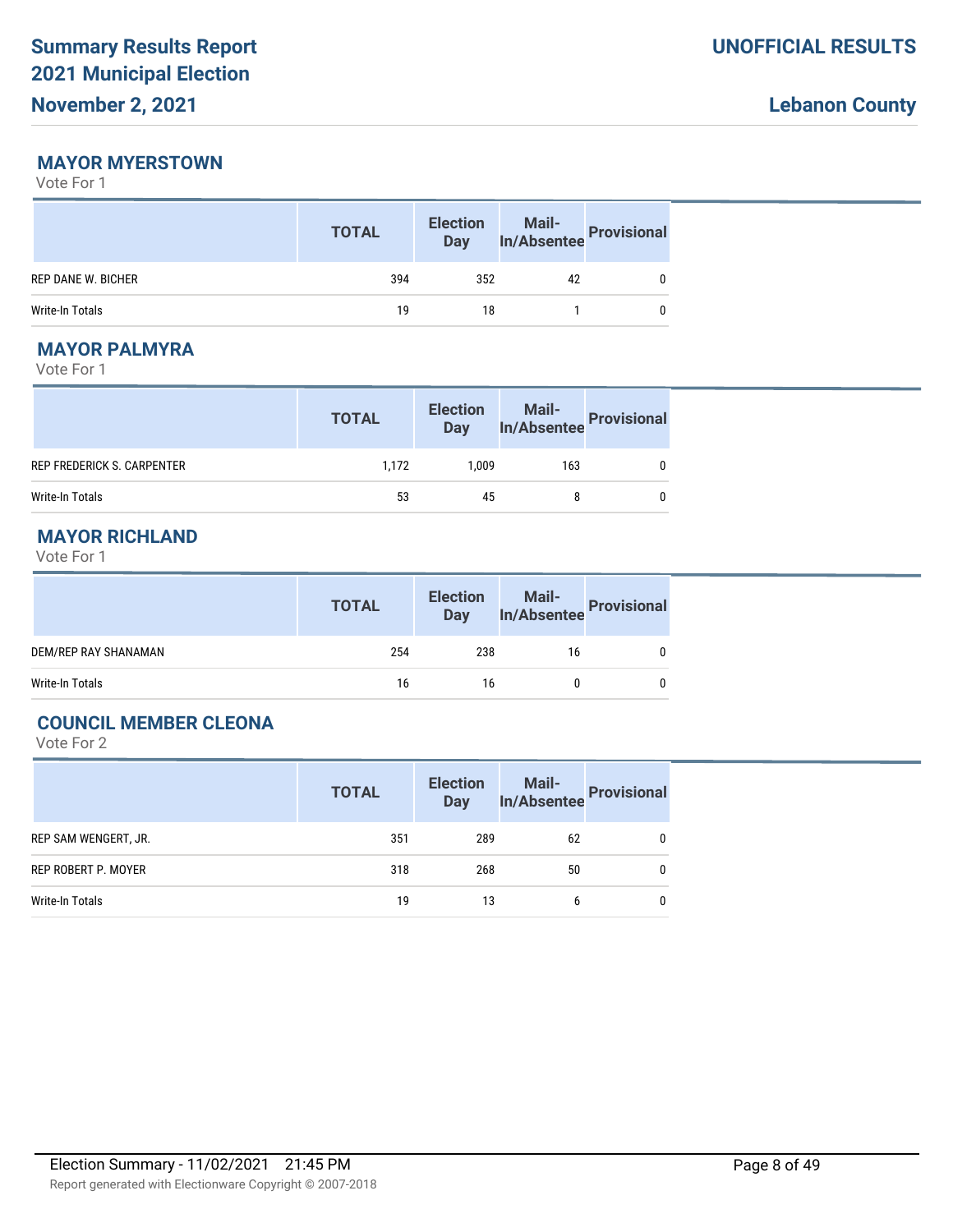### **COUNCIL MEMBER CORNWALL**

Vote For 4

|                           | <b>TOTAL</b> | <b>Election</b><br><b>Day</b> | <b>Mail-</b><br><b>In/Absentee</b> | <b>Provisional</b> |
|---------------------------|--------------|-------------------------------|------------------------------------|--------------------|
| DEM/REP BRUCE D. HARRIS   | 1.274        | 830                           | 444                                | 0                  |
| DEM/REP BRUCE CONRAD      | 1.097        | 679                           | 418                                | $\mathbf{0}$       |
| REP ELIZABETH YOCUM       | 1,182        | 945                           | 237                                | $\mathbf{0}$       |
| REP ALFRED D. BRANDT, JR. | 1.101        | 903                           | 198                                | $\mathbf{0}$       |
| Write-In Totals           | 90           | 59                            | 31                                 | $\mathbf{0}$       |

### **COUNCIL MEMBER JONESTOWN**

Vote For 4

|                              | <b>TOTAL</b> | <b>Election</b><br><b>Day</b> | <b>Mail-</b><br><b>In/Absentee</b> | <b>Provisional</b> |
|------------------------------|--------------|-------------------------------|------------------------------------|--------------------|
| <b>REP TYLER LONGENECKER</b> | 205          | 184                           | 21                                 | $\mathbf{0}$       |
| <b>REP JUSTIN SHUEY</b>      | 204          | 180                           | 24                                 | 0                  |
| REP DONNETTE J. QUAIROLI     | 191          | 173                           | 18                                 | $\mathbf{0}$       |
| <b>REP THOMAS KEEFER</b>     | 214          | 190                           | 24                                 | $\mathbf{0}$       |
| Write-In Totals              | 19           | 14                            | 5                                  | $\mathbf{0}$       |

# **COUNCIL MEMBER MOUNT GRETNA**

Vote For 3

|                            | <b>TOTAL</b> | <b>Election</b><br><b>Day</b> | Mail-<br>In/Absentee Provisional |   |
|----------------------------|--------------|-------------------------------|----------------------------------|---|
| DEM ALLAN D. FELDMAN       | 64           | 45                            | 19                               | 0 |
| REP WILLIAM R. KLEINFELTER | 56           | 44                            | 12                               | 0 |
| Write-In Totals            | 29           | 15                            | 14                               | 0 |

#### **COUNCIL MEMBER MYERSTOWN**

|                            | <b>TOTAL</b> | <b>Election</b><br><b>Day</b> | Mail-<br>In/Absentee | <b>Provisional</b> |
|----------------------------|--------------|-------------------------------|----------------------|--------------------|
| DEM RONALD L. REAM         | 168          | 121                           | 47                   |                    |
| REP PARK W. HAVERSTICK, II | 358          | 330                           | 28                   |                    |
| Write-In Totals            | 22           | 18                            | 4                    |                    |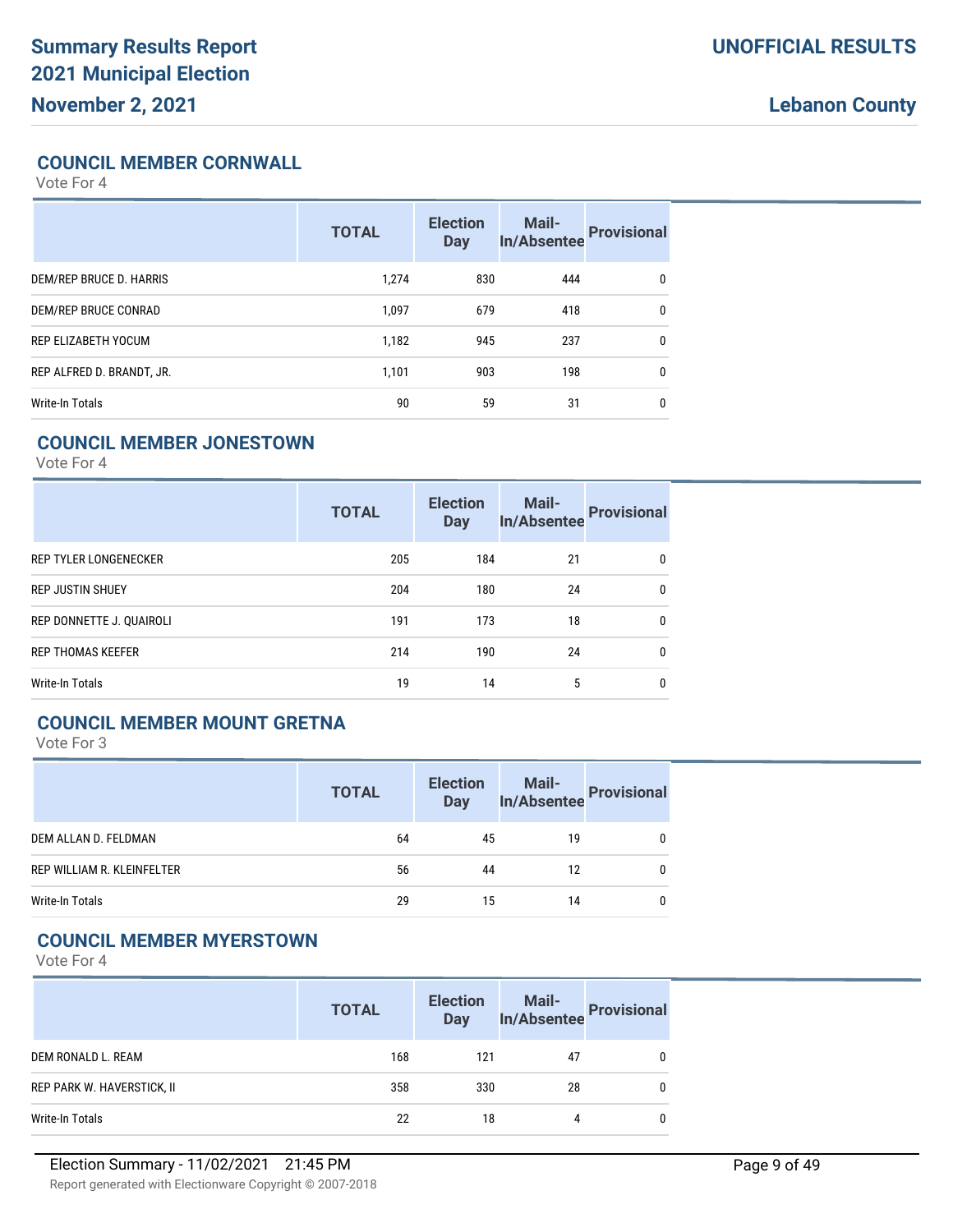# **COUNCIL MEMBER PALMYRA**

Vote For 4

|                             | <b>TOTAL</b> | <b>Election</b><br><b>Day</b> | <b>Mail-</b><br><b>In/Absentee</b> | <b>Provisional</b> |
|-----------------------------|--------------|-------------------------------|------------------------------------|--------------------|
| REP JANE QUAIROLI           | 1.042        | 912                           | 130                                | $\mathbf{0}$       |
| REP ANTHONY M. CATALANI, II | 990          | 870                           | 120                                | $\mathbf{0}$       |
| REP WILLIAM GARBER, II      | 1.034        | 910                           | 124                                | $\mathbf{0}$       |
| <b>REP JAMES TESCHE</b>     | 986          | 866                           | 120                                | $\mathbf{0}$       |
| Write-In Totals             | 46           | 31                            | 15                                 | $\mathbf{0}$       |

### **COUNCIL MEMBER RICHLAND**

Vote For 3

|                              | <b>TOTAL</b> | <b>Election</b><br><b>Day</b> | Mail-<br>In/Absentee | <b>Provisional</b> |
|------------------------------|--------------|-------------------------------|----------------------|--------------------|
| REP MARK A. BRUBAKER         | 233          | 223                           | 10                   | 0                  |
| REP JAMES D. NIETHAMMER      | 221          | 212                           | 9                    | 0                  |
| <b>REP TRAVIS L. RANDLER</b> | 219          | 209                           | 10                   |                    |
| Write-In Totals              | 44           | 42                            |                      |                    |

# **COUNCIL MEMBER 2 YR CLEONA**

Vote For 2

|                               | <b>TOTAL</b> | <b>Election</b><br><b>Day</b> | Mail-<br>In/Absentee Provisional |  |
|-------------------------------|--------------|-------------------------------|----------------------------------|--|
| <b>REP TRICIA S. SPRINGER</b> | 334          | 278                           | 56                               |  |
| REP MATTHEW J. URBAN          | 326          | 276                           | 50                               |  |
| Write-In Totals               | 17           | 12                            |                                  |  |

## **COUNCIL MEMBER 2 YR JONESTOWN**

|                        | <b>TOTAL</b> | <b>Election</b><br><b>Day</b> | Mail-<br>In/Absentee Provisional |  |
|------------------------|--------------|-------------------------------|----------------------------------|--|
| <b>REP JEFF SCHOTT</b> | 231          | 206                           | 25                               |  |
| Write-In Totals        | ર            |                               |                                  |  |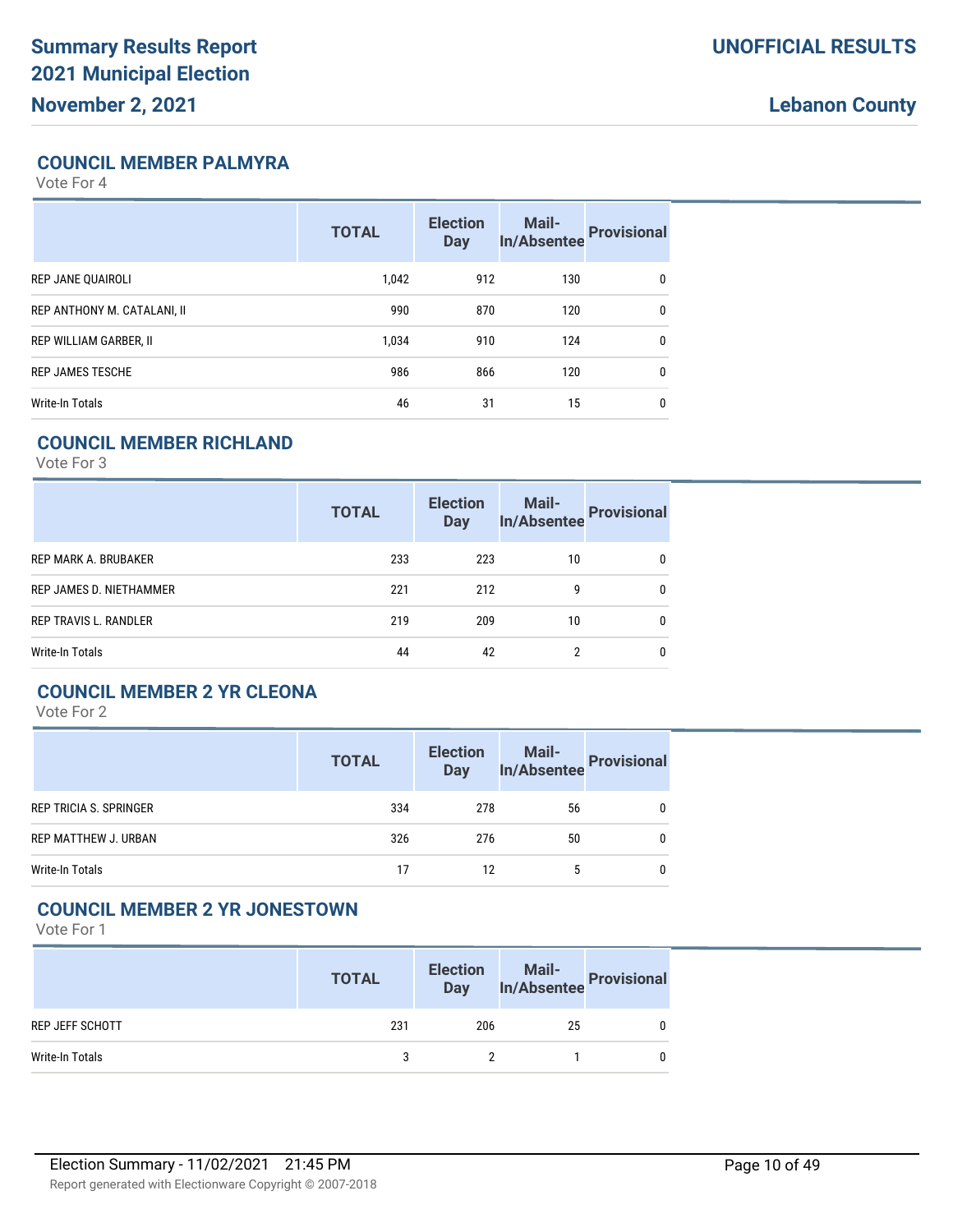#### **COUNCIL MEMBER 2 YR JONESTOWN**

Vote For 1

|                 | <b>TOTAL</b> | <b>Election</b><br>Day | Mail-<br>In/Absentee Provisional |  |
|-----------------|--------------|------------------------|----------------------------------|--|
| Write-In Totals | 26           | 22                     |                                  |  |

### **TOWNSHIP COMMISSIONER ANNVILLE**

Vote For 2

|                             | <b>TOTAL</b> | <b>Election</b><br>Day | <b>Mail-</b><br><b>In/Absentee</b> | <b>Provisional</b> |
|-----------------------------|--------------|------------------------|------------------------------------|--------------------|
| DEM JOHN HINSHAW            | 289          | 181                    | 108                                | 0                  |
| REP NEVIN R. HOOVER         | 389          | 312                    | 77                                 | 0                  |
| <b>REP THOMAS R. EMBICH</b> | 397          | 319                    | 78                                 | 0                  |
| Write-In Totals             | 6            | 4                      | 2                                  | 0                  |

# **TOWNSHIP COMMISSIONER WEST LEBANON**

Vote For 2

|                         | <b>TOTAL</b> | <b>Election</b><br><b>Day</b> | Mail-<br>In/Absentee | <b>Provisional</b> |
|-------------------------|--------------|-------------------------------|----------------------|--------------------|
| DEM RICHARD J. PFLUEGER | 61           | 34                            | 27                   | 0                  |
| <b>REP JOHN BRENNER</b> | 92           | 82                            | 10                   | 0                  |
| REP TINA M. HOUSER      | 65           | 59                            | 6                    | $\mathbf{0}$       |
| Write-In Totals         | 5            | 2                             | 3                    | $\mathbf{0}$       |

# **TOWNSHIP SUPERVISOR BETHEL**

|                     | <b>TOTAL</b> | <b>Election</b><br><b>Day</b> |     | Mail-<br>In/Absentee Provisional |
|---------------------|--------------|-------------------------------|-----|----------------------------------|
| REP RICHARD D. RUDY | 675          | 573                           | 102 |                                  |
| Write-In Totals     | 129          | 124                           |     |                                  |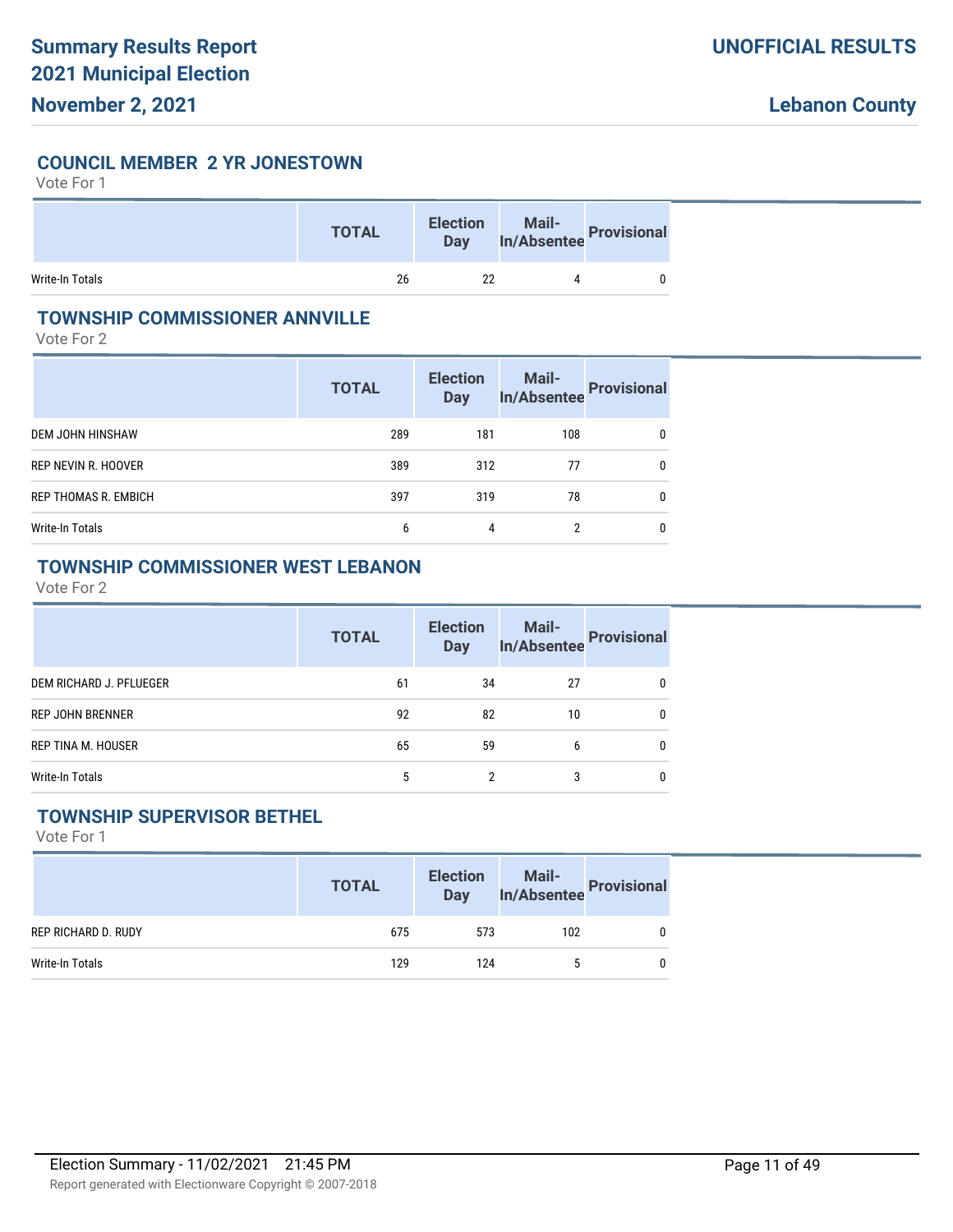#### **TOWNSHIP SUPERVISOR EAST HANOVER**

#### Vote For 1

|                         | <b>TOTAL</b> | <b>Election</b><br>Day | Mail-<br>In/Absentee Provisional |  |
|-------------------------|--------------|------------------------|----------------------------------|--|
| DEM/REP STEFAN WENTLING | 524          | 450                    | 74                               |  |
| Write-In Totals         | 12           | 10                     |                                  |  |

#### **TOWNSHIP SUPERVISOR HEIDELBERG**

Vote For 1

|                    | <b>TOTAL</b> | <b>Election</b><br><b>Day</b> | Mail-<br>In/Absentee Provisional |  |
|--------------------|--------------|-------------------------------|----------------------------------|--|
| REP PAUL K. FETTER | 645          | 583                           | 62                               |  |
| Write-In Totals    | 24           | 17                            |                                  |  |

#### **TOWNSHIP SUPERVISOR JACKSON**

Vote For 1

|                        | <b>TOTAL</b> | <b>Election</b><br><b>Day</b> | Mail-<br>In/Absentee Provisional |  |
|------------------------|--------------|-------------------------------|----------------------------------|--|
| DEM LORI WALKOWIAK     | 477          | 226                           | 251                              |  |
| <b>REP MIKE DUNKLE</b> | 1.582        | 1.382                         | 200                              |  |
| Write-In Totals        | າ            |                               | 0                                |  |

#### **TOWNSHIP SUPERVISOR MILLCREEK**

Vote For 1

|                     | <b>TOTAL</b> | <b>Election</b><br><b>Day</b> | Mail-<br>In/Absentee Provisional |  |
|---------------------|--------------|-------------------------------|----------------------------------|--|
| REP ERIC J. WEIDMAN | 602          | 530                           | 72                               |  |
| Write-In Totals     |              |                               |                                  |  |

#### **TOWNSHIP SUPERVISOR NORTH ANNVILLE**

|                    | <b>TOTAL</b> | <b>Election</b><br>Day | Mail-<br>In/Absentee Provisional |  |
|--------------------|--------------|------------------------|----------------------------------|--|
| REP CLYDE B. MEYER | 565          | 511                    | 54                               |  |
| Write-In Totals    | 3            |                        |                                  |  |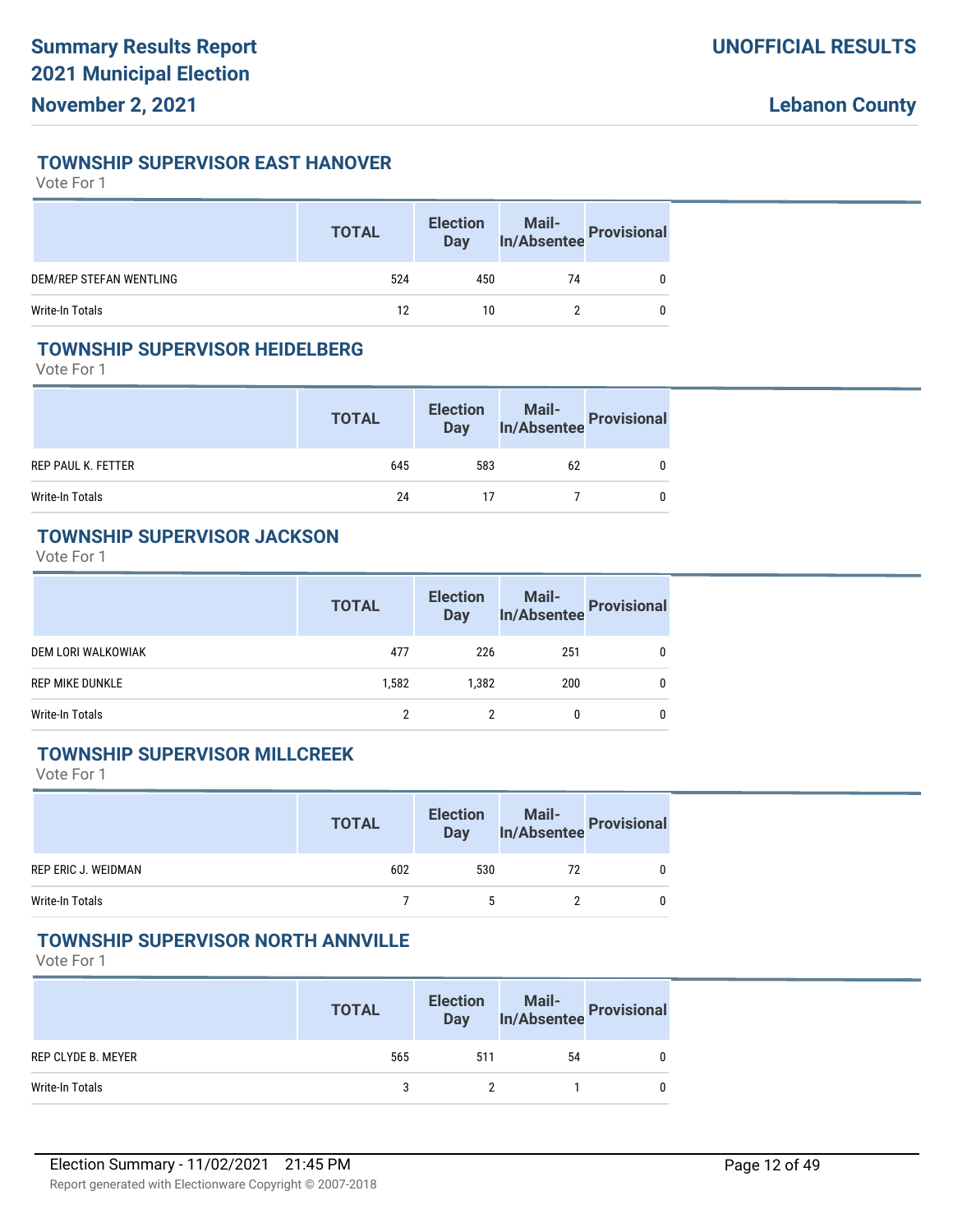#### **TOWNSHIP SUPERVISOR NORTH CORNWALL**

Vote For 1

|                    | <b>TOTAL</b> | <b>Election</b><br>Day |     | Mail-<br>In/Absentee Provisional |
|--------------------|--------------|------------------------|-----|----------------------------------|
| REP RONALD J. SELL | 1.065        | 873                    | 192 |                                  |
| Write-In Totals    | 35           | 24                     |     |                                  |

#### **TOWNSHIP SUPERVISOR NORTH LEBANON**

Vote For 1

|                        | <b>TOTAL</b> | <b>Election</b><br><b>Day</b> | Mail-<br>In/Absentee Provisional |  |
|------------------------|--------------|-------------------------------|----------------------------------|--|
| <b>REP GARY HEISEY</b> | 1.876        | 1.566                         | 310                              |  |
| Write-In Totals        | 44           | 29                            | 15                               |  |

#### **TOWNSHIP SUPERVISOR NORTH LONDONDERRY**

Vote For 1

|                           | <b>TOTAL</b> | <b>Election</b><br><b>Day</b> | Mail-<br>In/Absentee Provisional |              |
|---------------------------|--------------|-------------------------------|----------------------------------|--------------|
| <b>DEM TIA EBERLY</b>     | 879          | 491                           | 388                              | 0            |
| REP WILLIAM C. BUCKFELDER | 1.718        | 1.472                         | 246                              | 0            |
| Write-In Totals           | 4            | 4                             |                                  | $\mathbf{0}$ |

#### **TOWNSHIP SUPERVISOR SOUTH ANNVILLE**

Vote For 1

|                          | <b>TOTAL</b> | <b>Election</b><br><b>Day</b> | Mail-<br>In/Absentee Provisional |  |
|--------------------------|--------------|-------------------------------|----------------------------------|--|
| REP JOHN W. HARRELL, III | 684          | 585                           | 99                               |  |
| Write-In Totals          | 14           | 8                             |                                  |  |

#### **TOWNSHIP SUPERVISOR SOUTH LEBANON**

|                       | <b>TOTAL</b> | <b>Election</b><br><b>Day</b> | Mail-<br>In/Absentee Provisional |  |
|-----------------------|--------------|-------------------------------|----------------------------------|--|
| REP JONATHAN R. BEERS | 1.649        | 1.367                         | 282                              |  |
| Write-In Totals       | 27           | 22                            |                                  |  |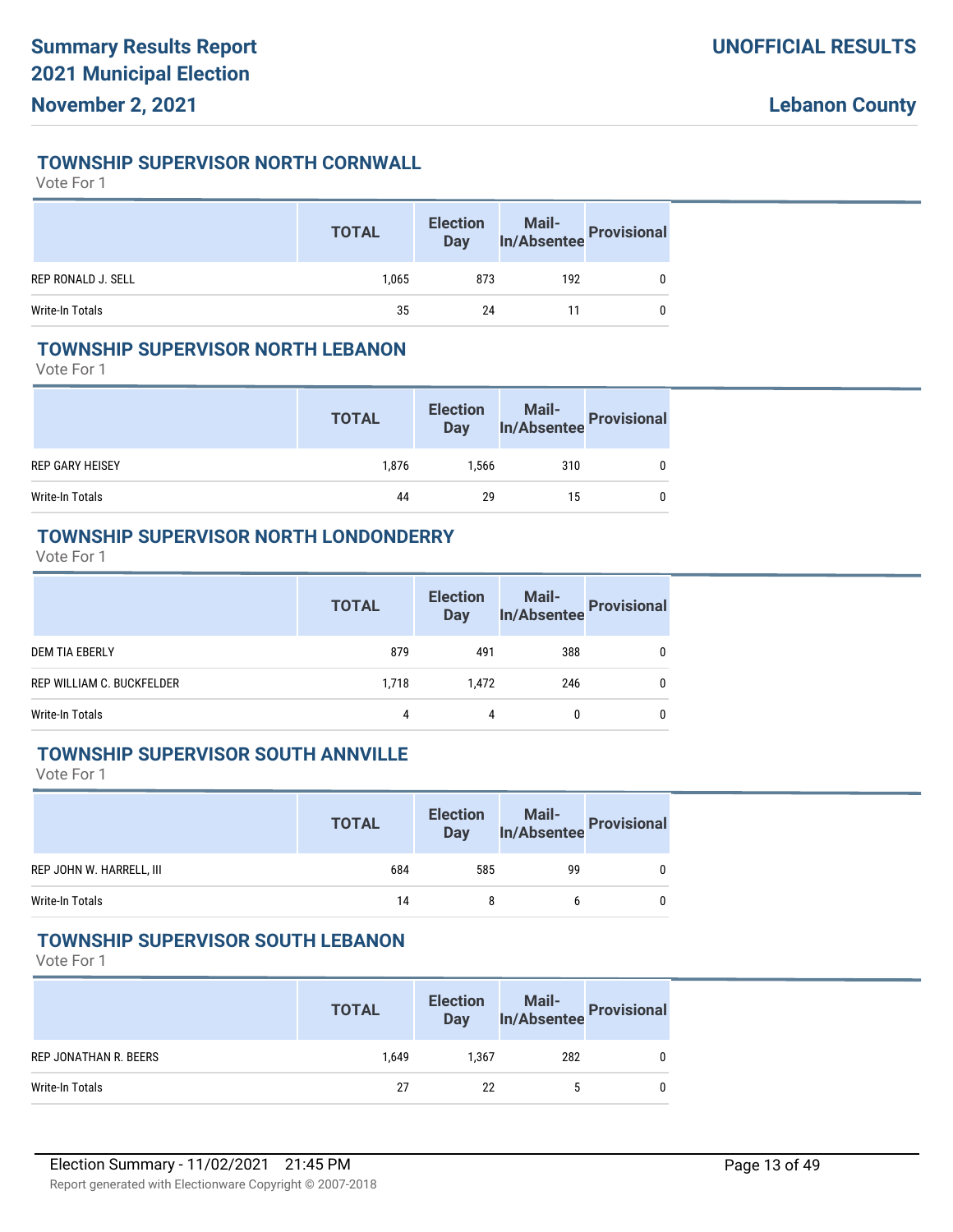#### **TOWNSHIP SUPERVISOR SOUTH LONDONDERRY**

Vote For 1

|                        | <b>TOTAL</b> | <b>Election</b><br><b>Day</b> | Mail-<br>In/Absentee Provisional |   |
|------------------------|--------------|-------------------------------|----------------------------------|---|
| DEM RALPH DUQUETTE     | 758          | 431                           | 327                              | 0 |
| <b>REP FAITH BUCKS</b> | 1,305        | 1.164                         | 141                              | 0 |
| Write-In Totals        | 150          | 143                           |                                  | 0 |

#### **TOWNSHIP SUPERVISOR SWATARA**

Vote For 1

|                         | <b>TOTAL</b> | <b>Election</b><br><b>Day</b> | Mail-<br>In/Absentee Provisional |  |
|-------------------------|--------------|-------------------------------|----------------------------------|--|
| <b>REP DEAN PATCHES</b> | 787          | 658                           | 129                              |  |
| Write-In Totals         | 19           | 13                            |                                  |  |

# **TOWNSHIP SUPERVISOR UNION**

Vote For 1

|                         | <b>TOTAL</b> | <b>Election</b><br><b>Day</b> | Mail-<br>In/Absentee Provisional |  |
|-------------------------|--------------|-------------------------------|----------------------------------|--|
| REP GARY R. LONGENECKER | 598          | 545                           | 53                               |  |
| Write-In Totals         |              |                               |                                  |  |

#### **TOWNSHIP SUPERVISOR WEST CORNWALL**

Vote For 1

|                 | <b>TOTAL</b> | <b>Election</b><br><b>Day</b> | Mail-<br>In/Absentee Provisional |  |
|-----------------|--------------|-------------------------------|----------------------------------|--|
| DEM DAVID LLOYD | 363          | 267                           | 96                               |  |
| Write-In Totals | 12           | 11                            |                                  |  |

# **TAX COLLECTOR CLEONA**

|                 | <b>TOTAL</b> | <b>Election</b><br>Day | <b>Mail-</b><br>In/Absentee Provisional |  |
|-----------------|--------------|------------------------|-----------------------------------------|--|
| Write-In Totals | 18           | 15                     |                                         |  |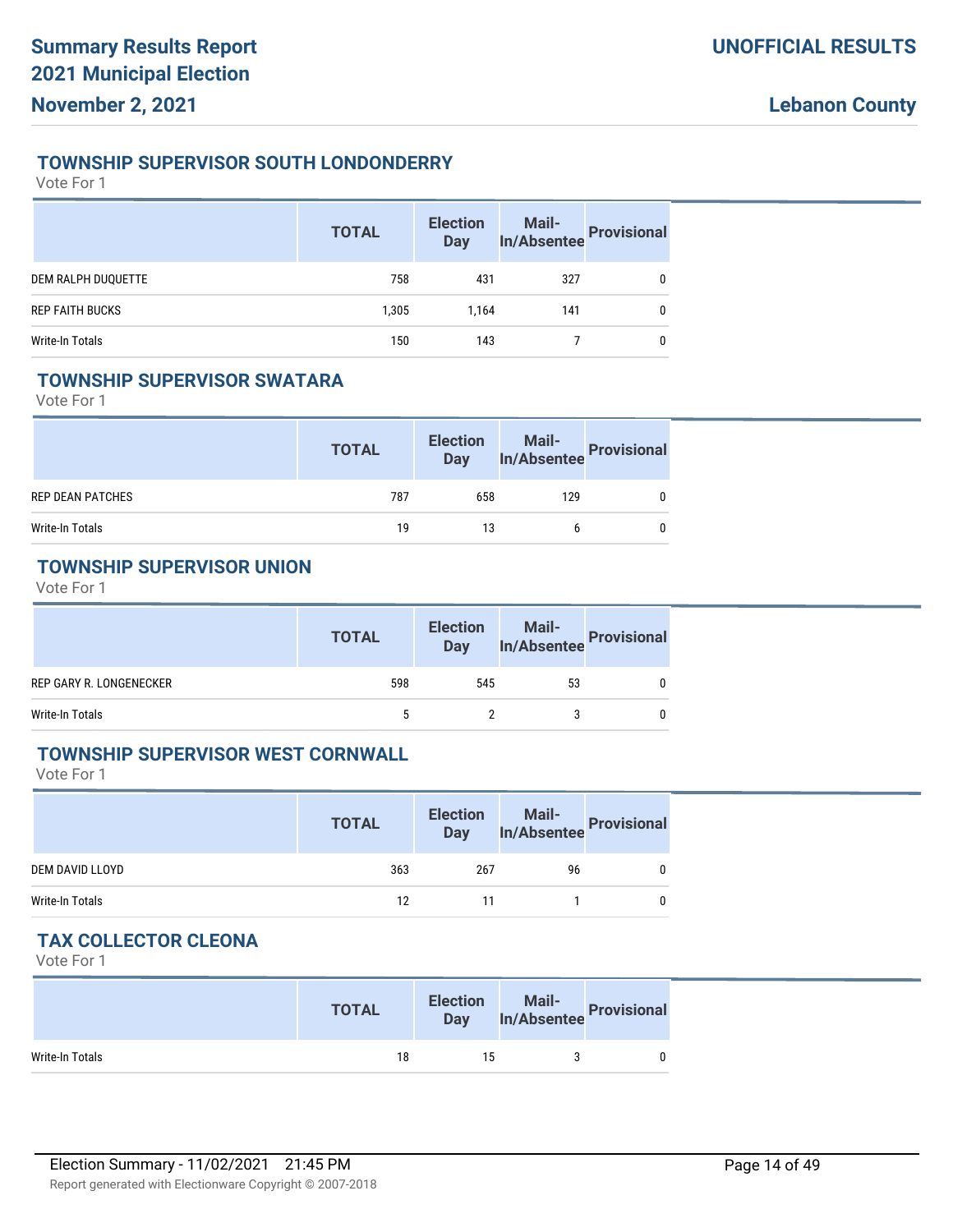# **TAX COLLECTOR CORNWALL**

Vote For 1

|                 | <b>TOTAL</b> | <b>Election</b> | Election Mail-<br>Day In/Absentee Provisional |  |
|-----------------|--------------|-----------------|-----------------------------------------------|--|
| Write-In Totals | 57           | 41              |                                               |  |

### **TAX COLLECTOR JONESTOWN**

Vote For 1

|                 | <b>TOTAL</b> | <b>Election</b> | Mail-<br><b>Day</b> In/Absentee Provisional |  |
|-----------------|--------------|-----------------|---------------------------------------------|--|
| Write-In Totals | 13           | 11              |                                             |  |

# **TAX COLLECTOR MOUNT GRETNA**

Vote For 1

|                 | <b>TOTAL</b> | Election Mail-<br>Day In/Absentee Provisional |   |
|-----------------|--------------|-----------------------------------------------|---|
| Write-In Totals |              | 0                                             | 0 |

# **TAX COLLECTOR MYERSTOWN**

Vote For 1

|                 | <b>TOTAL</b> |    | Election Mail-<br>Day In/Absentee Provisional |  |
|-----------------|--------------|----|-----------------------------------------------|--|
| Write-In Totals | 16           | 14 |                                               |  |

# **TAX COLLECTOR PALMYRA**

Vote For 1

|                 | <b>TOTAL</b> |    | Election Mail-<br>Day In/Absentee Provisional |  |
|-----------------|--------------|----|-----------------------------------------------|--|
| Write-In Totals | 66           | 60 |                                               |  |

# **TAX COLLECTOR RICHLAND**

|                 | <b>TOTAL</b> | <b>Election</b> | Mail-<br><b>Mail-</b> In/Absentee Provisional |  |
|-----------------|--------------|-----------------|-----------------------------------------------|--|
| Write-In Totals | 15           | 15              |                                               |  |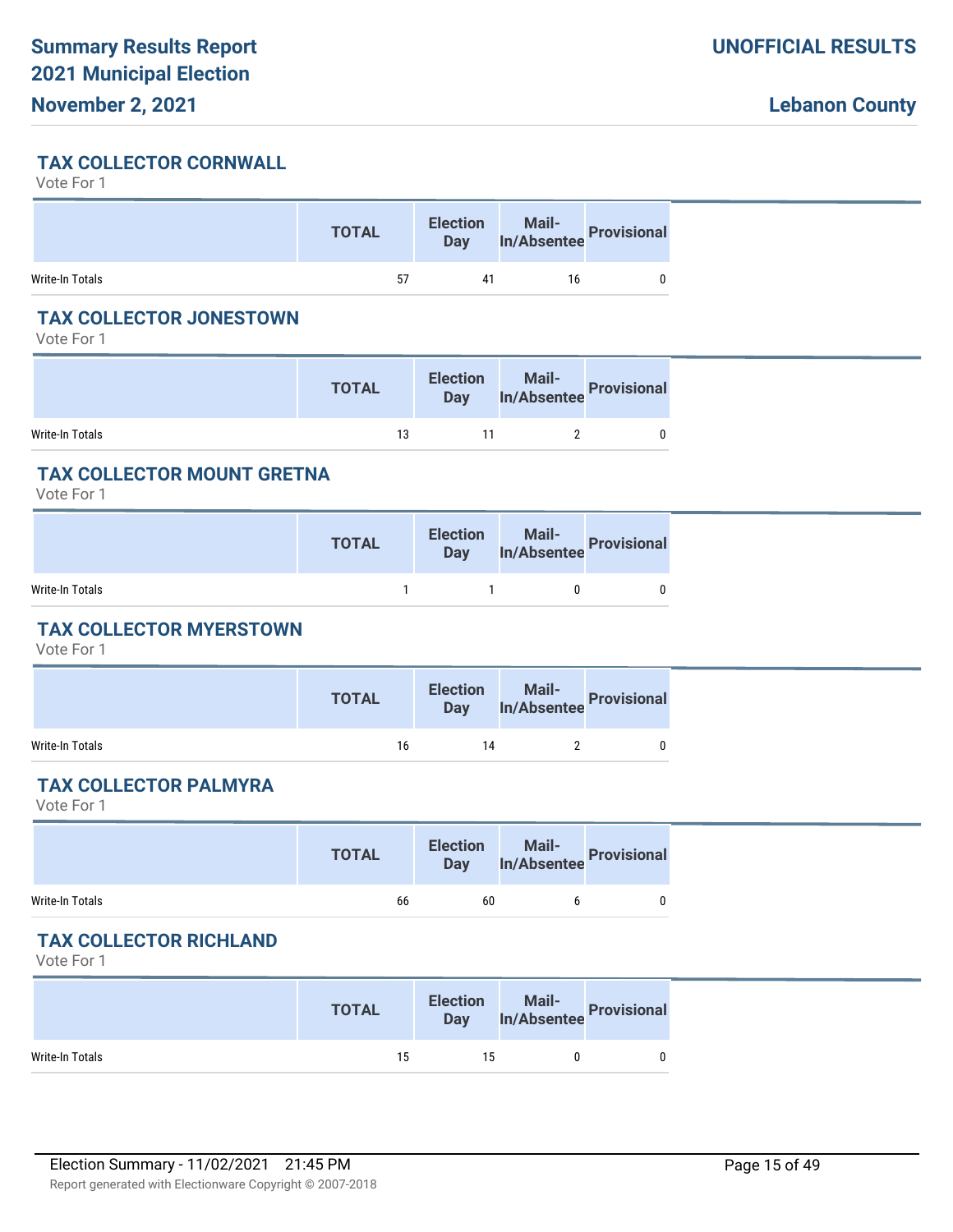#### **TAX COLLECTOR ANNVILLE**

Vote For 1

|                 | <b>TOTAL</b> | <b>Election</b><br><b>Day</b> | Mail-<br>In/Absentee Provisional |
|-----------------|--------------|-------------------------------|----------------------------------|
| Write-In Totals | 36           | 29                            |                                  |

### **TAX COLLECTOR BETHEL**

Vote For 1

|                      | <b>TOTAL</b> | <b>Election</b><br>Day | Mail-<br>In/Absentee Provisional |   |
|----------------------|--------------|------------------------|----------------------------------|---|
| REP ANNE MARIE BOLTZ | 819          | 696                    | 123                              | 0 |
| Write-In Totals      |              |                        |                                  | 0 |

# **TAX COLLECTOR EAST HANOVER**

Vote For 1

|                 | <b>TOTAL</b> | <b>Election</b><br><b>Day</b> | Mail-<br>Willin/Absentee Provisional |  |
|-----------------|--------------|-------------------------------|--------------------------------------|--|
| Write-In Totals | 26           | 23                            |                                      |  |

### **TAX COLLECTOR HEIDELBERG**

Vote For 1

|                 | <b>TOTAL</b> | <b>Election</b><br><b>Day</b> | Mail-<br>In/Absentee Provisional |  |
|-----------------|--------------|-------------------------------|----------------------------------|--|
| Write-In Totals | 35           | 29                            |                                  |  |

# **TAX COLLECTOR JACKSON**

Vote For 1

|                 | <b>TOTAL</b> |    | Election Mail-<br>Day In/Absentee Provisional |  |
|-----------------|--------------|----|-----------------------------------------------|--|
| Write-In Totals | 51           | 41 | 10                                            |  |

# **TAX COLLECTOR MILLCREEK**

|                      | <b>TOTAL</b> | <b>Election</b><br><b>Day</b> | Mail-<br>In/Absentee Provisional |  |
|----------------------|--------------|-------------------------------|----------------------------------|--|
| REP WENDY D. HERTZOG | 655          | 550                           | 105                              |  |
| Write-In Totals      |              |                               |                                  |  |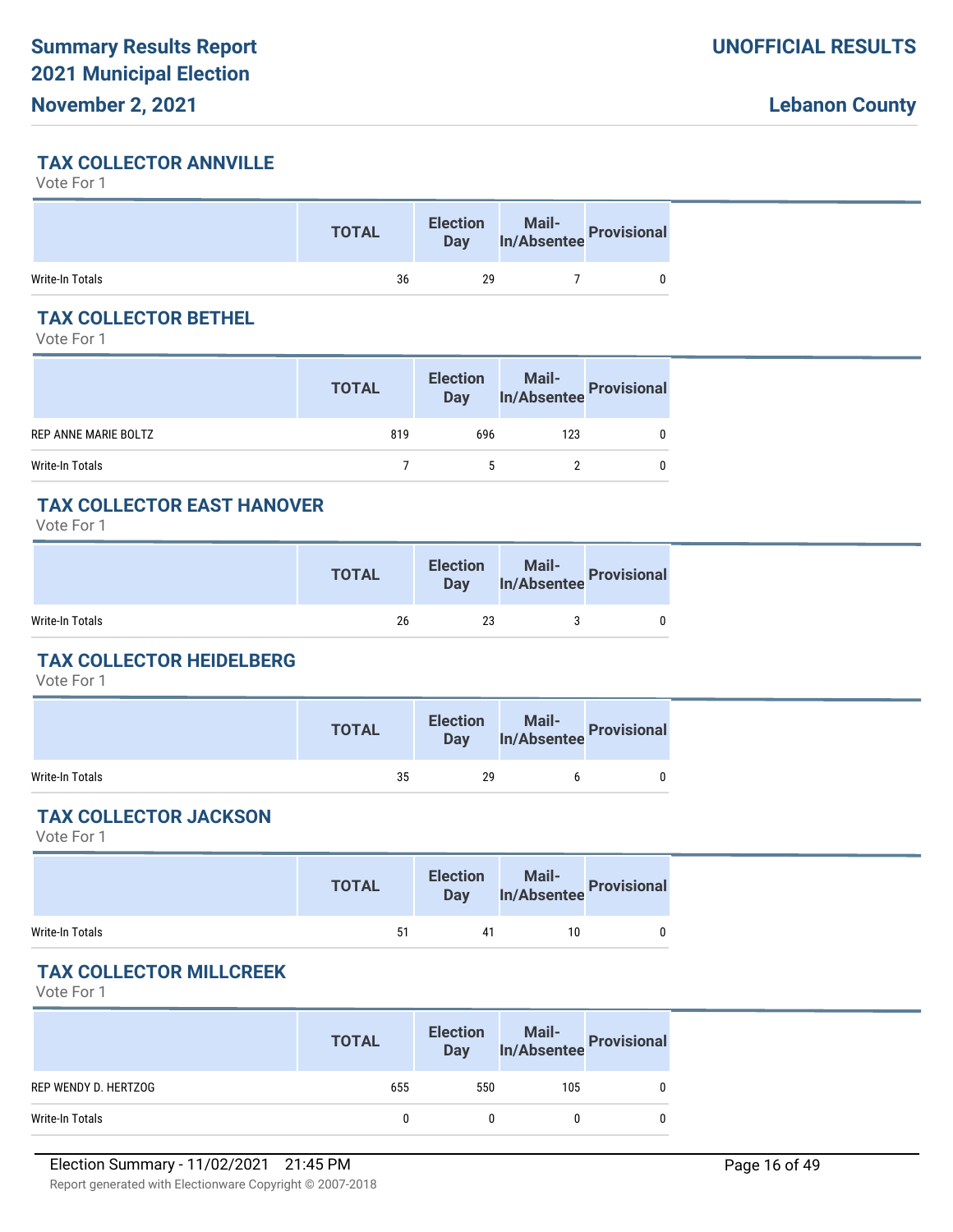#### **TAX COLLECTOR NORTH ANNVILLE**

Vote For 1

|                 | <b>TOTAL</b> | <b>Election</b> | lection Mail-<br>Day In/Absentee Provisional |  |
|-----------------|--------------|-----------------|----------------------------------------------|--|
| Write-In Totals | 13           | 12              |                                              |  |

### **TAX COLLECTOR NORTH CORNWALL**

Vote For 1

|                 | <b>TOTAL</b> | <b>Election</b><br><b>Day</b> | Mail-<br>In/Absentee Provisional |  |
|-----------------|--------------|-------------------------------|----------------------------------|--|
| Write-In Totals | 57           | 48                            |                                  |  |

#### **TAX COLLECTOR NORTH LEBANON**

Vote For 1

|                 | <b>TOTAL</b> |    | Election Mail-<br>Day In/Absentee Provisional |  |
|-----------------|--------------|----|-----------------------------------------------|--|
| Write-In Totals | 53           | 46 |                                               |  |

#### **TAX COLLECTOR NORTH LONDONDERRY**

Vote For 1

|                 | <b>TOTAL</b> |    | Election Mail-<br>Day In/Absentee Provisional |  |
|-----------------|--------------|----|-----------------------------------------------|--|
| Write-In Totals | 99           | 81 | 18                                            |  |

#### **TAX COLLECTOR SOUTH ANNVILLE**

Vote For 1

|                 | <b>TOTAL</b> |    | Election Mail-<br>Day In/Absentee Provisional |  |
|-----------------|--------------|----|-----------------------------------------------|--|
| Write-In Totals | 17           | 16 |                                               |  |

#### **TAX COLLECTOR SOUTH LEBANON**

|                 | <b>TOTAL</b> | <b>Election</b><br>Day | Mail-<br>In/Absentee Provisional |  |
|-----------------|--------------|------------------------|----------------------------------|--|
| Write-In Totals | 51           | 44                     |                                  |  |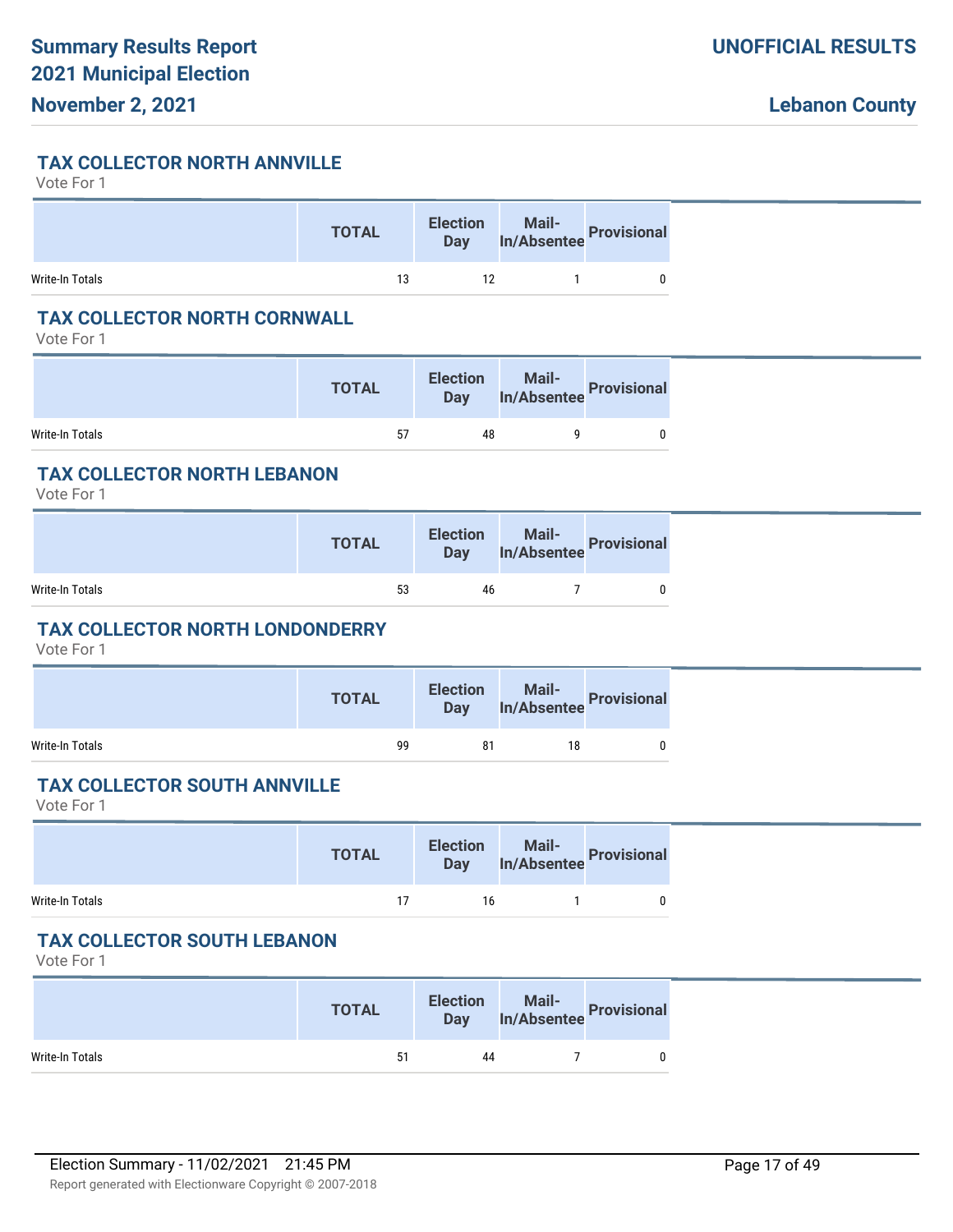### **TAX COLLECTOR SOUTH LONDONDERRY**

#### Vote For 1

|                 | <b>TOTAL</b> |    | Election Mail-<br>Day In/Absentee Provisional |  |
|-----------------|--------------|----|-----------------------------------------------|--|
| Write-In Totals | 75           | 62 | 13                                            |  |

# **TAX COLLECTOR SWATARA**

Vote For 1

|                 | <b>TOTAL</b> | <b>Election</b><br><b>Day</b> | Mail-<br>In/Absentee Provisional |  |
|-----------------|--------------|-------------------------------|----------------------------------|--|
| Write-In Totals | 30           | 22                            |                                  |  |

# **TAX COLLECTOR UNION**

Vote For 1

|                 | <b>TOTAL</b> |    | Election Mail-<br>Day In/Absentee Provisional |  |
|-----------------|--------------|----|-----------------------------------------------|--|
| Write-In Totals | 18           | 14 |                                               |  |

### **TAX COLLECTOR WEST CORNWALL**

Vote For 1

|                 | <b>TOTAL</b> |    | Election Mail-<br>Day In/Absentee Provisional |  |
|-----------------|--------------|----|-----------------------------------------------|--|
| Write-In Totals | 15           | 10 |                                               |  |

#### **TAX COLLECTOR WEST LEBANON**

Vote For 1

|                 | <b>TOTAL</b> | Election Mail-<br>Day In/Absentee Provisional |  |
|-----------------|--------------|-----------------------------------------------|--|
| Write-In Totals |              |                                               |  |

#### **AUDITOR BETHEL**

|                 | <b>TOTAL</b> | <b>Election</b><br>Day |     | Mail-<br>In/Absentee Provisional |
|-----------------|--------------|------------------------|-----|----------------------------------|
| LIB CASEY CARTY | 573          | 473                    | 100 |                                  |
| Write-In Totals | 14           | 13                     |     |                                  |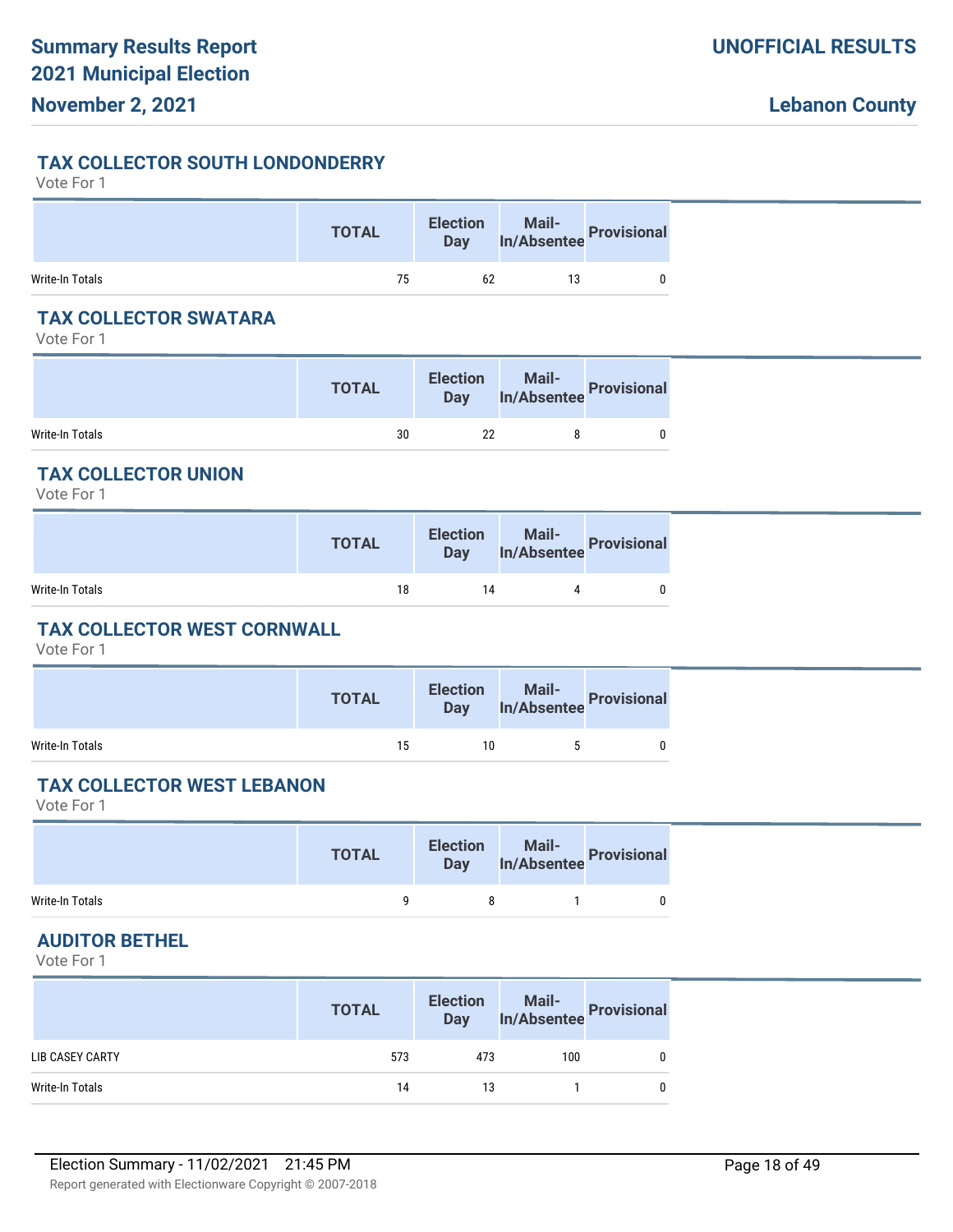# **AUDITOR EAST HANOVER**

Vote For 1

|                 | <b>TOTAL</b> | <b>Election</b><br><b>Day</b> | Mail-<br>In/Absentee Provisional |
|-----------------|--------------|-------------------------------|----------------------------------|
| Write-In Totals | 33           | 31                            |                                  |

# **AUDITOR HEIDELBERG**

Vote For 1

|                          | <b>TOTAL</b> | <b>Election</b><br>Day | Mail-<br>In/Absentee Provisional |  |
|--------------------------|--------------|------------------------|----------------------------------|--|
| DEM/REP BONITA WOLGEMUTH | 587          | 500                    | 87                               |  |
| Write-In Totals          |              |                        |                                  |  |

### **AUDITOR JACKSON**

Vote For 1

|                        | <b>TOTAL</b> | <b>Election</b><br><b>Day</b> | Mail-<br>In/Absentee Provisional |  |
|------------------------|--------------|-------------------------------|----------------------------------|--|
| REP JOANN B. STEINMETZ | 1.707        | 1.434                         | 273                              |  |
| Write-In Totals        | 10           |                               |                                  |  |

#### **AUDITOR MILLCREEK**

Vote For 1

|                 | <b>TOTAL</b> | <b>Election</b><br><b>Day</b> | Mail-<br>Absentee Provisions' |
|-----------------|--------------|-------------------------------|-------------------------------|
| Write-In Totals | 23           | 22                            |                               |

# **AUDITOR NORTH ANNVILLE**

|                 | <b>TOTAL</b> | <b>Election</b><br>Day | Mail-<br>In/Absentee Provisional |  |
|-----------------|--------------|------------------------|----------------------------------|--|
| REP RUTH RITTEL | 550          | 501                    | 49                               |  |
| Write-In Totals |              |                        |                                  |  |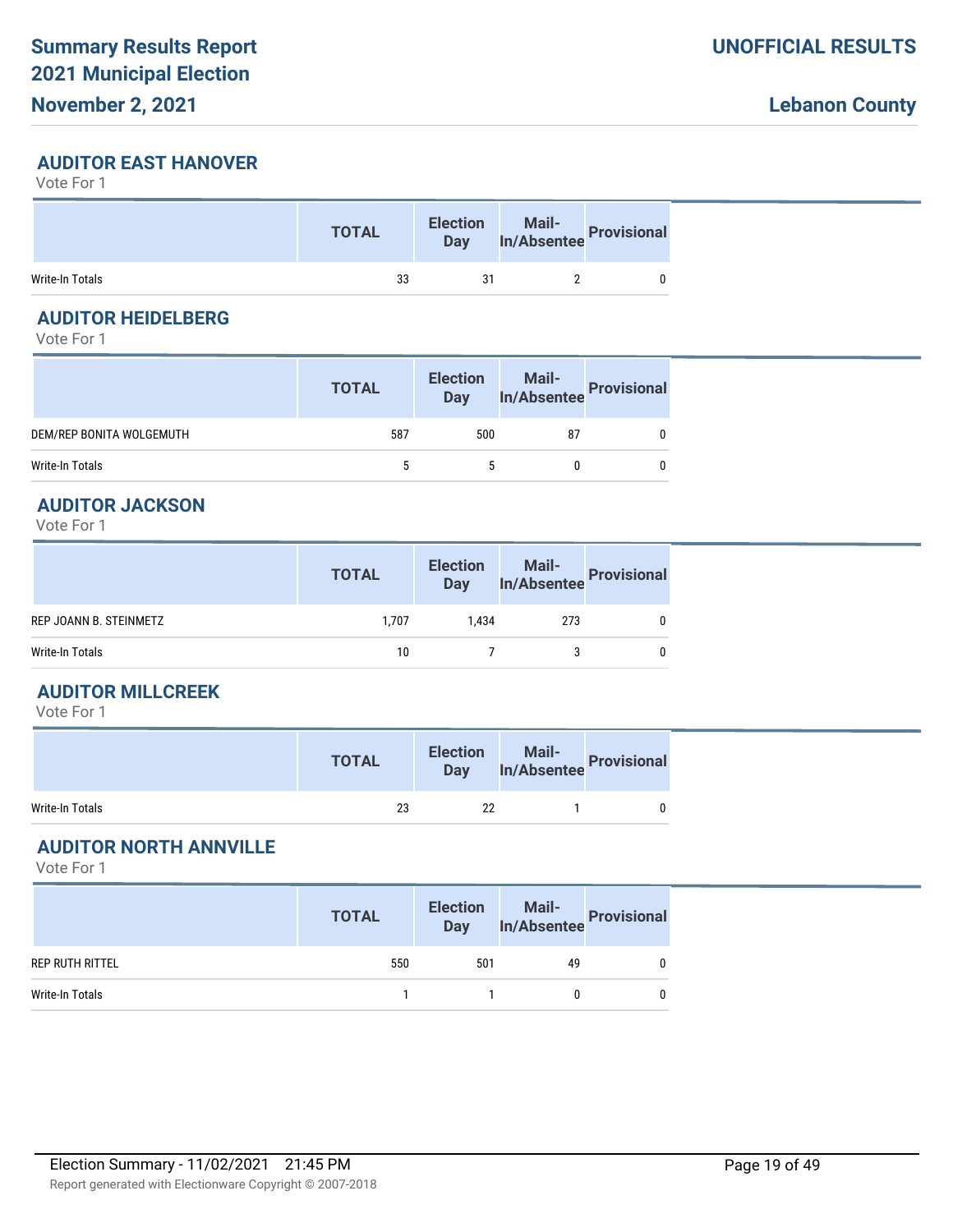#### **AUDITOR NORTH CORNWALL**

Vote For 1

|                 | <b>TOTAL</b> | <b>Election</b><br>Day | Mail-<br>In/Absentee Provisional |  |
|-----------------|--------------|------------------------|----------------------------------|--|
| Write-In Totals | 50           | 38                     |                                  |  |

# **AUDITOR NORTH LEBANON**

Vote For 1

|                 | <b>TOTAL</b> | <b>Election</b><br><b>Day</b> | Mail-<br>Jay In/Absentee Provisional |
|-----------------|--------------|-------------------------------|--------------------------------------|
| Write-In Totals | 56           | 49                            |                                      |

### **AUDITOR NORTH LONDONDERRY**

Vote For 1

|                          | <b>TOTAL</b> |       | Election Mail-<br>Day In/Absentee Provisional |   |
|--------------------------|--------------|-------|-----------------------------------------------|---|
| IND CHRISTOPHER K. MOYER | 1,857        | 1,373 | 484                                           | 0 |
| Write-In Totals          | 18           | 15    |                                               | 0 |

# **AUDITOR SOUTH ANNVILLE**

Vote For 1

|                 | <b>TOTAL</b> |    | Election Mail-<br>Day In/Absentee Provisional |  |
|-----------------|--------------|----|-----------------------------------------------|--|
| Write-In Totals | 11           | 10 |                                               |  |

# **AUDITOR SOUTH LEBANON**

Vote For 1

|                 | <b>TOTAL</b> |    | Election Mail-<br>Day In/Absentee Provisional |   |
|-----------------|--------------|----|-----------------------------------------------|---|
| Write-In Totals | 47           | 37 | 10                                            | 0 |

# **AUDITOR SOUTH LONDONDERRY**

|                 | <b>TOTAL</b> | <b>Election</b><br><b>Day</b> | Mail-<br>In/Absentee Provisional |  |
|-----------------|--------------|-------------------------------|----------------------------------|--|
| Write-In Totals | 53           | 42                            |                                  |  |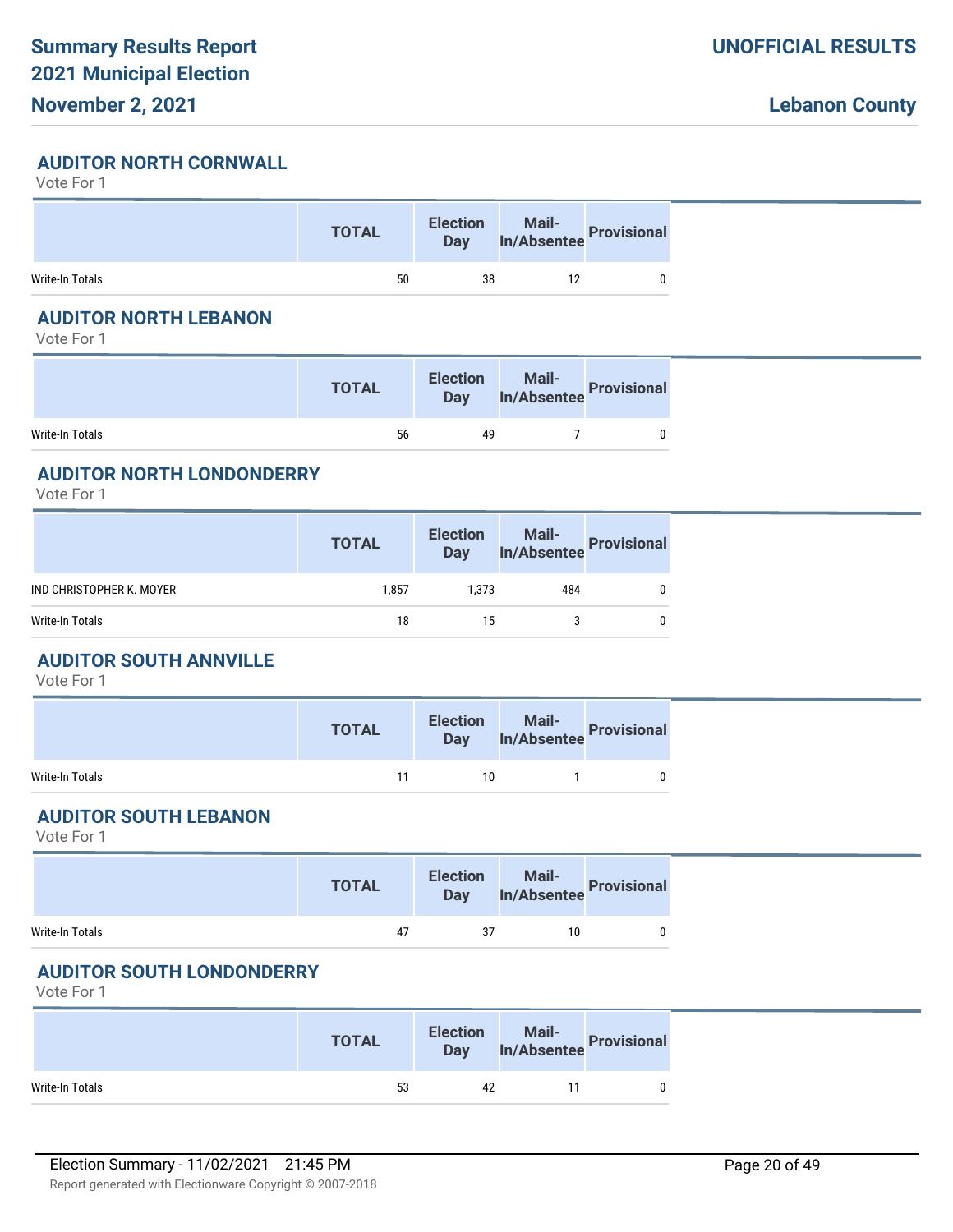# **November 2, 2021**

#### **AUDITOR SWATARA**

Vote For 1

|                 | <b>TOTAL</b> | <b>Election</b><br>Day | Mail-<br>In/Absentee Provisional |  |
|-----------------|--------------|------------------------|----------------------------------|--|
| Write-In Totals | 31           | 24                     |                                  |  |

# **AUDITOR UNION**

Vote For 1

|                 | <b>TOTAL</b> | <b>Election</b><br>Day 7 | Mail-<br>In/Absentee Provisional |
|-----------------|--------------|--------------------------|----------------------------------|
| Write-In Totals | 15           | 12                       |                                  |

# **AUDITOR WEST CORNWALL**

Vote For 1

|                    | <b>TOTAL</b> |     | Election Mail-<br>Day In/Absentee Provisional |   |
|--------------------|--------------|-----|-----------------------------------------------|---|
| LIB ANGELENE OLESH | 269          | 222 | 47                                            | 0 |
| Write-In Totals    | 8            | b   |                                               | 0 |
|                    |              |     |                                               |   |

# **CONSTABLE LEBANON 1ST WARD**

Vote For 1

|                      | <b>TOTAL</b> | <b>Election</b><br>Day | Mail-<br>In/Absentee Provisional |  |
|----------------------|--------------|------------------------|----------------------------------|--|
| DEM JOSEPH M. SHOLLY | 257          | 185                    | 72                               |  |
| Write-In Totals      |              |                        |                                  |  |

#### **CONSTABLE 2ND WARD**

Vote For 1

|                 | <b>TOTAL</b> | <b>Election</b><br>Day | Mail-<br>In/Absentee Provisional |  |
|-----------------|--------------|------------------------|----------------------------------|--|
| Write-In Totals | 32           |                        |                                  |  |

# **CONSTABLE 3RD WARD**

|                 | <b>TOTAL</b> | <b>Election</b> | lection Mail-<br>Day In/Absentee Provisional |
|-----------------|--------------|-----------------|----------------------------------------------|
| Write-In Totals |              |                 |                                              |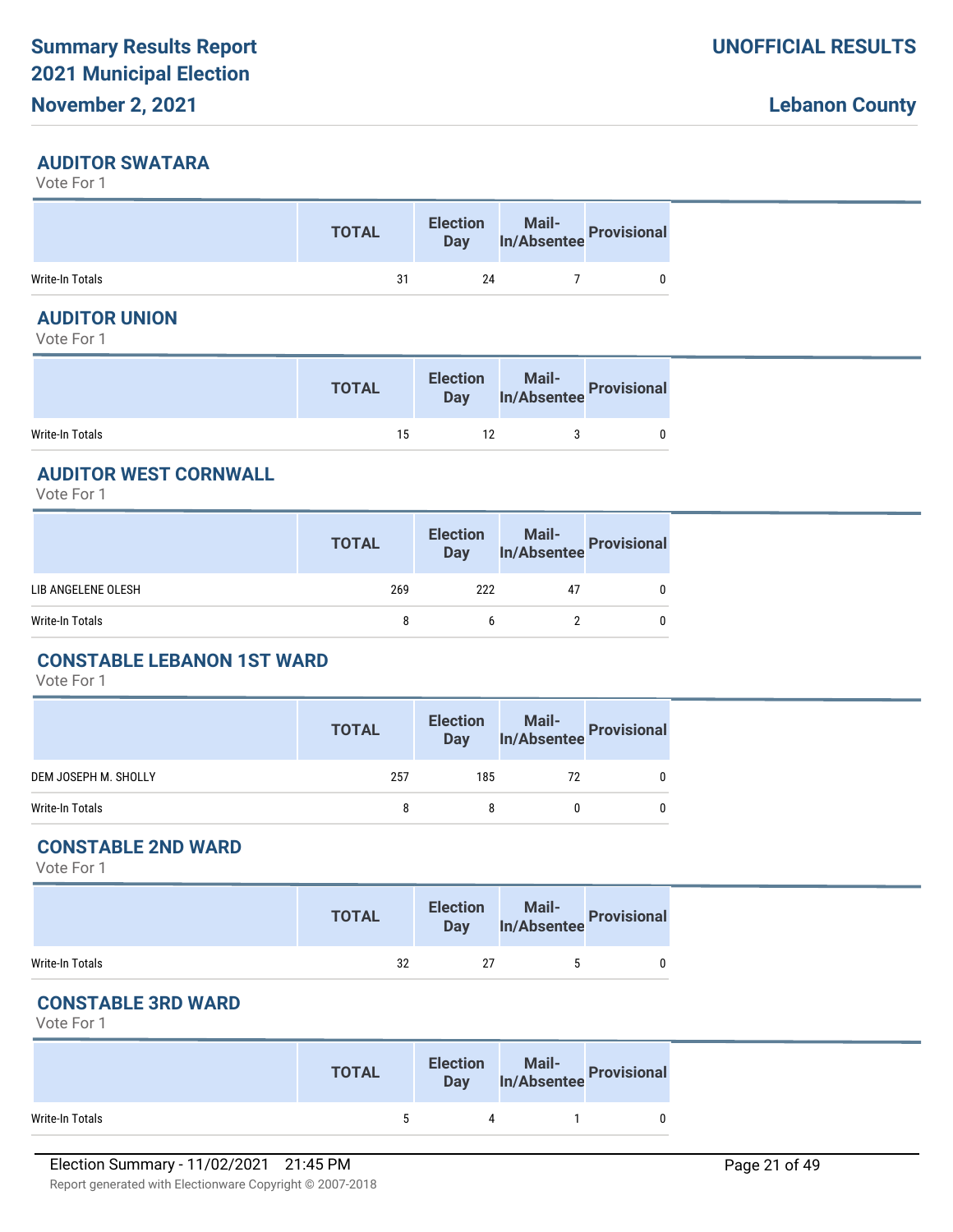# **November 2, 2021**

# **CONSTABLE 4TH WARD**

Vote For 1

|                 | <b>TOTAL</b> | <b>Election</b><br>Day | <b>Mail-</b><br>In/Absentee Provisional |  |
|-----------------|--------------|------------------------|-----------------------------------------|--|
| Write-In Totals |              |                        |                                         |  |

# **CONSTABLE 5TH WARD**

Vote For 1

|                 | <b>TOTAL</b> | <b>Election</b><br><b>Day</b> | Mail-<br>In/Absentee Provision?' |
|-----------------|--------------|-------------------------------|----------------------------------|
| Write-In Totals | 41           | 37                            |                                  |

# **CONSTABLE 6TH WARD**

Vote For 1

| 63<br>DEM ARQUELIO MARTINEZ<br>18<br>45<br>Write-In Totals<br>$\mathbf{0}$<br>0 | <b>TOTAL</b> | Election Mail-<br>Day In/Absentee Provisional |  |
|---------------------------------------------------------------------------------|--------------|-----------------------------------------------|--|
|                                                                                 |              |                                               |  |
|                                                                                 |              |                                               |  |

# **CONSTABLE 8TH WARD**

Vote For 1

|                    | <b>TOTAL</b> | <b>Election</b><br><b>Day</b> | Mail-<br>In/Absentee Provisional |  |
|--------------------|--------------|-------------------------------|----------------------------------|--|
| REP BRAD T. SCHOEN | 293          | 251                           | 42                               |  |
| Write-In Totals    | 8            |                               |                                  |  |

# **CONSTABLE 9TH WARD**

|                    | <b>TOTAL</b> | <b>Election</b><br><b>Day</b> | Mail-<br>In/Absentee | <b>Provisional</b> |
|--------------------|--------------|-------------------------------|----------------------|--------------------|
| REP TAMMY L. BOYER | 142          | 124                           | 18                   |                    |
| Write-In Totals    | 4            | 4                             |                      |                    |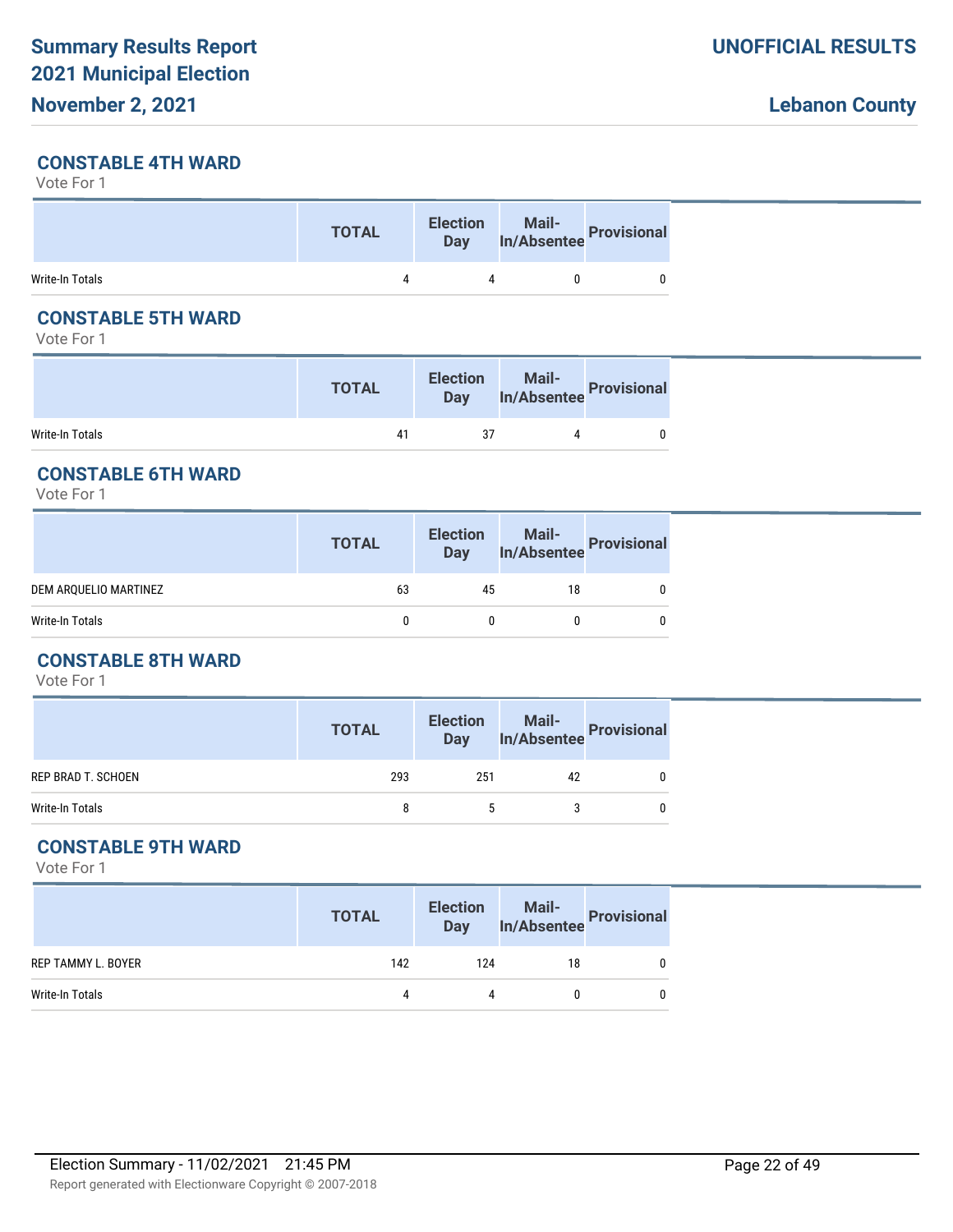### **CONSTABLE 10TH WARD**

Vote For 1

|                 | <b>TOTAL</b> | <b>Election</b><br><b>Day</b> | Mail-<br>In/Absentee Provisional |
|-----------------|--------------|-------------------------------|----------------------------------|
| Write-In Totals | 15           |                               |                                  |

# **CONSTABLE CLEONA**

Vote For 1

|                         | <b>TOTAL</b> | <b>Election</b><br>Day | Mail-<br>In/Absentee Provisional |  |
|-------------------------|--------------|------------------------|----------------------------------|--|
| <b>REP BILL BECHTEL</b> | 356          | 301                    | 55                               |  |
| Write-In Totals         |              |                        | 4                                |  |

### **CONSTABLE CORNWALL**

Vote For 1

|                            | <b>TOTAL</b> | <b>Election</b><br><b>Day</b> | Mail-<br>In/Absentee<br> |  |
|----------------------------|--------------|-------------------------------|--------------------------|--|
| <b>REP KEVIN L. SCAIFE</b> | 1.329        | 1.067                         | 262                      |  |
| Write-In Totals            | 22           | 10                            | 12                       |  |

#### **CONSTABLE JONESTOWN**

Vote For 1

|                 | <b>TOTAL</b> | <b>Election</b><br><b>Day</b> | Mail-<br>In/Absentee Provisional |
|-----------------|--------------|-------------------------------|----------------------------------|
| Write-In Totals | 14           | 13                            |                                  |

# **CONSTABLE MOUNT GRETNA**

Vote For 1

|                 | <b>TOTAL</b> | <b>Election</b>                    | lection Mail-<br>Day In/Absentee Provisional |
|-----------------|--------------|------------------------------------|----------------------------------------------|
| Write-In Totals |              | $\sim$ $\sim$ $\sim$ $\sim$ $\sim$ |                                              |

# **CONSTABLE MYERSTOWN**

|                 | <b>TOTAL</b> | <b>Election</b> | lection Mail-<br>Day In/Absentee Provisional |  |
|-----------------|--------------|-----------------|----------------------------------------------|--|
| Write-In Totals |              | 16              |                                              |  |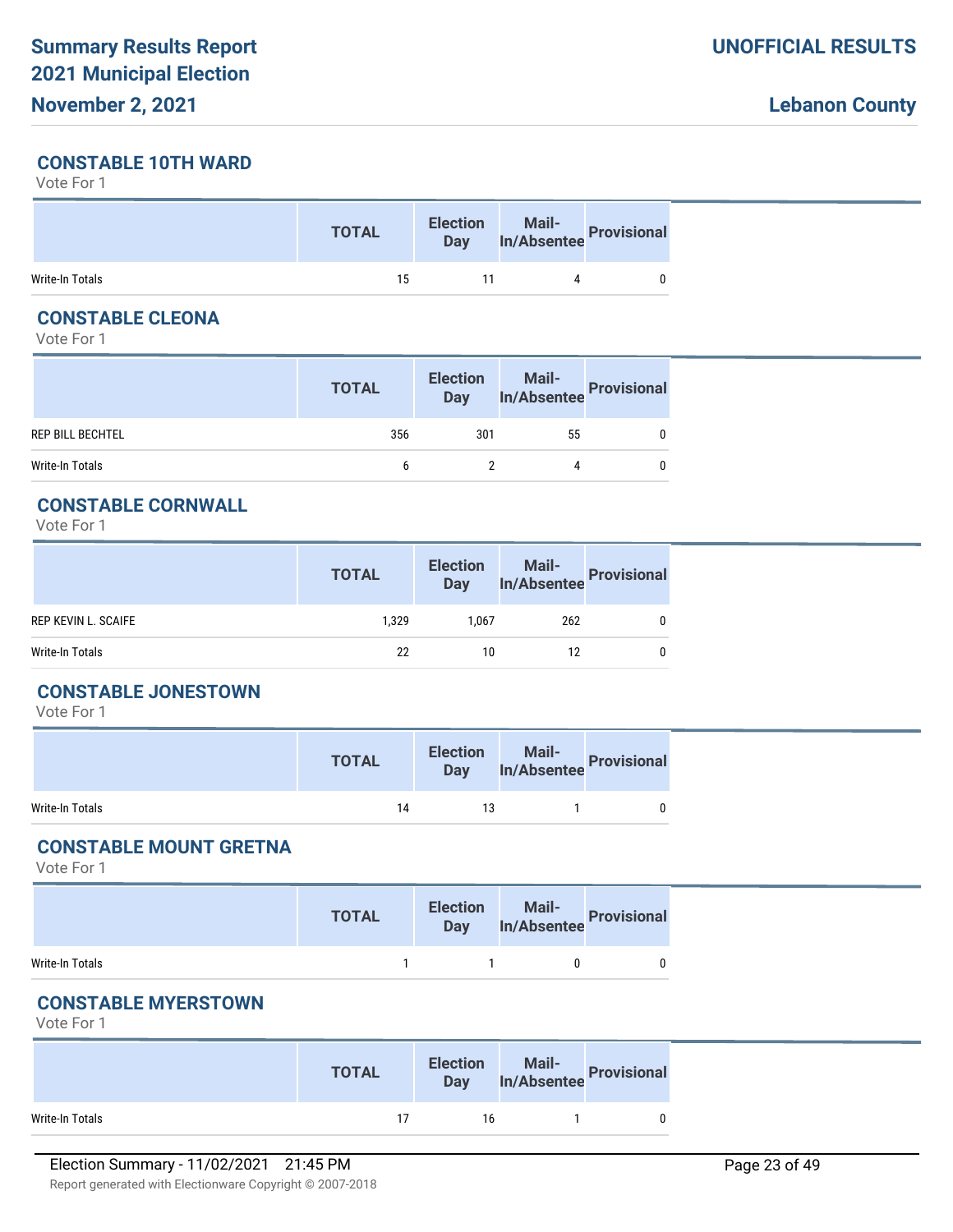# **CONSTABLE PALMYRA**

Vote For 1

|                     | <b>TOTAL</b> | <b>Election</b><br><b>Day</b> |     | Mail-<br>In/Absentee Provisional |
|---------------------|--------------|-------------------------------|-----|----------------------------------|
| DEM/REP BRIAN BOYER | 1.004        | 803                           | 201 |                                  |
| Write-In Totals     | 16           | 16                            |     |                                  |

# **CONSTABLE RICHLAND**

Vote For 1

|                          | <b>TOTAL</b> |     | Election Mail-<br>Day In/Absentee Provisional |  |
|--------------------------|--------------|-----|-----------------------------------------------|--|
| <b>REP BRENDAN ALLEN</b> | 255          | 244 |                                               |  |
| Write-In Totals          | 4            | 4   |                                               |  |

# **CONSTABLE ANNVILLE**

Vote For 1

|                 | <b>TOTAL</b> | <b>Election</b><br><b>Day</b> | Mail-<br>In/Absentee Provisional |  |
|-----------------|--------------|-------------------------------|----------------------------------|--|
| Write-In Totals | 23           |                               |                                  |  |

#### **CONSTABLE BETHEL**

Vote For 1

|                 | <b>TOTAL</b> | <b>Election</b><br><b>Day</b> | Mail-<br>In/Absentee Provisione' |
|-----------------|--------------|-------------------------------|----------------------------------|
| Write-In Totals | 40           | 34                            |                                  |

# **CONSTABLE EAST HANOVER**

|                 | <b>TOTAL</b> | <b>Election</b><br><b>Day</b> | Mail-<br>In/Absentee Provisional |  |
|-----------------|--------------|-------------------------------|----------------------------------|--|
| Write-In Totals | 26           | 24                            |                                  |  |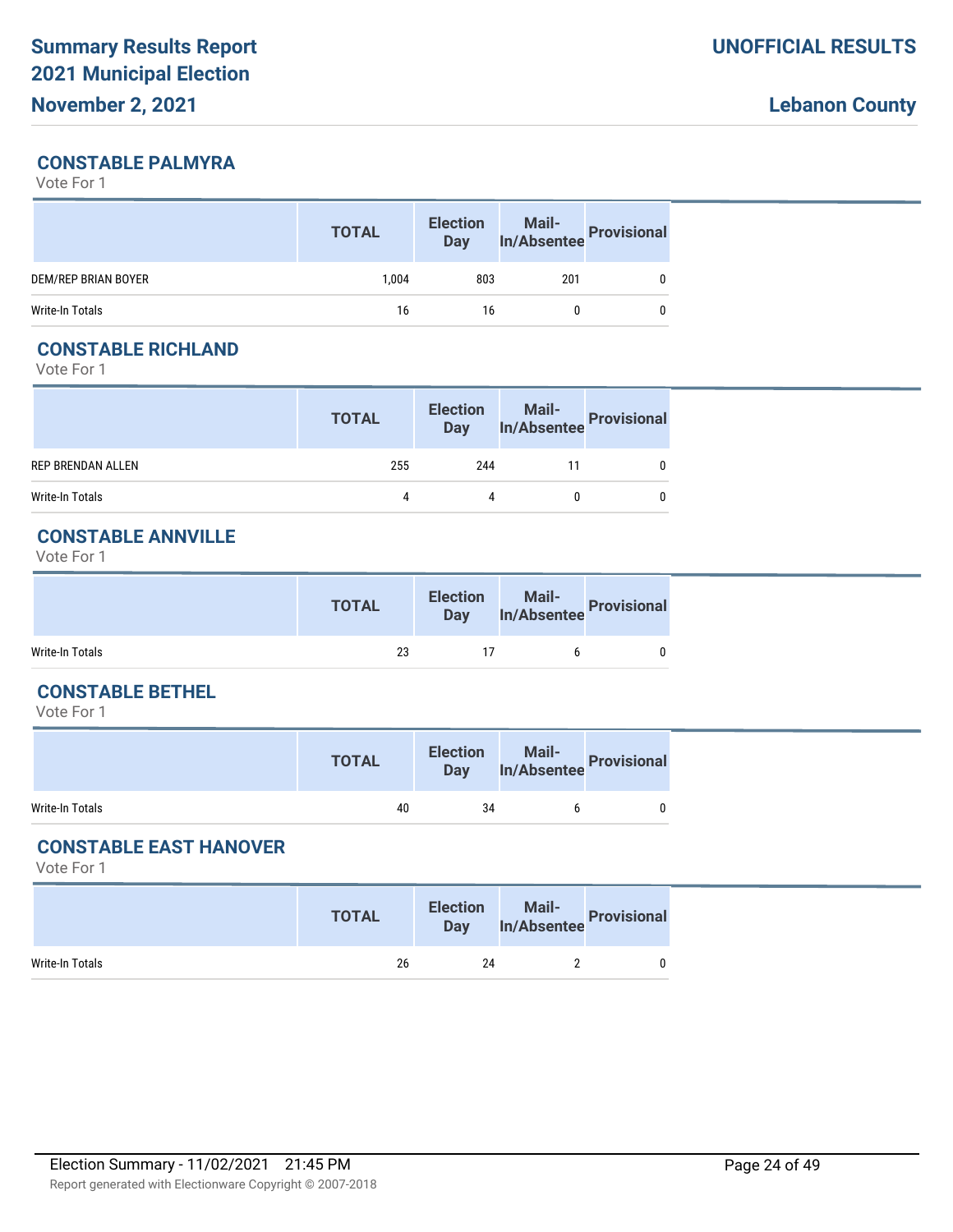### **CONSTABLE HEIDELBERG**

Vote For 1

|                       | <b>TOTAL</b> | <b>Election</b><br><b>Day</b> | Mail-<br>In/Absentee Provisional |  |
|-----------------------|--------------|-------------------------------|----------------------------------|--|
| DEM/REP DAVID KNELLER | 552          | 469                           | 83                               |  |
| Write-In Totals       |              | 8                             |                                  |  |

## **CONSTABLE JACKSON**

Vote For 1

|                         | <b>TOTAL</b> |       | Election Mail-<br>Day In/Absentee Provisional |  |
|-------------------------|--------------|-------|-----------------------------------------------|--|
| REP GREGORY P. PETRUSKA | 1.702        | 1.432 | 270                                           |  |
| Write-In Totals         | 8            |       |                                               |  |

### **CONSTABLE MILLCREEK**

Vote For 1

|                       | <b>TOTAL</b> | <b>Election</b><br><b>Day</b> | Mail-<br>In/Absentee Provisional |   |
|-----------------------|--------------|-------------------------------|----------------------------------|---|
| REP HARRY ALBERT, JR. | 608          | 532                           | 76                               |   |
| Write-In Totals       |              |                               |                                  | 0 |

# **CONSTABLE NORTH ANNVILLE**

Vote For 1

|                 | <b>TOTAL</b> | <b>Election</b><br><b>Day</b> | Mail-<br>In/Absentee Provisional |  |
|-----------------|--------------|-------------------------------|----------------------------------|--|
| Write-In Totals | 16           | 14                            |                                  |  |

### **CONSTABLE NORTH CORNWALL**

|                     | <b>TOTAL</b> | <b>Election</b><br>Day |     | Mail-<br>In/Absentee Provisional |
|---------------------|--------------|------------------------|-----|----------------------------------|
| REP EDWIN L. WEBBER | 1.050        | 855                    | 195 |                                  |
| Write-In Totals     | 21           | 12                     |     |                                  |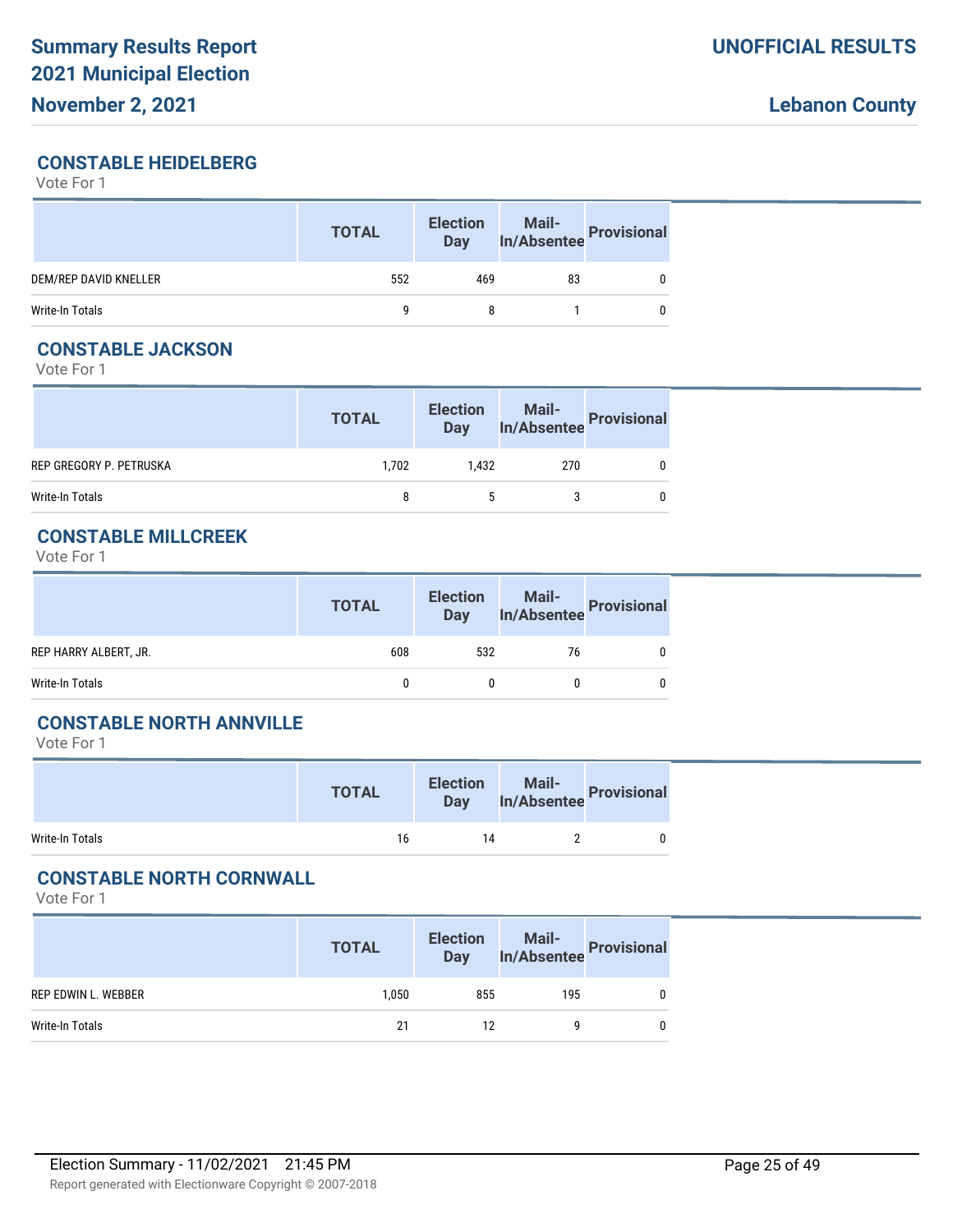**CONSTABLE NORTH LONDONDERRY**

Vote For 1

|                           | <b>TOTAL</b> | <b>Election</b><br>Day | Mail-<br>In/Absentee | Provisional |
|---------------------------|--------------|------------------------|----------------------|-------------|
| <b>REP DANIEL HUFFMAN</b> | 2,015        | 1.661                  | 354                  |             |
| Write-In Totals           | 24           |                        |                      |             |

## **CONSTABLE SOUTH ANNVILLE**

Vote For 1

|                 | <b>TOTAL</b> | <b>Election</b> | lection Mail-<br>Day In/Absentee Provisional |  |
|-----------------|--------------|-----------------|----------------------------------------------|--|
| Write-In Totals | 12           |                 |                                              |  |

# **CONSTABLE SOUTH LEBANON**

Vote For 1

|                        | <b>TOTAL</b> | <b>Election</b><br><b>Day</b> | Mail-<br>In/Absentee Provisional |  |
|------------------------|--------------|-------------------------------|----------------------------------|--|
| REP KEITH L. HENDERSON | 1.601        | 1.346                         | 255                              |  |
| Write-In Totals        | 22           | 15                            |                                  |  |

#### **CONSTABLE SOUTH LONDONDERRY**

Vote For 1

|                        | <b>TOTAL</b> | <b>Election</b><br><b>Day</b> | Mail-<br>In/Absentee Provisional |   |
|------------------------|--------------|-------------------------------|----------------------------------|---|
| LIB BRYAN D. DESTEFANO | 1.109        | 890                           | 219                              | 0 |
| Write-In Totals        | 20           | 15                            | 5                                | 0 |

# **CONSTABLE SWATARA**

|                     | <b>TOTAL</b> | <b>Election</b><br><b>Day</b> | Mail-<br>In/Absentee Provisional |   |
|---------------------|--------------|-------------------------------|----------------------------------|---|
| DEM M. MATT TRIMMER | 186          | 87                            | 99                               |   |
| REP SCOT W. ADAMS   | 696          | 618                           | 78                               | 0 |
| Write-In Totals     | 2            |                               |                                  |   |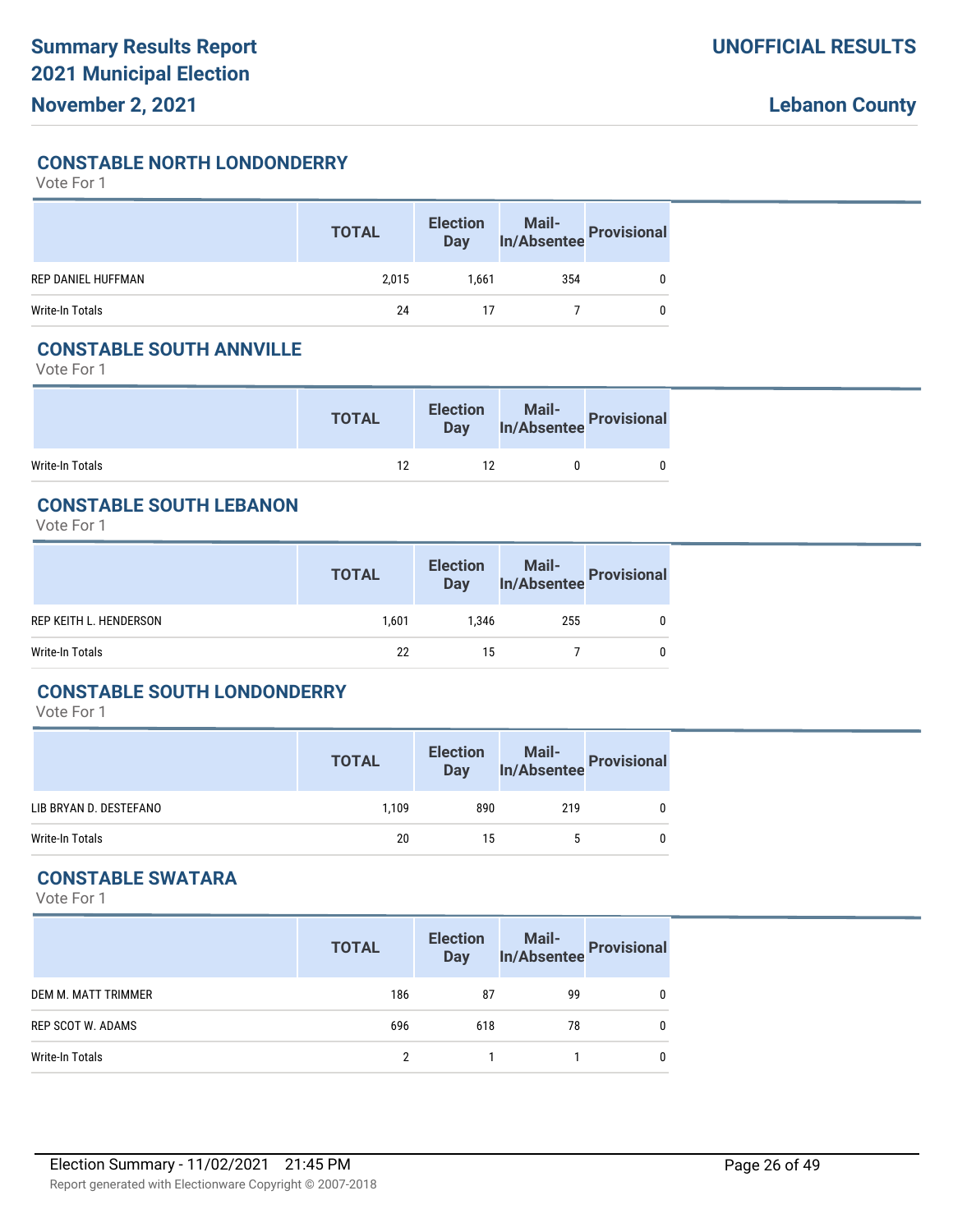## **CONSTABLE UNION**

Vote For 1

|                          | <b>TOTAL</b> | <b>Election</b><br>Day | Mail-<br>In/Absentee Provisional |  |
|--------------------------|--------------|------------------------|----------------------------------|--|
| <b>REP TIM ZIMMERMAN</b> | 598          | 544                    | 54                               |  |
| Write-In Totals          |              |                        |                                  |  |

### **CONSTABLE WEST CORNWALL**

Vote For 1

|                 | <b>TOTAL</b> | <b>Election</b><br><b>Day</b> | Mail-<br>In/Absentee Provisional |  |
|-----------------|--------------|-------------------------------|----------------------------------|--|
| Write-In Totals | 21           | 14                            |                                  |  |

### **JUDGE OF ELECTION 01E**

Vote For 1

|                 | <b>TOTAL</b> |    | Election Mail-<br>Day In/Absentee Provisional |  |
|-----------------|--------------|----|-----------------------------------------------|--|
| DEM SUZANNE FRY | 116          | 88 | 28                                            |  |
| Write-In Totals |              |    |                                               |  |

#### **JUDGE OF ELECTION 01M**

Vote For 1

|                 | <b>TOTAL</b> | <b>Election</b><br><b>Day</b> | Mail-<br>In/Absentee Provision?' |  |
|-----------------|--------------|-------------------------------|----------------------------------|--|
| Write-In Totals |              |                               |                                  |  |

# **JUDGE OF ELECTION 01W**

|                    | <b>TOTAL</b> | <b>Election</b> | lection Mail-<br>Day In/Absentee Provisional |  |
|--------------------|--------------|-----------------|----------------------------------------------|--|
| REP BRIAN L. KLICK | 84           | 74              | 10                                           |  |
| Write-In Totals    | 4            |                 |                                              |  |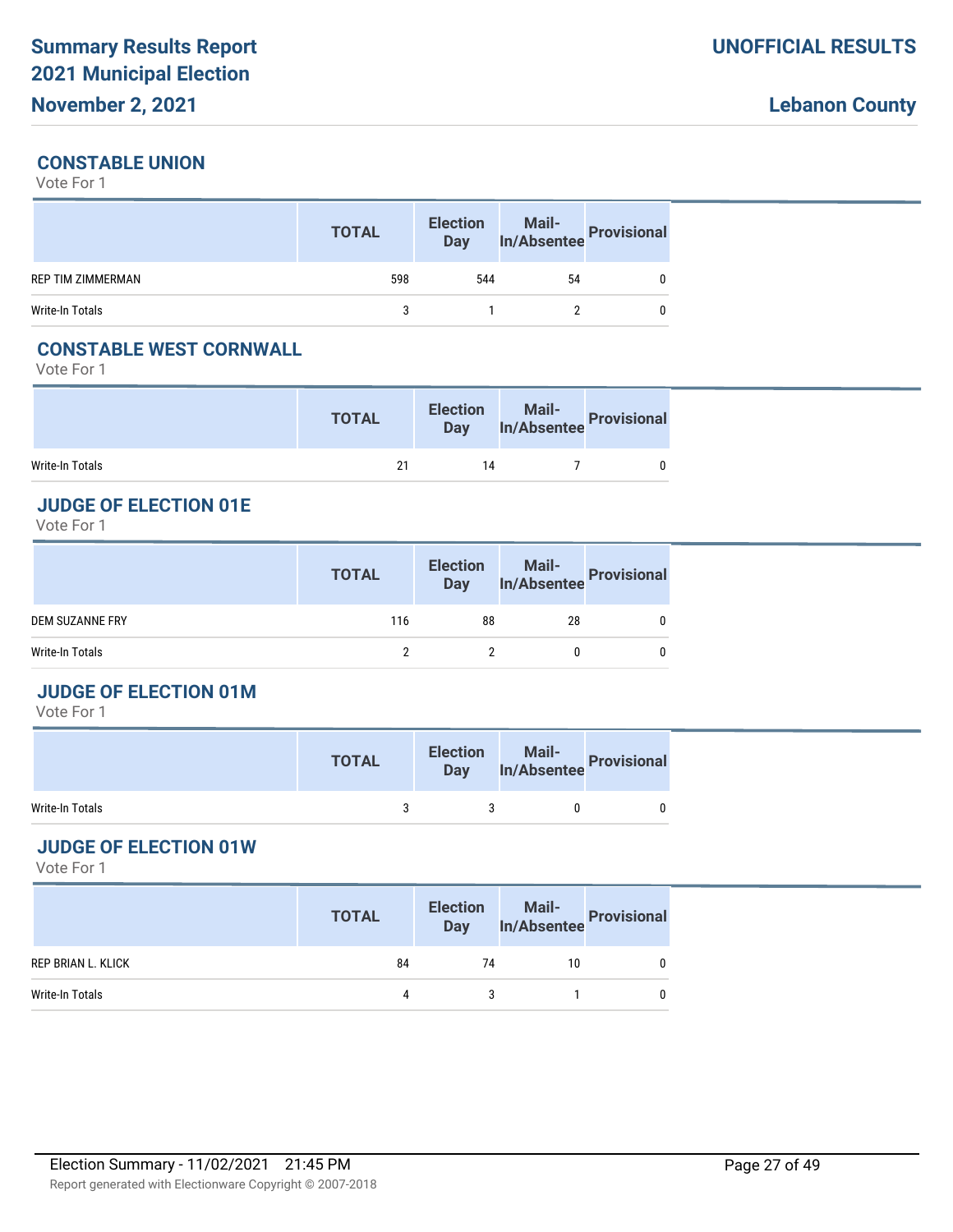# **November 2, 2021**

### **JUDGE OF ELECTION 02E**

Vote For 1

|                 | <b>TOTAL</b> |    | Election Mail-<br>Day In/Absentee Provisional |  |
|-----------------|--------------|----|-----------------------------------------------|--|
| Write-In Totals | 13           | 10 |                                               |  |

### **JUDGE OF ELECTION 02W**

Vote For 1

|                 | <b>TOTAL</b> | <b>Election</b><br><b>Day</b> | Mail-<br>In/Absentee Provisional |
|-----------------|--------------|-------------------------------|----------------------------------|
| Write-In Totals | 22           | 16                            |                                  |

# **JUDGE OF ELECTION 03**

Vote For 1

|                 | <b>TOTAL</b> | Election Mail-<br>Day In/Absentee Provisional |  |
|-----------------|--------------|-----------------------------------------------|--|
| Write-In Totals |              |                                               |  |

#### **JUDGE OF ELECTION 04**

Vote For 1

|                             | <b>TOTAL</b> |    | Election Mail-<br>Day In/Absentee Provisional |              |
|-----------------------------|--------------|----|-----------------------------------------------|--------------|
| DEM WILLIAM J. MOREMAN, JR. | 64           | 50 | 14                                            | 0            |
| Write-In Totals             |              |    |                                               | $\mathbf{0}$ |
|                             |              |    |                                               |              |

# **JUDGE OF ELECTION 05E**

Vote For 1

|                 | <b>TOTAL</b> | <b>Election</b> | Election Mail-<br>Day In/Absentee Provisional |  |
|-----------------|--------------|-----------------|-----------------------------------------------|--|
| Write-In Totals | $\sim$       | 4               |                                               |  |

# **JUDGE OF ELECTION 05M**

|                 | <b>TOTAL</b> | <b>Election</b><br><b>Day</b> | Mail-<br>In/Absentee Provisional |
|-----------------|--------------|-------------------------------|----------------------------------|
| Write-In Totals |              |                               |                                  |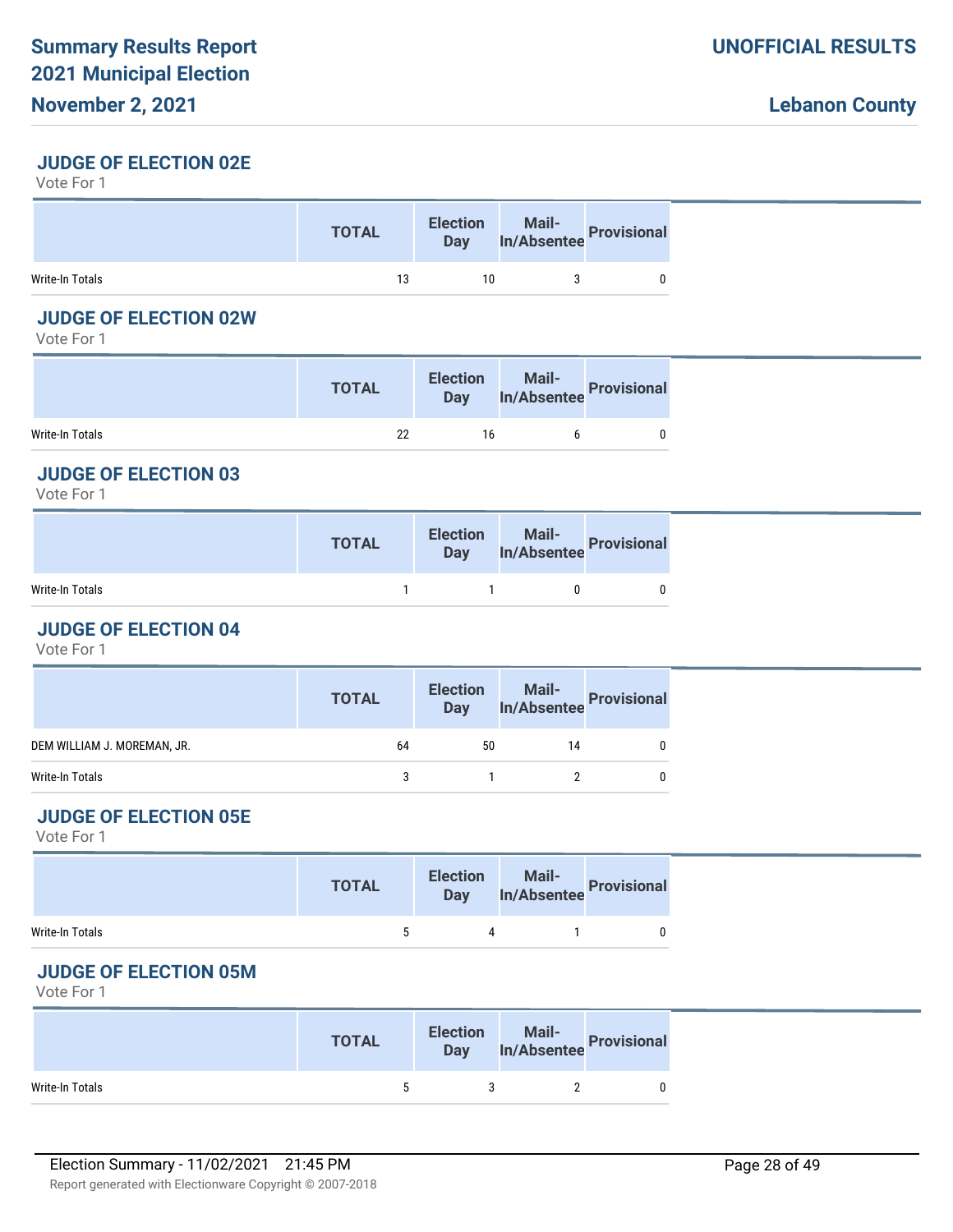#### **JUDGE OF ELECTION 05W Lebanon 5th Ward West 05W**

Vote For 1

|                 | <b>TOTAL</b> | Election Mail-<br>Day In/Absentee Provisional |  |
|-----------------|--------------|-----------------------------------------------|--|
| Write-In Totals |              |                                               |  |

# **JUDGE OF ELECTION 06**

Vote For 1

|                 | <b>TOTAL</b> | <b>Election</b> | lection Mail-<br>Day In/Absentee Provisional |
|-----------------|--------------|-----------------|----------------------------------------------|
| Write-In Totals | `            | 4               |                                              |

## **JUDGE OF ELECTION 07**

Vote For 1

|                 | <b>TOTAL</b> | Election Mail-<br>Day In/Absentee Provisional |  |
|-----------------|--------------|-----------------------------------------------|--|
| Write-In Totals | 11           |                                               |  |

#### **JUDGE OF ELECTION 08**

Vote For 1

|                 | <b>TOTAL</b> |    | Election Mail-<br>Day In/Absentee Provisional |  |
|-----------------|--------------|----|-----------------------------------------------|--|
| Write-In Totals | 17           | 17 |                                               |  |

### **JUDGE OF ELECTION 09**

Vote For 1

|                 | <b>TOTAL</b> | Election Mail-<br>Day In/Absentee Provisional |  |
|-----------------|--------------|-----------------------------------------------|--|
| Write-In Totals |              |                                               |  |

#### **JUDGE OF ELECTION 10**

|                 | <b>TOTAL</b> | <b>Election</b><br>Day | Mail-<br>Absentee Provisional In/Absentee |  |
|-----------------|--------------|------------------------|-------------------------------------------|--|
| Write-In Totals | 13           |                        |                                           |  |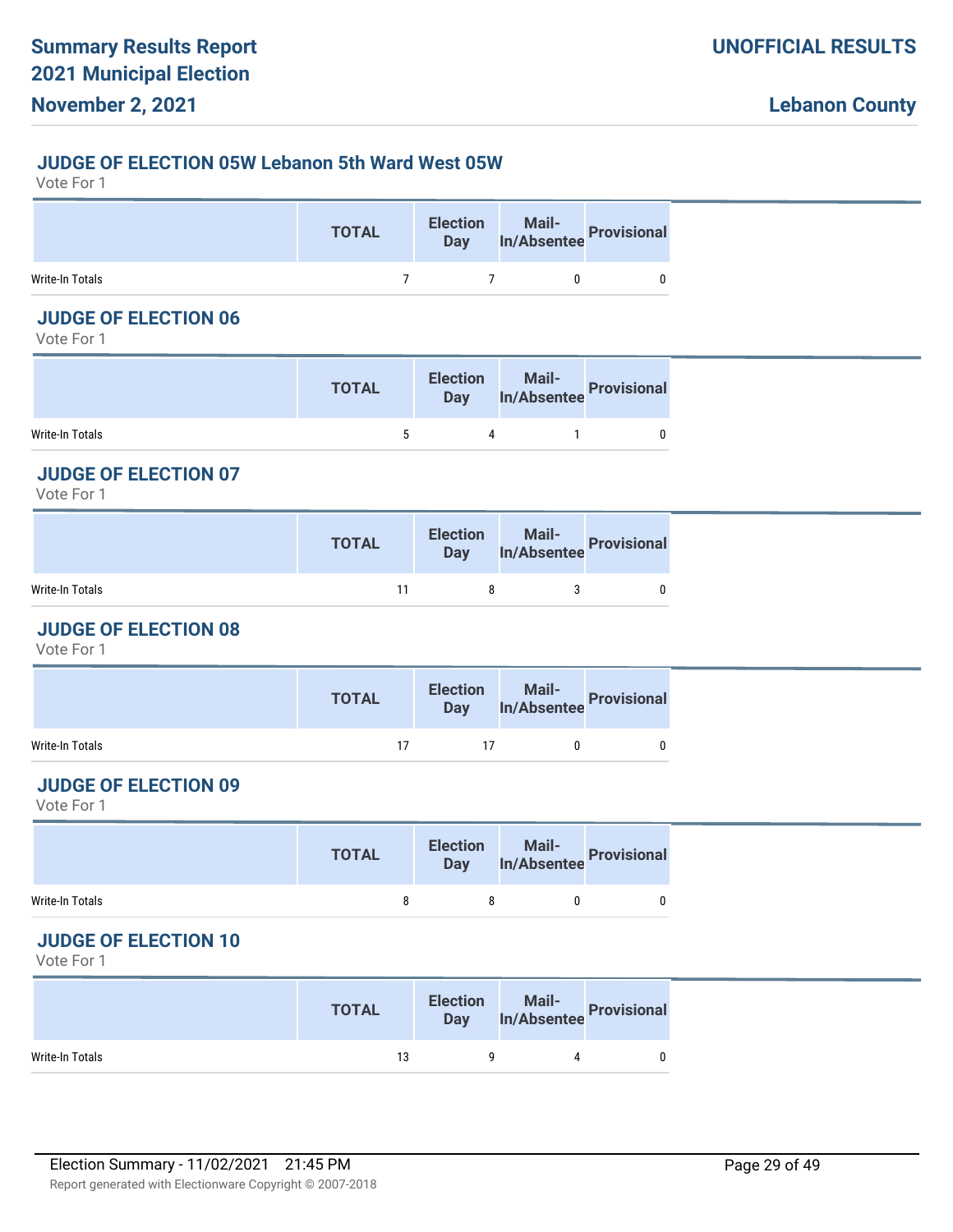### **JUDGE OF ELECTION 11**

Vote For 1

|                        | <b>TOTAL</b> | <b>Election</b><br><b>Day</b> | Mail-<br>In/Absentee Provisional |  |
|------------------------|--------------|-------------------------------|----------------------------------|--|
| <b>DEM NANCY SMITH</b> | 237          | 170                           | 67                               |  |
| Write-In Totals        | 15           | 15                            |                                  |  |

# **JUDGE OF ELECTION 12N**

Vote For 1

|                     | <b>TOTAL</b> |     | Election Mail-<br>Day In/Absentee Provisional |  |
|---------------------|--------------|-----|-----------------------------------------------|--|
| REP LORRAINE LOWRIE | 745          | 625 | 120                                           |  |
| Write-In Totals     | 17           |     | 10                                            |  |

#### **JUDGE OF ELECTION 12S**

Vote For 1

|                 | <b>TOTAL</b> | <b>Election</b><br>Day | Mail-<br>In/Absentee Provisional |
|-----------------|--------------|------------------------|----------------------------------|
| Write-In Totals | 44           | 36                     |                                  |

#### **JUDGE OF ELECTION 13**

Vote For 1

|                 | <b>TOTAL</b> | <b>Election</b><br><b>Day</b> | Mail-<br>Absentee Provisions' |  |
|-----------------|--------------|-------------------------------|-------------------------------|--|
| Write-In Totals | 12           | 11                            |                               |  |

# **JUDGE OF ELECTION 14**

|                            | <b>TOTAL</b> | <b>Election</b><br>Day | Mail-<br>In/Absentee Provisional |  |
|----------------------------|--------------|------------------------|----------------------------------|--|
| REP BARBARA G. KLEINFELTER | 61           | 47                     | 14                               |  |
| Write-In Totals            |              |                        |                                  |  |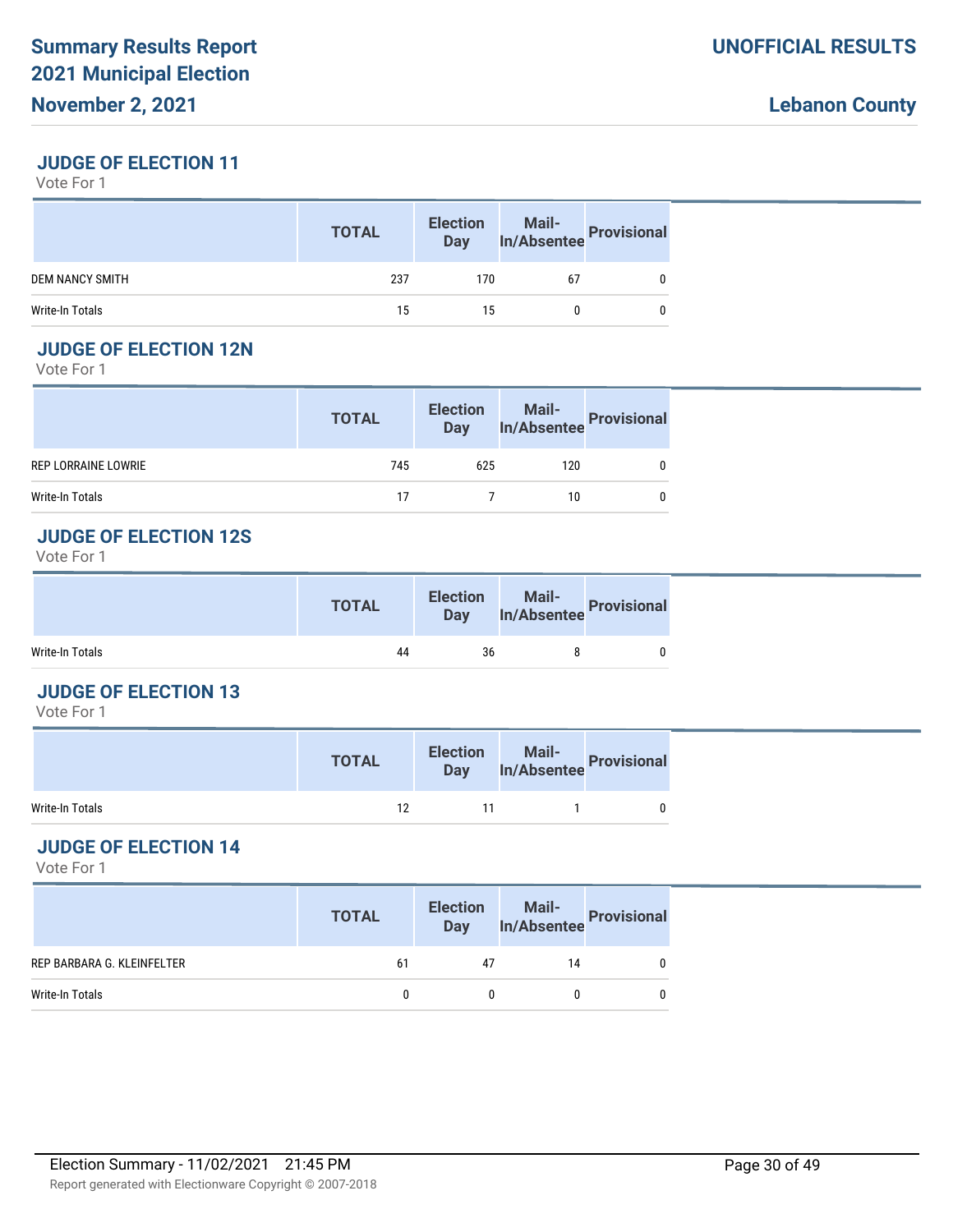### **JUDGE OF ELECTION 15N**

Vote For 1

|                 | <b>TOTAL</b> | <b>Election</b><br>Day | n Mail-<br>In/Absentee Provisional |  |
|-----------------|--------------|------------------------|------------------------------------|--|
| Write-In Totals |              |                        |                                    |  |

# **JUDGE OF ELECTION 15S**

Vote For 1

|                 | <b>TOTAL</b> | <b>Election</b> | lection Mail-<br>Day In/Absentee Provisional |
|-----------------|--------------|-----------------|----------------------------------------------|
| Write-In Totals |              |                 |                                              |

# **JUDGE OF ELECTION 16E**

Vote For 1

| 388<br>332<br>REP ROGER B. MEYERHOFFER<br>56<br>0<br>Write-In Totals<br>0<br>h<br>h | <b>TOTAL</b> | Election Mail-<br>Day In/Absentee Provisional |  |
|-------------------------------------------------------------------------------------|--------------|-----------------------------------------------|--|
|                                                                                     |              |                                               |  |
|                                                                                     |              |                                               |  |

# **JUDGE OF ELECTION 16N**

Vote For 1

|                 | <b>TOTAL</b> | <b>Election</b> | Mail-<br><b>Mail-</b><br><b>Provisional</b><br><b>Mail-</b> |  |
|-----------------|--------------|-----------------|-------------------------------------------------------------|--|
| Write-In Totals | 31           | 26              |                                                             |  |

# **JUDGE OF ELECTION 16W**

Vote For 1

|                 | <b>TOTAL</b> |    | Election Mail-<br>Day In/Absentee Provisional |  |
|-----------------|--------------|----|-----------------------------------------------|--|
| Write-In Totals | 19           | 16 |                                               |  |

# **JUDGE OF ELECTION 17**

|                 | <b>TOTAL</b> | <b>Election</b><br><b>Day</b> | Mail-<br>In/Absentee Provisional |  |
|-----------------|--------------|-------------------------------|----------------------------------|--|
| Write-In Totals | 19           |                               |                                  |  |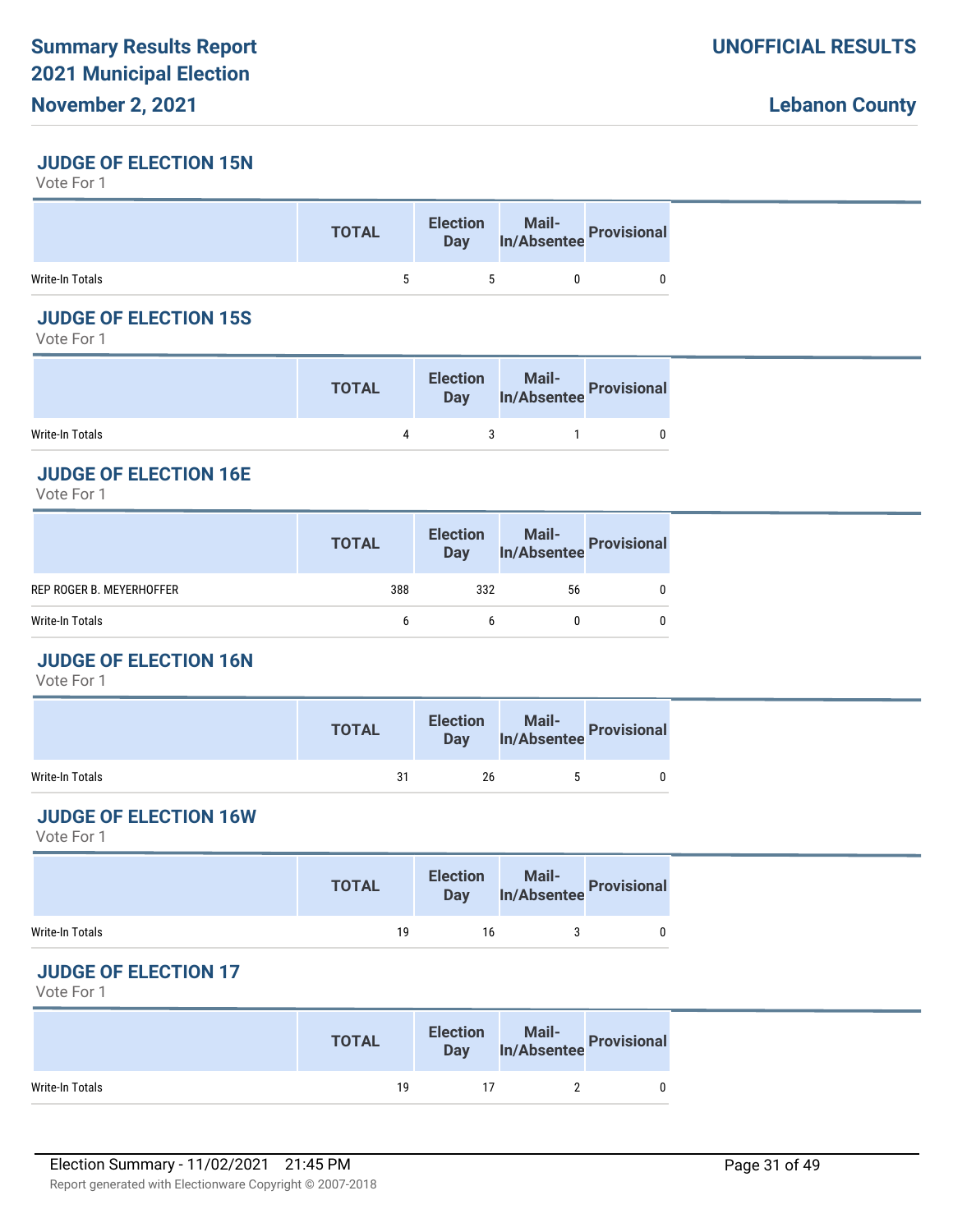### **JUDGE OF ELECTION 18E**

Vote For 1

|                              | <b>TOTAL</b> | <b>Election</b><br><b>Day</b> |    | Mail-<br>In/Absentee Provisional |
|------------------------------|--------------|-------------------------------|----|----------------------------------|
| <b>REP CHRISTIAN J. SHAW</b> | 294          | 221                           | 73 |                                  |
| Write-In Totals              | 10           |                               |    |                                  |

### **JUDGE OF ELECTION 18W**

Vote For 1

|                 | <b>TOTAL</b> | <b>Election</b> | Election Mail-<br>Day In/Absentee Provisional |  |
|-----------------|--------------|-----------------|-----------------------------------------------|--|
| Write-In Totals | 11           |                 |                                               |  |

### **JUDGE OF ELECTION 19F**

Vote For 1

|                 | <b>TOTAL</b> | <b>Election</b><br>Day | Mail-<br>In/Absentee Provisional |  |
|-----------------|--------------|------------------------|----------------------------------|--|
| Write-In Totals | 40           | 32                     |                                  |  |

### **JUDGE OF ELECTION 19M**

Vote For 1

|                 | <b>TOTAL</b> | Election Mail-<br>Day In/Absentee Provisional |  |
|-----------------|--------------|-----------------------------------------------|--|
| Write-In Totals |              |                                               |  |

# **JUDGE OF ELECTION 21**

Vote For 1

|                 | <b>TOTAL</b> |    | Election Mail-<br>Day In/Absentee Provisional |  |
|-----------------|--------------|----|-----------------------------------------------|--|
| Write-In Totals | 25           | 23 |                                               |  |

# **JUDGE OF ELECTION 22K**

|                                   | <b>TOTAL</b> | <b>Election</b><br><b>Day</b> | Mail-<br>In/Absentee Provisional |  |
|-----------------------------------|--------------|-------------------------------|----------------------------------|--|
| REP SHAWN YVETTE GERHARDT-KREISER | 159          | 144                           | 15                               |  |
| Write-In Totals                   |              |                               |                                  |  |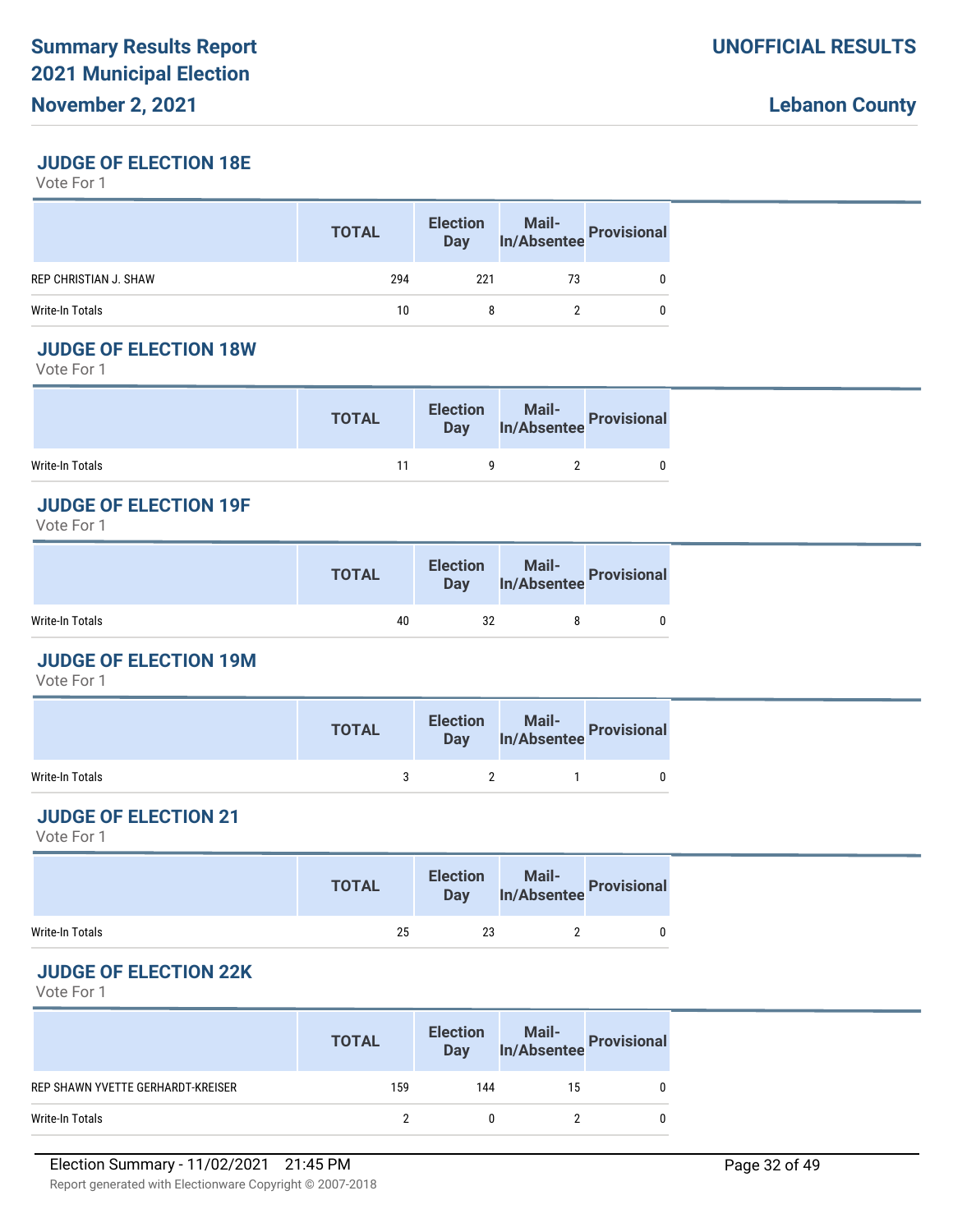### **JUDGE OF ELECTION 22S**

Vote For 1

|                      | <b>TOTAL</b> | <b>Election</b><br>Day |    | Mail-<br>In/Absentee Provisional |
|----------------------|--------------|------------------------|----|----------------------------------|
| REP JUDITH L. GETTLE | 505          | 457                    | 48 |                                  |
| Write-In Totals      | 10           | h                      |    |                                  |

### **JUDGE OF ELECTION 23E**

Vote For 1

|                 | <b>TOTAL</b> | <b>Election</b> | lection Mail-<br>Day In/Absentee Provisional |  |
|-----------------|--------------|-----------------|----------------------------------------------|--|
| Write-In Totals |              |                 |                                              |  |

### **JUDGE OF ELECTION 23N**

Vote For 1

|                 | <b>TOTAL</b> | <b>Election</b> | lection Mail-<br>Day In/Absentee Provisional |  |
|-----------------|--------------|-----------------|----------------------------------------------|--|
| Write-In Totals | 26           |                 |                                              |  |

### **JUDGE OF ELECTION 23W**

Vote For 1

|                 | <b>TOTAL</b> | <b>Election</b> | lection Mail-<br>Day In/Absentee Provisional |  |
|-----------------|--------------|-----------------|----------------------------------------------|--|
| Write-In Totals | 22           | 15              |                                              |  |

# **JUDGE OF ELECTION 24**

Vote For 1

|                 | <b>TOTAL</b> |    | Election Mail-<br>Day In/Absentee Provisional |  |
|-----------------|--------------|----|-----------------------------------------------|--|
| Write-In Totals | 28           | 27 |                                               |  |

# **JUDGE OF ELECTION 25**

|                    | <b>TOTAL</b> | <b>Election</b><br><b>Day</b> | Mail-<br>In/Absentee Provisional |  |
|--------------------|--------------|-------------------------------|----------------------------------|--|
| REP KATHY S. MEYER | 570          | 514                           | 56                               |  |
| Write-In Totals    |              |                               |                                  |  |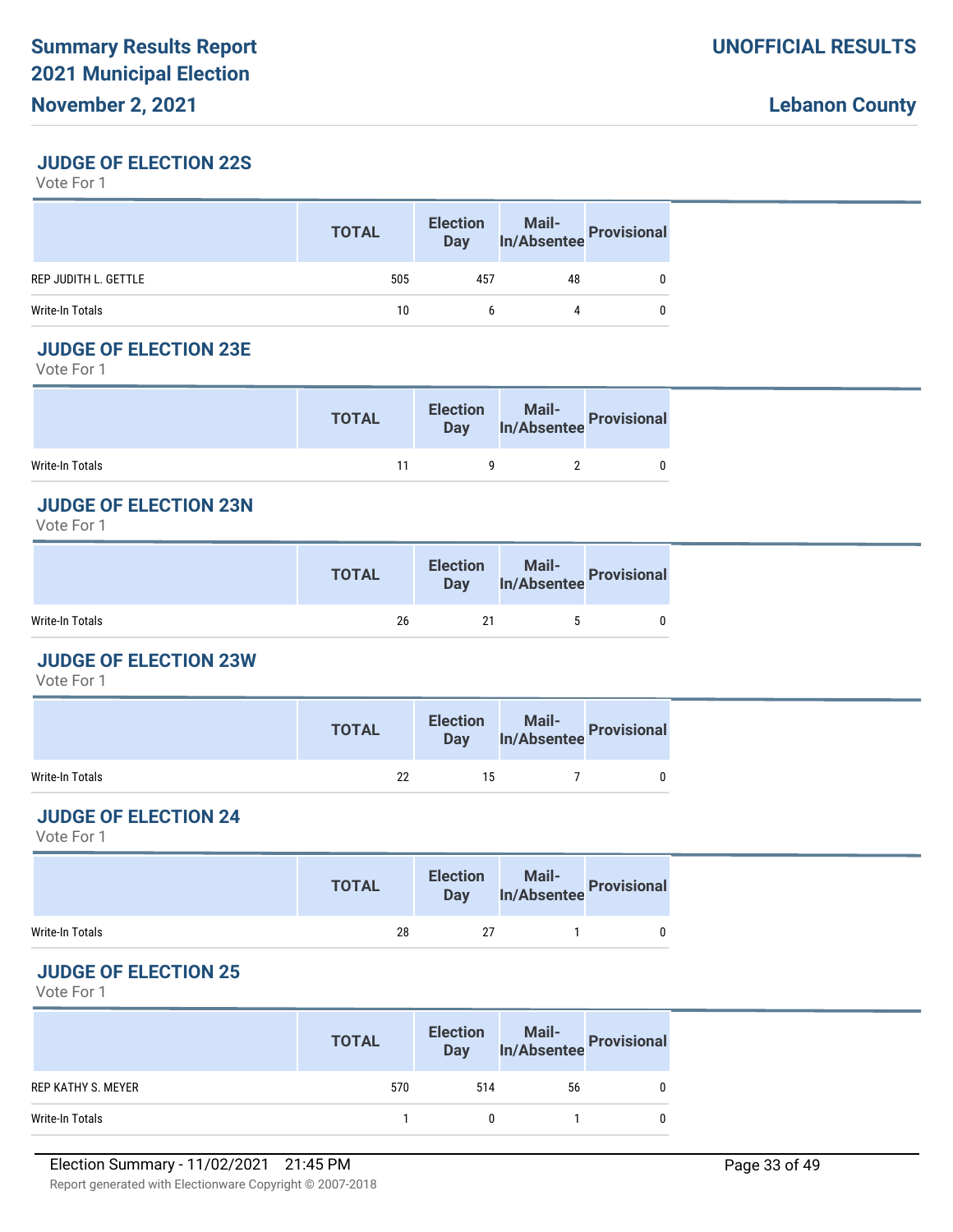### **JUDGE OF ELECTION 26N**

Vote For 1

|                 | <b>TOTAL</b> | <b>Election</b><br><b>Day</b> | Mail-<br>In/Absentee Provisional |  |
|-----------------|--------------|-------------------------------|----------------------------------|--|
| Write-In Totals |              | 10                            |                                  |  |

# **JUDGE OF ELECTION 26S**

Vote For 1

|                 | <b>TOTAL</b> | <b>Election</b><br><b>Day</b> | Mail-<br>In/Absentee Provisional |
|-----------------|--------------|-------------------------------|----------------------------------|
| Write-In Totals | 23           | 18                            |                                  |

#### **JUDGE OF ELECTION 26W**

Vote For 1

| 393<br>319<br>REP CHRISTINE KREIDER<br>74<br>Write-In Totals<br>4 | <b>TOTAL</b> | Election Mail-<br>Day In/Absentee Provisional |  |
|-------------------------------------------------------------------|--------------|-----------------------------------------------|--|
|                                                                   |              |                                               |  |
|                                                                   |              |                                               |  |

# **JUDGE OF ELECTION 27E**

Vote For 1

|                 | <b>TOTAL</b> |    | Election Mail-<br>Day In/Absentee Provisional |  |
|-----------------|--------------|----|-----------------------------------------------|--|
| Write-In Totals | 19           | 18 |                                               |  |

# **JUDGE OF ELECTION 27M**

Vote For 1

|                            | <b>TOTAL</b> |     | Election Mail-<br>Day In/Absentee Provisional |  |
|----------------------------|--------------|-----|-----------------------------------------------|--|
| REP MICHAEL T. BURDGE, SR. | 752          | 631 | 121                                           |  |
| Write-In Totals            |              |     |                                               |  |

# **JUDGE OF ELECTION 27W**

|                 | <b>TOTAL</b> | <b>Election</b><br>Day | n Mail-<br>In/Absentee Provisional |  |
|-----------------|--------------|------------------------|------------------------------------|--|
| Write-In Totals | 28           | 24                     | Λ                                  |  |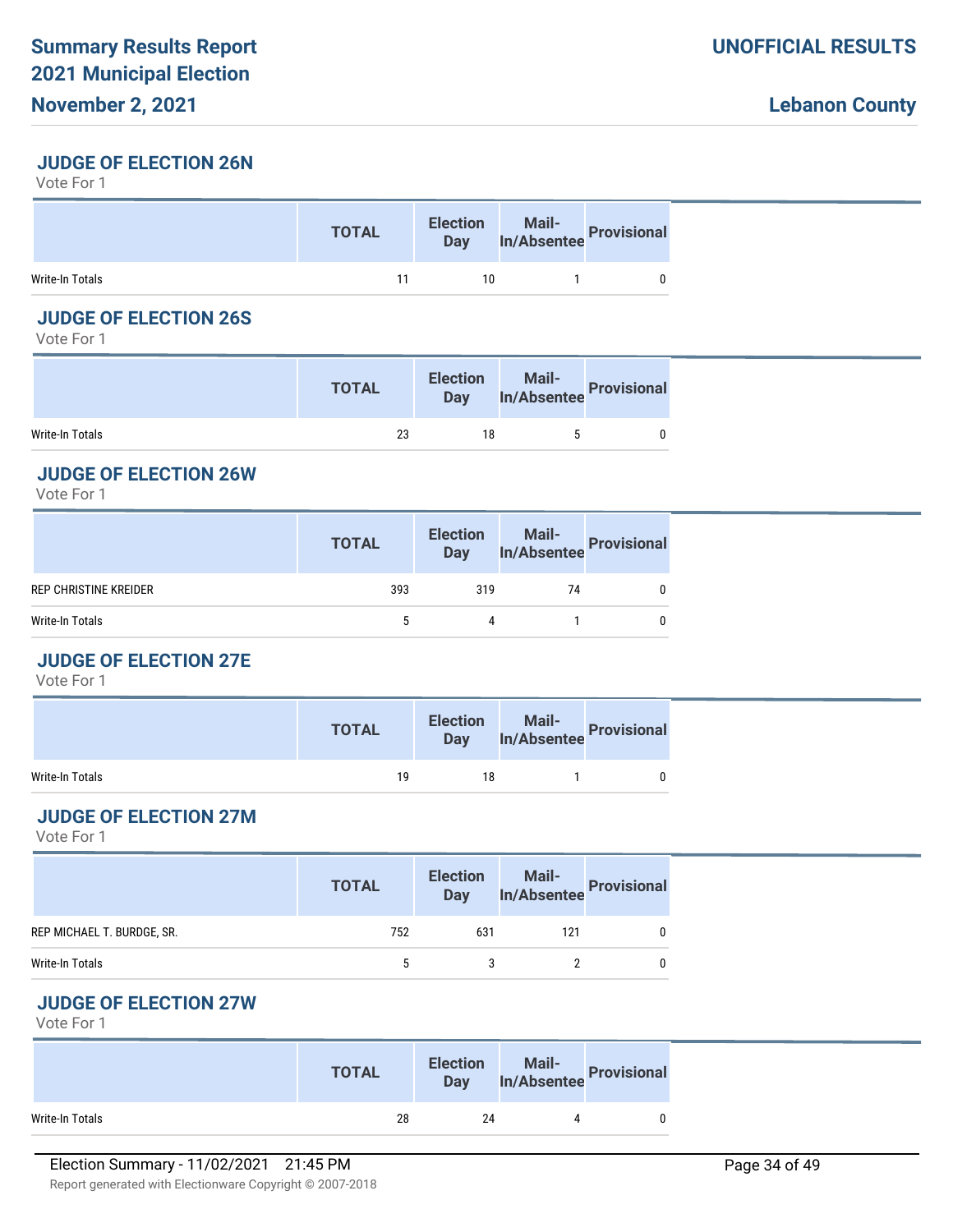# **JUDGE OF ELECTION 28E**

Vote For 1

|                 | <b>TOTAL</b> | <b>Election</b><br><b>Day</b> | Mail-<br>In/Absentee Provisional |  |
|-----------------|--------------|-------------------------------|----------------------------------|--|
| Write-In Totals | 33           | 26                            |                                  |  |

# **JUDGE OF ELECTION 28N**

Vote For 1

|                          | <b>TOTAL</b> | <b>Election</b><br>Day | Mail-<br>In/Absentee Provisional |  |
|--------------------------|--------------|------------------------|----------------------------------|--|
| DEM RONALD D. WOLESLAGLE | 336          | 234                    | 102                              |  |
| Write-In Totals          | 15           | 15                     |                                  |  |

#### **JUDGE OF ELECTION 28W**

Vote For 1

|                        | <b>TOTAL</b> | <b>Election</b><br>Day | Mail-<br>In/Absentee Provisional |  |
|------------------------|--------------|------------------------|----------------------------------|--|
| <b>REP SUSAN BEALE</b> | 688          | 588                    | 100                              |  |
| Write-In Totals        | 16           | 12                     | 4                                |  |

#### **JUDGE OF ELECTION 29**

Vote For 1

|                            | <b>TOTAL</b> | <b>Election</b><br><b>Day</b> | Mail-<br>In/Absentee Provisional |  |
|----------------------------|--------------|-------------------------------|----------------------------------|--|
| <b>REP CHRISTINA MOYER</b> | 680          | 588                           | 92                               |  |
| Write-In Totals            | 10           |                               |                                  |  |

# **JUDGE OF ELECTION 30N**

|                               | <b>TOTAL</b> | <b>Election</b><br>Day | Mail-<br>In/Absentee Provisional |  |
|-------------------------------|--------------|------------------------|----------------------------------|--|
| <b>REP R. HEATHER WADDELL</b> | 483          | 396                    | 87                               |  |
| Write-In Totals               | 6            |                        |                                  |  |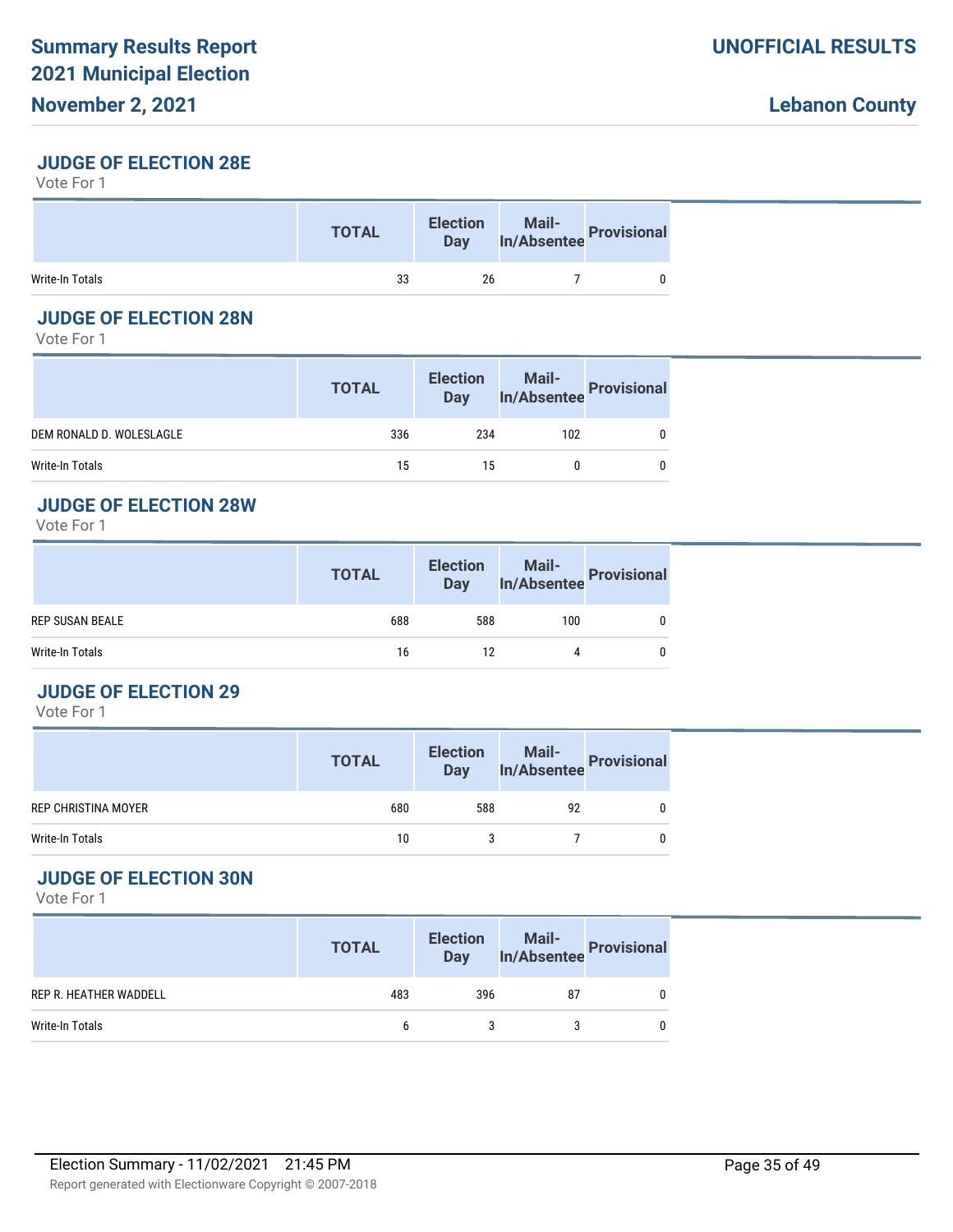#### **JUDGE OF ELECTION 30S**

Vote For 1

|                 | <b>TOTAL</b> |    | Election Mail-<br>Day In/Absentee Provisional |  |
|-----------------|--------------|----|-----------------------------------------------|--|
| Write-In Totals | 19           | 14 |                                               |  |

### **JUDGE OF ELECTION 30W**

Vote For 1

|                 | <b>TOTAL</b> | <b>Election</b><br>Day | Mail-<br>In/Absentee Provision?' |
|-----------------|--------------|------------------------|----------------------------------|
| Write-In Totals | 23           | 18                     |                                  |

# **JUDGE OF ELECTION 31M**

Vote For 1

|                         | <b>TOTAL</b> |     | Election Mail-<br>Day In/Absentee Provisional |  |
|-------------------------|--------------|-----|-----------------------------------------------|--|
| REP BEVERLY J. KAUFFMAN | 638          | 542 | 96                                            |  |
| Write-In Totals         | 8            |     | b                                             |  |
|                         |              |     |                                               |  |

# **JUDGE OF ELECTION 31N**

Vote For 1

|                    | <b>TOTAL</b> | <b>Election</b><br><b>Day</b> | Mail-<br>In/Absentee Provisional |          |
|--------------------|--------------|-------------------------------|----------------------------------|----------|
| REP LOIS MATARAZZI | 628          | 539                           | 89                               | 0        |
| Write-In Totals    | 13           | 10                            |                                  | $\Omega$ |

# **JUDGE OF ELECTION 31S**

|                      | <b>TOTAL</b> | <b>Election</b><br><b>Day</b> | Mail-<br>In/Absentee | Provisional |
|----------------------|--------------|-------------------------------|----------------------|-------------|
| REP PATRICA S. KLINE | 393          | 349                           | 44                   |             |
| Write-In Totals      | 8            |                               |                      |             |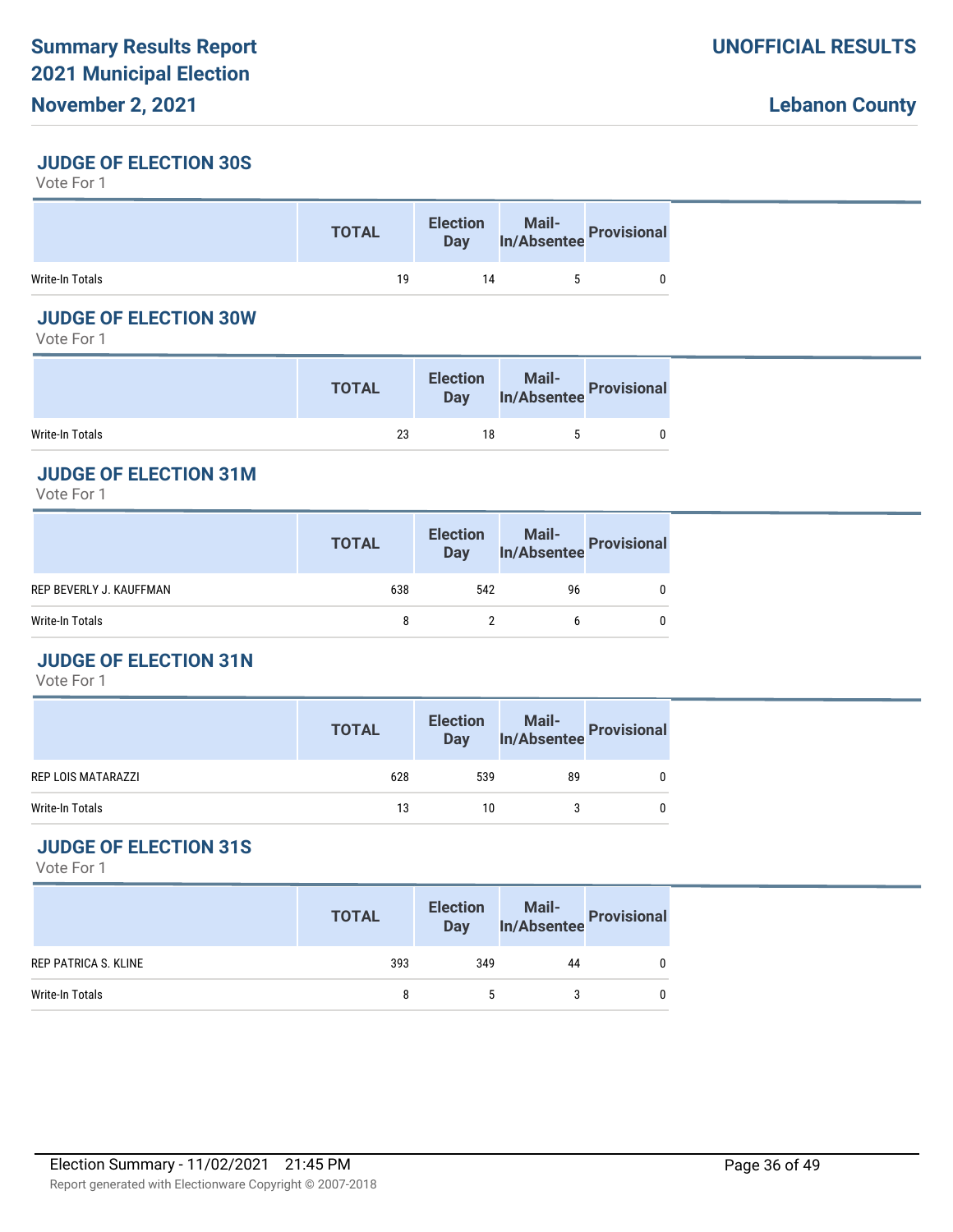# **November 2, 2021**

#### **JUDGE OF ELECTION 32N**

Vote For 1

|                 | <b>TOTAL</b> | <b>Election</b><br><b>Day</b> | <b>Mail-</b><br>In/Absentee Provisional |  |
|-----------------|--------------|-------------------------------|-----------------------------------------|--|
| Write-In Totals | 16           | 11                            |                                         |  |

### **JUDGE OF ELECTION 32S**

Vote For 1

|                 | <b>TOTAL</b> | <b>Election</b> | <b>Solution Mail-</b><br>Day In/Absentee Provisional |
|-----------------|--------------|-----------------|------------------------------------------------------|
| Write-In Totals | 20           |                 |                                                      |

# **JUDGE OF ELECTION 33G**

Vote For 1

|                 | <b>TOTAL</b> | Election Mail-<br>Day In/Absentee Provisional |  |
|-----------------|--------------|-----------------------------------------------|--|
| Write-In Totals |              |                                               |  |

# **JUDGE OF ELECTION 33L**

Vote For 1

|                  | <b>TOTAL</b> |     | Election Mail-<br>Day In/Absentee Provisional |   |
|------------------|--------------|-----|-----------------------------------------------|---|
| REP GLENNA FELTY | 434          | 391 | 43                                            | 0 |
| Write-In Totals  |              | 0   |                                               | 0 |
|                  |              |     |                                               |   |

# **JUDGE OF ELECTION 34**

Vote For 1

|                 | <b>TOTAL</b> |    | Election Mail-<br>Day In/Absentee Provisional |  |
|-----------------|--------------|----|-----------------------------------------------|--|
| Write-In Totals | 24           | 18 |                                               |  |

# **JUDGE OF ELECTION 35**

|                      | <b>TOTAL</b> | <b>Election</b><br><b>Day</b> | Mail-<br>In/Absentee Provisional |  |
|----------------------|--------------|-------------------------------|----------------------------------|--|
| REP SALLY A. TEMPLIN | 117          | 101                           | 16                               |  |
| Write-In Totals      |              |                               |                                  |  |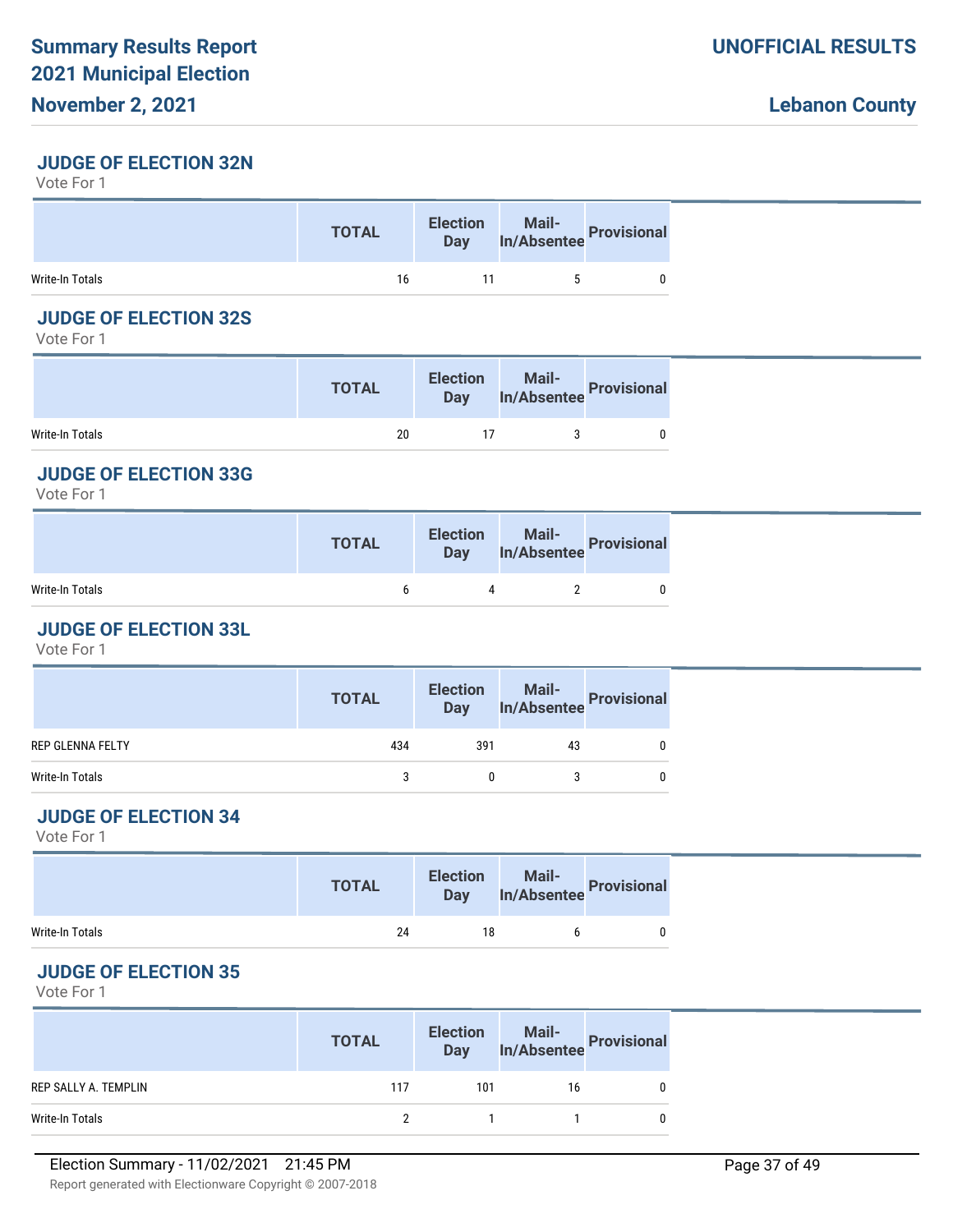#### **INSPECTOR OF ELECTION 01E**

Vote For 1

|                        | <b>TOTAL</b> | <b>Election</b><br>Day | Mail-<br>In/Absentee Provisional |  |
|------------------------|--------------|------------------------|----------------------------------|--|
| <b>DEM MICHAEL FRY</b> | 109          | 81                     | 28                               |  |
| Write-In Totals        |              |                        |                                  |  |

### **INSPECTOR OF ELECTION 01M**

Vote For 1

|                 | <b>TOTAL</b> | <b>Election</b> | lection Mail-<br>Day In/Absentee Provisional |  |
|-----------------|--------------|-----------------|----------------------------------------------|--|
| Write-In Totals |              |                 |                                              |  |

# **INSPECTOR OF ELECTION 01W**

Vote For 1

|                    | <b>TOTAL</b> | <b>Election</b><br><b>Day</b> | Mail-<br>In/Absentee Provisional |  |
|--------------------|--------------|-------------------------------|----------------------------------|--|
| REP DONNA L. KLICK | 87           | 75                            | 12                               |  |
| Write-In Totals    |              |                               |                                  |  |

#### **INSPECTOR OF ELECTION 02E**

Vote For 1

|                 | <b>TOTAL</b> | <b>Election</b><br><b>Day</b> | Mail-<br>In/Absentee<br> |
|-----------------|--------------|-------------------------------|--------------------------|
| Write-In Totals | 12           |                               |                          |

#### **INSPECTOR OF ELECTION 02W**

Vote For 1

|                 | <b>TOTAL</b> | <b>Election</b><br>Day | Mail-<br>In/Absentee Provisional |
|-----------------|--------------|------------------------|----------------------------------|
| Write-In Totals | 23           | 16                     |                                  |

#### **INSPECTOR OF ELECTION 03**

|                 | <b>TOTAL</b> | <b>Election</b><br><b>Day</b> | Mail-<br>In/Absentee Provisional |
|-----------------|--------------|-------------------------------|----------------------------------|
| Write-In Totals |              |                               |                                  |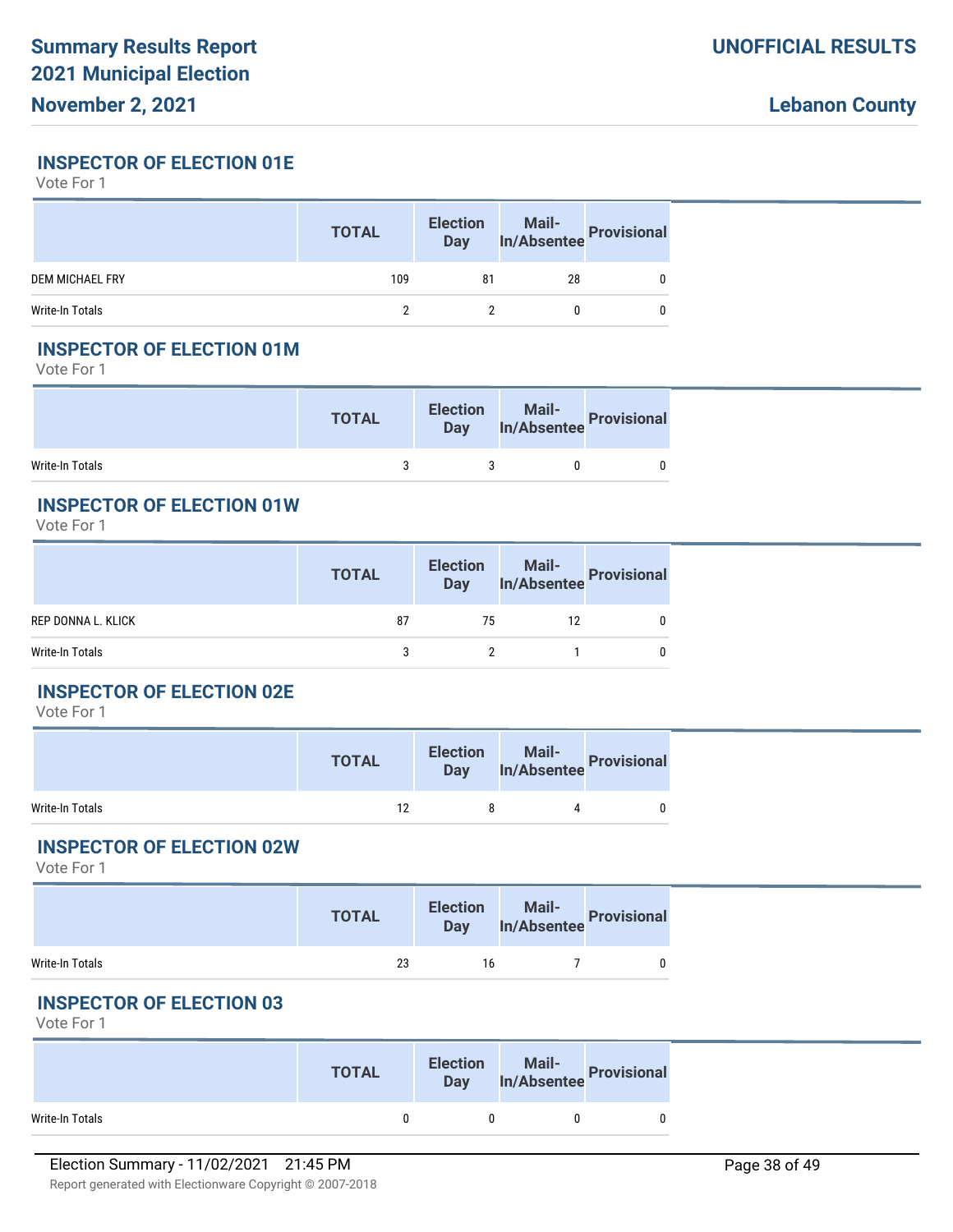# **November 2, 2021**

### **INSPECTOR OF ELECTION 04**

Vote For 1

|                 | <b>TOTAL</b> | Election Mail-<br>Day In/Absentee Provisional |  |
|-----------------|--------------|-----------------------------------------------|--|
| Write-In Totals |              |                                               |  |

### **INSPECTOR OF ELECTION 05E**

Vote For 1

|                 | <b>TOTAL</b> | <b>Election</b> | lection Mail-<br>Day In/Absentee Provisional |
|-----------------|--------------|-----------------|----------------------------------------------|
| Write-In Totals |              |                 |                                              |

### **INSPECTOR OF ELECTION 05M**

Vote For 1

|                      | <b>TOTAL</b> |    | Election Mail-<br>Day In/Absentee Provisional |  |
|----------------------|--------------|----|-----------------------------------------------|--|
| DEM ETHEL W. LIPPERT | 60           | 36 | 24                                            |  |
| Write-In Totals      | 3            |    |                                               |  |
|                      |              |    |                                               |  |

# **INSPECTOR OF ELECTION 05W**

Vote For 1

|                 | <b>TOTAL</b> |   | Election Mail-<br>Day In/Absentee Provisional |  |
|-----------------|--------------|---|-----------------------------------------------|--|
| Write-In Totals |              | h |                                               |  |

# **INSPECTOR OF ELECTION 06**

Vote For 1

|                 | <b>TOTAL</b> |          | Election Mail-<br>Day In/Absentee Provisional |  |
|-----------------|--------------|----------|-----------------------------------------------|--|
| Write-In Totals |              | $\sim$ 3 |                                               |  |

# **INSPECTOR OF ELECTION 07**

|                 | <b>TOTAL</b> | <b>Election</b><br><b>Day</b> | Mail-<br>In/Absentee Provisional |
|-----------------|--------------|-------------------------------|----------------------------------|
| Write-In Totals |              | ь.                            |                                  |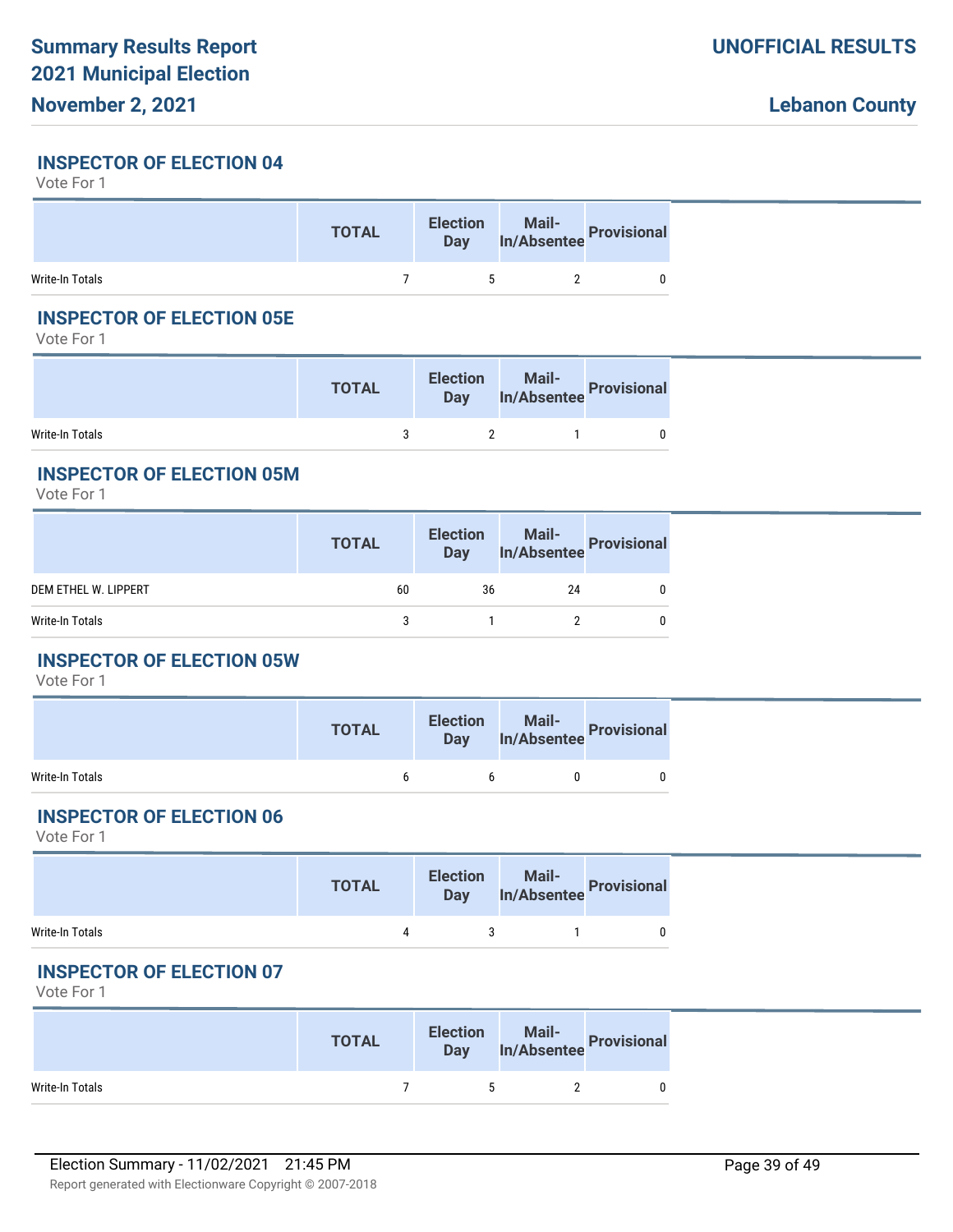# **November 2, 2021**

#### **INSPECTOR OF ELECTION 08**

Vote For 1

|                 | <b>TOTAL</b> |    | Election Mail-<br>Day In/Absentee Provisional |  |
|-----------------|--------------|----|-----------------------------------------------|--|
| Write-In Totals | 14           | 14 |                                               |  |

### **INSPECTOR OF ELECTION 09**

Vote For 1

|                 | <b>TOTAL</b> | <b>Election</b> | Mail-<br><b>Day</b> In/Absentee Provisions |
|-----------------|--------------|-----------------|--------------------------------------------|
| Write-In Totals |              |                 |                                            |

### **INSPECTOR OF ELECTION 10**

Vote For 1

|                 | <b>TOTAL</b> | Election Mail-<br>Day In/Absentee Provisional |  |
|-----------------|--------------|-----------------------------------------------|--|
| Write-In Totals | 12           |                                               |  |

# **INSPECTOR OF ELECTION 11**

Vote For 1

|                      | <b>TOTAL</b> |     | Election Mail-<br>Day In/Absentee Provisional |  |
|----------------------|--------------|-----|-----------------------------------------------|--|
| DEM DOLLIE KISCADDEN | 258          | 185 | 73                                            |  |
| Write-In Totals      | 13           | 13  |                                               |  |
|                      |              |     |                                               |  |

# **INSPECTOR OF ELECTION 12N**

Vote For 1

|                 | <b>TOTAL</b> |    | Election Mail-<br>Day In/Absentee Provisional |  |
|-----------------|--------------|----|-----------------------------------------------|--|
| Write-In Totals | 37           | 22 | 15                                            |  |

# **INSPECTOR OF ELECTION 12S**

|                 | <b>TOTAL</b> | <b>Election</b><br><b>Day</b> | Mail-<br>In/Absentee Provisional |  |
|-----------------|--------------|-------------------------------|----------------------------------|--|
| Write-In Totals | 28           | 22                            |                                  |  |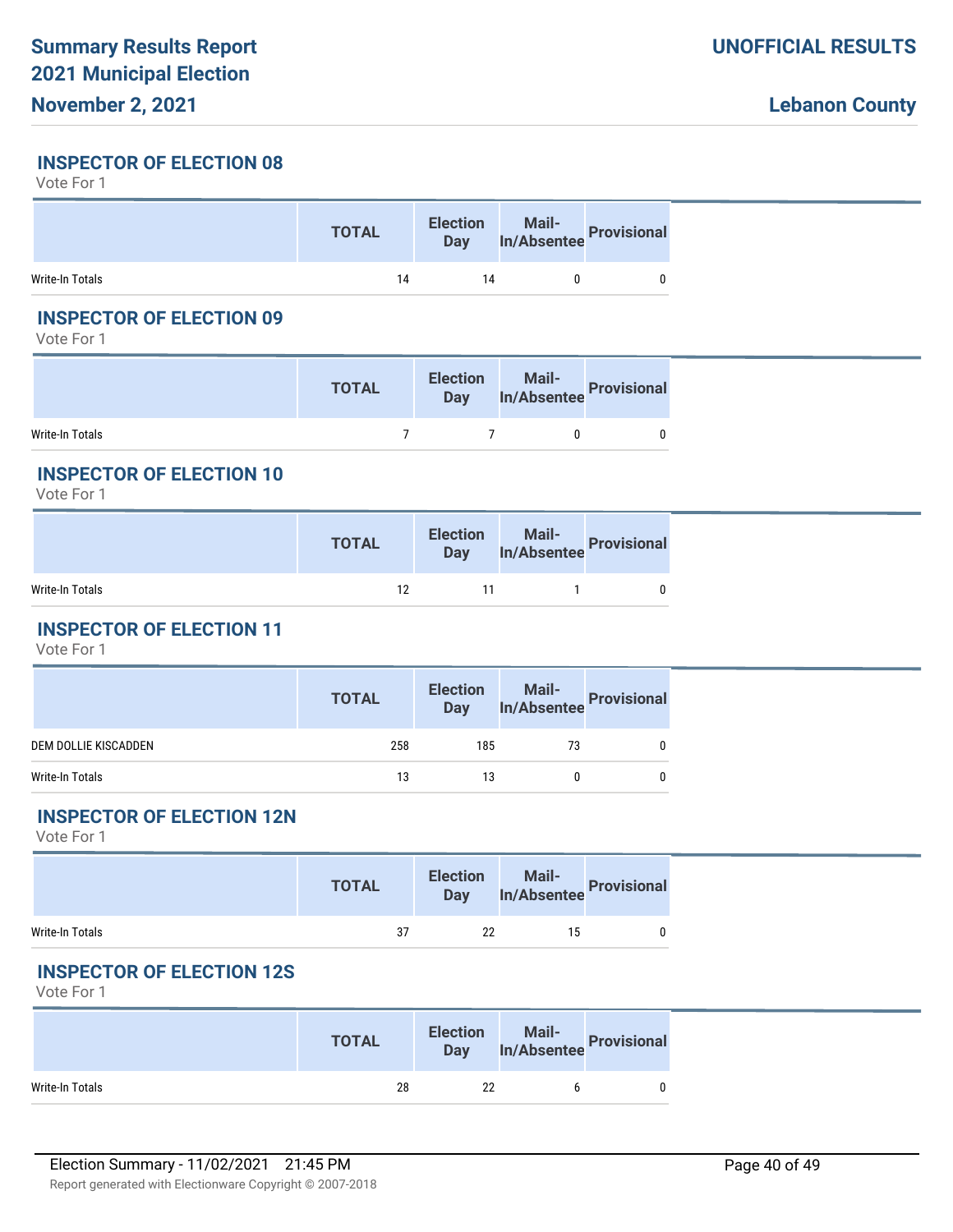#### **INSPECTOR OF ELECTION 13**

Vote For 1

|                 | <b>TOTAL</b> |    | Election Mail-<br>Day In/Absentee Provisional |  |
|-----------------|--------------|----|-----------------------------------------------|--|
| Write-In Totals | 12           | 10 |                                               |  |

# **INSPECTOR OF ELECTION 14**

Vote For 1

|                 | <b>TOTAL</b> |  | Day In/Absentee Provisions' |
|-----------------|--------------|--|-----------------------------|
| Write-In Totals |              |  |                             |

## **INSPECTOR OF ELECTIOIN 15N**

Vote For 1

|                              | <b>TOTAL</b> |              | Election Mail-<br>Day In/Absentee Provisional |            |
|------------------------------|--------------|--------------|-----------------------------------------------|------------|
| <b>REP PRISCILLA J. KAHL</b> | 240          | 214          | 26                                            | 0          |
| Write-In Totals              |              | $\mathbf{0}$ |                                               | $^{\circ}$ |
|                              |              |              |                                               |            |

# **INSPECTOR OF ELECTION 15S Myerstown South 15S**

Vote For 1

|                 | <b>TOTAL</b> | <b>Election</b><br><b>Day</b> | n Mail-<br>In/Absentee Provisional |
|-----------------|--------------|-------------------------------|------------------------------------|
| Write-In Totals |              |                               |                                    |

# **INSPECTOR OF ELECTION 16E**

|                   | <b>TOTAL</b> |     | Election Mail-<br>Day In/Absentee Provisional |  |
|-------------------|--------------|-----|-----------------------------------------------|--|
| DEM KATHLEEN EVES | 272          | 207 | 65                                            |  |
| Write-In Totals   | 24           | 24  |                                               |  |
|                   |              |     |                                               |  |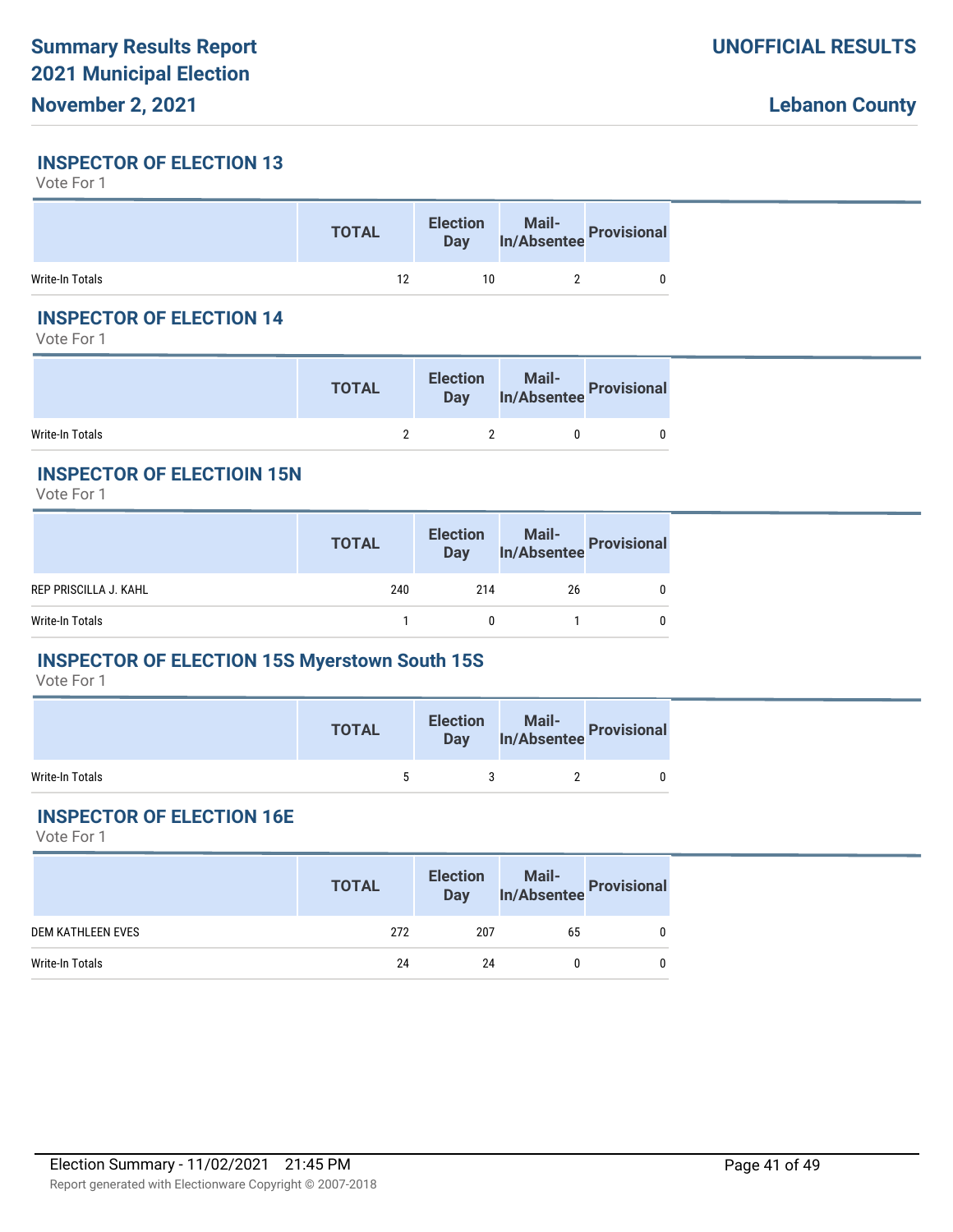**INSPECTOR OF ELECTION 16N**

Vote For 1

|                          | <b>TOTAL</b> | <b>Election</b><br><b>Day</b> | Mail-<br>In/Absentee Provisional |  |
|--------------------------|--------------|-------------------------------|----------------------------------|--|
| DEM DEBORAH A. POTTEIGER | 275          | 170                           | 105                              |  |
| Write-In Totals          | 15           | 15                            |                                  |  |

### **INSPECTOR OF ELECTION 16W**

Vote For 1

|                         | <b>TOTAL</b> |     | Election Mail-<br>Day In/Absentee Provisional |  |
|-------------------------|--------------|-----|-----------------------------------------------|--|
| <b>REP SEAN DRASHER</b> | 336          | 302 | 34                                            |  |
| Write-In Totals         |              |     |                                               |  |

#### **INSPECTOR OF ELECTION 17**

Vote For 1

|                 | <b>TOTAL</b> | <b>Election</b><br><b>Day</b> | <b>Mail-</b><br>In/Absentee Provisional |  |
|-----------------|--------------|-------------------------------|-----------------------------------------|--|
| Write-In Totals | 18           | 17                            |                                         |  |

#### **INSPECTOR OF ELECTION 18E**

Vote For 1

|                 | <b>TOTAL</b> | <b>Election</b><br>Day | Mail-<br>In/Absentee Provisional |  |
|-----------------|--------------|------------------------|----------------------------------|--|
| Write-In Totals | 21           | 14                     |                                  |  |

#### **INSPECTOR OF ELECTION 18W**

Vote For 1

|                 | <b>TOTAL</b> | <b>Election</b><br><b>Day</b> | Mail-<br>In/Absentee Provisional |  |
|-----------------|--------------|-------------------------------|----------------------------------|--|
| Write-In Totals |              | ъ.                            |                                  |  |

#### **INSPECTOR OF ELECTION 19F**

|                 | <b>TOTAL</b> | <b>Election</b><br><b>Day</b> | n Mail-<br>In/Absentee Provisional |  |
|-----------------|--------------|-------------------------------|------------------------------------|--|
| Write-In Totals | 32           | 23                            |                                    |  |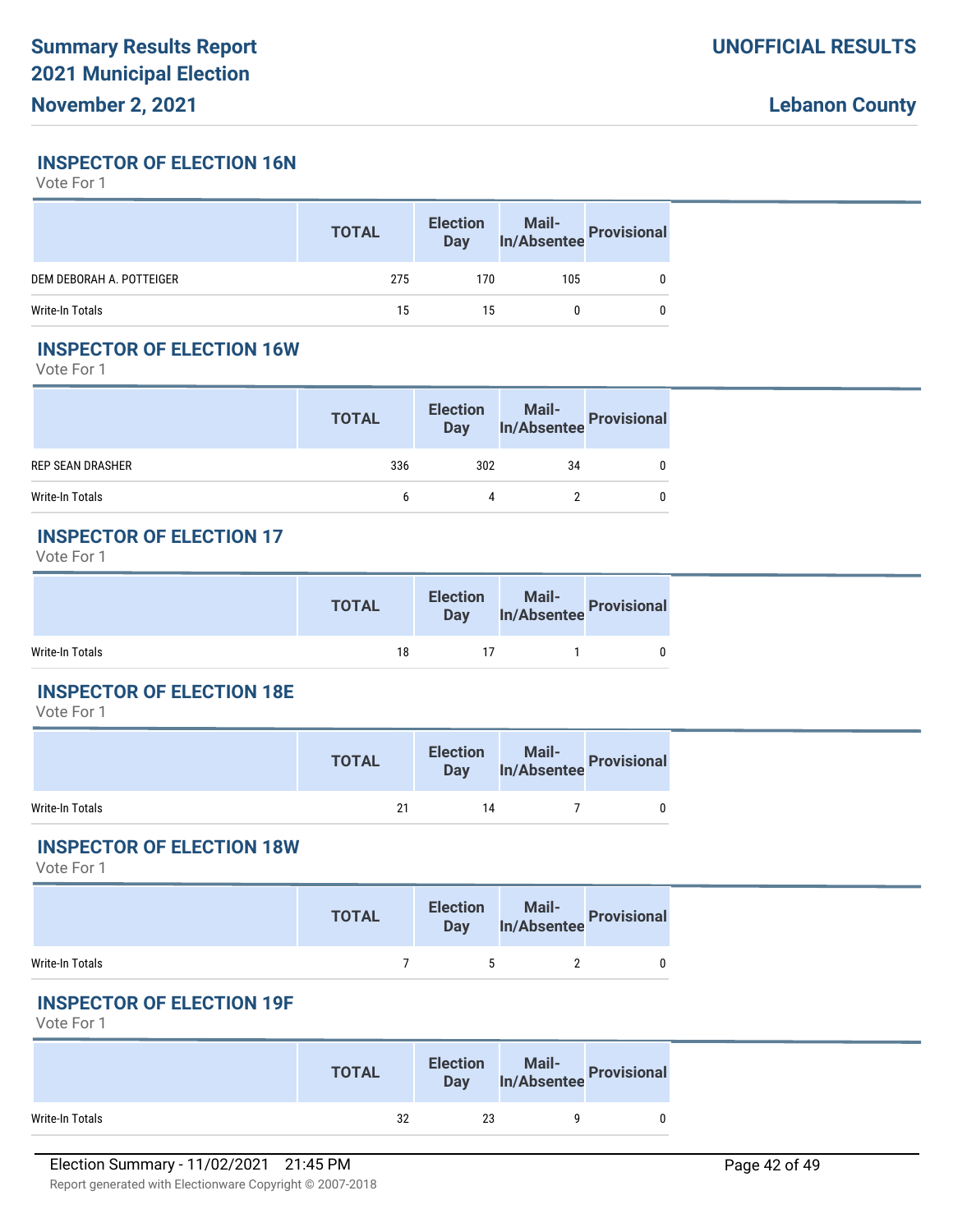**INSPECTOR OF ELECTION 19M**

Vote For 1

|                          | <b>TOTAL</b> | <b>Election</b><br>Day | Mail-<br>In/Absentee Provisional |  |
|--------------------------|--------------|------------------------|----------------------------------|--|
| REP CAROLE A. CZAJKOWSKI | 157          | 137                    | 20                               |  |
| Write-In Totals          |              |                        |                                  |  |

# **INSPECTOR OF ELECTION 21**

Vote For 1

|                        | <b>TOTAL</b> |     | Election Mail-<br>Day In/Absentee Provisional |  |
|------------------------|--------------|-----|-----------------------------------------------|--|
| DEM JERILYN J. PEIFFER | 293          | 222 | 71                                            |  |
| Write-In Totals        | 27           | 26  |                                               |  |

#### **INSPECTOR OF ELECTION 22K**

Vote For 1

|                 | <b>TOTAL</b> | <b>Election</b><br><b>Day</b> | Mail-<br>In/Absentee Provisional |  |
|-----------------|--------------|-------------------------------|----------------------------------|--|
| Write-In Totals |              |                               |                                  |  |

#### **INSPECTOR OF ELECTION 22S**

Vote For 1

|                 | <b>TOTAL</b> | <b>Election</b><br><b>Day</b> | Mail-<br>Absentee Provisions' |
|-----------------|--------------|-------------------------------|-------------------------------|
| Write-In Totals | 32           | 26                            |                               |

#### **INSPECTOR OF ELECTION2 23E**

Vote For 1

|                 | <b>TOTAL</b> | <b>Election</b><br><b>Day</b> | n Mail-<br>In/Absentee Provisional |  |
|-----------------|--------------|-------------------------------|------------------------------------|--|
| Write-In Totals | 10           |                               |                                    |  |

# **INSPECTOR OF ELECTION 23N**

|                 | <b>TOTAL</b> | <b>Election</b><br><b>Day</b> | Mail-<br>In/Absentee Provisional |  |
|-----------------|--------------|-------------------------------|----------------------------------|--|
| Write-In Totals | 13           |                               |                                  |  |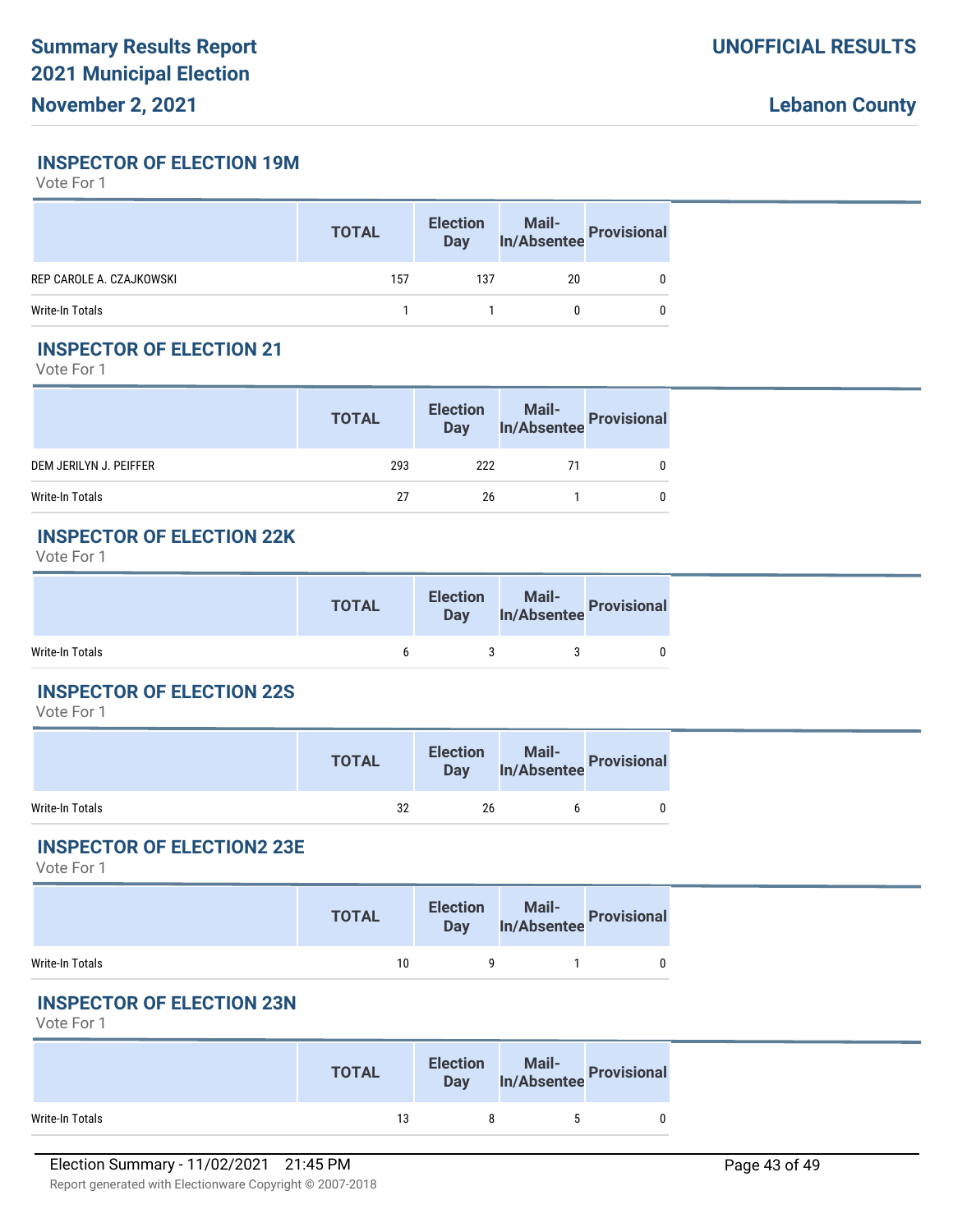### **INSPECTOR OF ELECTION 23W**

Vote For 1

|                 | <b>TOTAL</b> | <b>Election</b><br>Day | on Mail-<br>In/Absentee Provisional |  |
|-----------------|--------------|------------------------|-------------------------------------|--|
| Write-In Totals | 22           | 14                     |                                     |  |

### **INSPECTOR OF ELECTION 24**

Vote For 1

|                 | <b>TOTAL</b> | <b>Election</b><br><b>Day</b> | Mail-<br>In/Absentee<br> |  |
|-----------------|--------------|-------------------------------|--------------------------|--|
| Write-In Totals | 20           | 20                            |                          |  |

## **INSPECTOR OF ELECTION 25**

Vote For 1

|                 | <b>TOTAL</b> |    | Election Mail-<br>Day In/Absentee Provisional |  |
|-----------------|--------------|----|-----------------------------------------------|--|
| Write-In Totals |              | 15 |                                               |  |

# **INSPECTOR OF ELECTION 26N**

Vote For 1

|                 | <b>TOTAL</b> |          | Election Mail-<br>Day In/Absentee Provisional |  |
|-----------------|--------------|----------|-----------------------------------------------|--|
| Write-In Totals |              | $\alpha$ |                                               |  |

#### **INSPECTOR OF ELECTION 26S**

Vote For 1

|                                | <b>TOTAL</b> | <b>Election</b><br>Day | Mail-<br>In/Absentee Provisional |  |
|--------------------------------|--------------|------------------------|----------------------------------|--|
| <b>REP SUSAN ANNE LIPENSKY</b> | 474          | 393                    | 81                               |  |
| Write-In Totals                | 14           |                        |                                  |  |

# **INSPECTOR OF ELECTION 26W**

|                 | <b>TOTAL</b> | <b>Election</b><br><b>Day</b> |                      | Mail-<br>In/Absentee Provisional |
|-----------------|--------------|-------------------------------|----------------------|----------------------------------|
| Write-In Totals | 22           |                               | $\ddot{\phantom{1}}$ |                                  |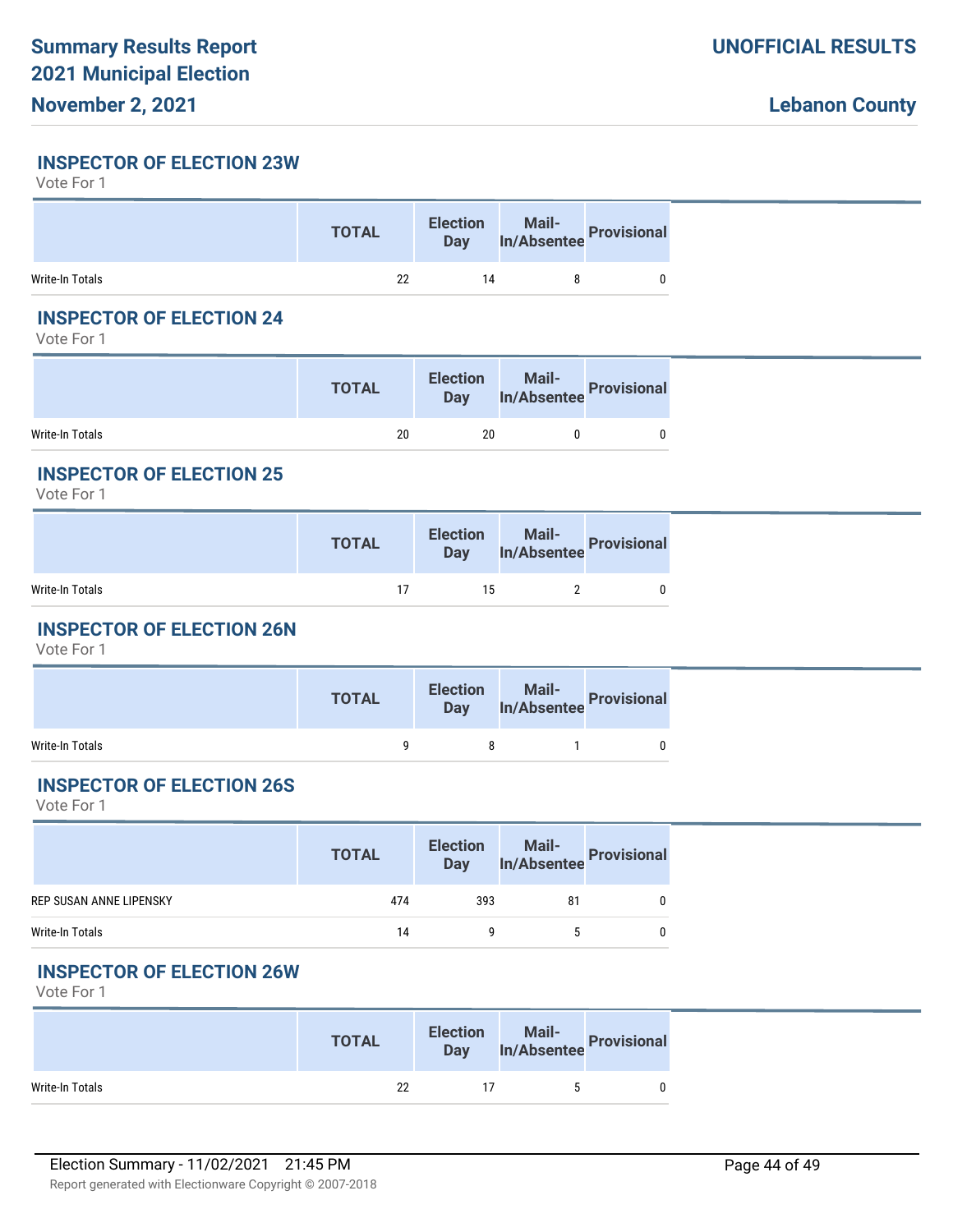# **INSPECTOR OF ELECTION 27E**

Vote For 1

|                 | <b>TOTAL</b> |    | Election Mail-<br>Day In/Absentee Provisional |  |
|-----------------|--------------|----|-----------------------------------------------|--|
| Write-In Totals |              | 15 |                                               |  |

# **INSPECTOR OF ELECTION 27M**

Vote For 1

|                 | <b>TOTAL</b> | <b>Election</b><br>Day | Mail-<br>In/Absentee Provisional |  |
|-----------------|--------------|------------------------|----------------------------------|--|
| Write-In Totals | 32           | 30                     |                                  |  |

## **INSPECTOR OF ELECTION 27W**

Vote For 1

|                 | <b>TOTAL</b> |    | Election Mail-<br>Day In/Absentee Provisional |  |
|-----------------|--------------|----|-----------------------------------------------|--|
| Write-In Totals | 23           | 20 |                                               |  |

# **INSPECTOR OF ELECTION 28E**

Vote For 1

| Election Mail-<br>Day In/Absentee Provisional<br><b>TOTAL</b> |
|---------------------------------------------------------------|
| Write-In Totals<br>24<br>31                                   |

#### **INSPECTOR OF ELECTION 28N**

Vote For 1

|                   | <b>TOTAL</b> | <b>Election</b><br>Day | Mail-<br>In/Absentee<br> |  |
|-------------------|--------------|------------------------|--------------------------|--|
| DEM BETTY HUFFMAN | 339          | 235                    | 104                      |  |
| Write-In Totals   | 14           | 14                     |                          |  |

# **INSPECTOR OF ELECTION 28W**

|                         | <b>TOTAL</b> | <b>Election</b><br><b>Day</b> | Mail-<br>In/Absentee | Provisional |
|-------------------------|--------------|-------------------------------|----------------------|-------------|
| REP LEONARD S. KNIGHTON | 683          | 583                           | 100                  |             |
| Write-In Totals         | 14           |                               |                      |             |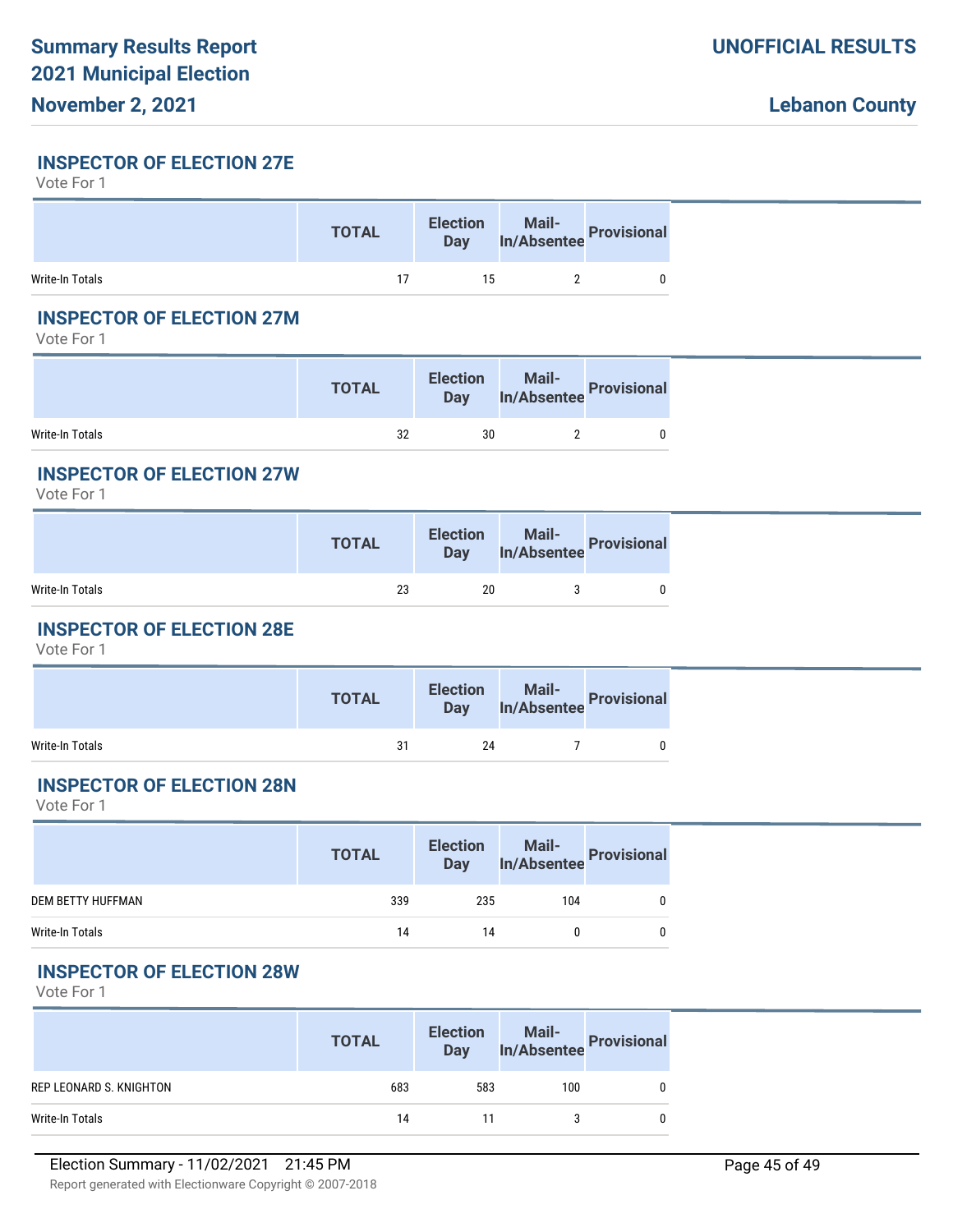### **INSPECTOR OF ELECTION 29**

Vote For 1

|                     | <b>TOTAL</b> | <b>Election</b><br><b>Day</b> |     | Mail-<br>In/Absentee Provisional |
|---------------------|--------------|-------------------------------|-----|----------------------------------|
| DEM JOHN P. KEARNEY | 246          | 113                           | 133 |                                  |
| REP RONALD A. ROYER | 575          | 521                           | 54  |                                  |
| Write-In Totals     |              |                               |     |                                  |

### **INSPECTOR OF ELECTION 30N**

Vote For 1

|                 | <b>TOTAL</b> | Election Mail-<br>Day In/Absentee Provisional |  |
|-----------------|--------------|-----------------------------------------------|--|
| Write-In Totals | 10           |                                               |  |

# **INSPECTOR OF ELECTION 30S**

Vote For 1

|                 | <b>TOTAL</b> | Election Mail-<br>Day In/Absentee Provisional |  |
|-----------------|--------------|-----------------------------------------------|--|
| Write-In Totals | 15           |                                               |  |

#### **INSPECTOR OF ELECTION 30W**

Vote For 1

|                      | <b>TOTAL</b> | <b>Election</b><br><b>Day</b> | Mail-<br>In/Absentee Provisional |  |
|----------------------|--------------|-------------------------------|----------------------------------|--|
| REP MAUREEN D. GALLO | 487          | 409                           | 78                               |  |
| Write-In Totals      |              | <sub>b</sub>                  |                                  |  |

# **INSPECTOR OF ELECTION 31M**

|                 | <b>TOTAL</b> | <b>Election</b><br><b>Day</b> | Mail-<br>In/Absentee Provisional |  |
|-----------------|--------------|-------------------------------|----------------------------------|--|
| Write-In Totals | 32           | 24                            |                                  |  |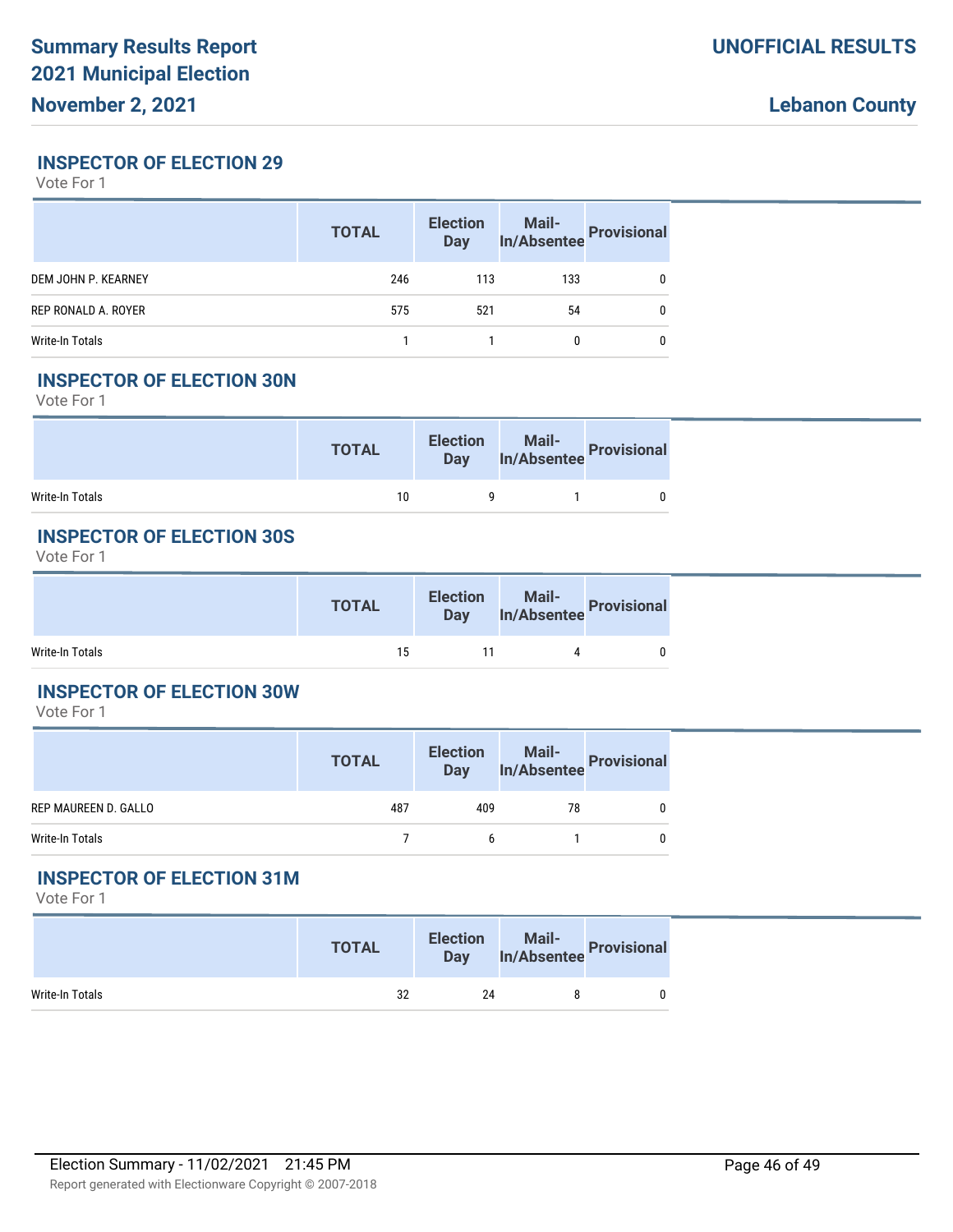#### **INSPECTOR OF ELECTION 31N**

Vote For 1

|                 | <b>TOTAL</b> | <b>Election</b><br><b>Day</b> | Mail-<br>In/Absentee Provisional |
|-----------------|--------------|-------------------------------|----------------------------------|
| Write-In Totals | 31           | 26                            |                                  |

# **INSPECTOR OF ELECTION 31S**

Vote For 1

|                         | <b>TOTAL</b> | <b>Election</b><br><b>Day</b> | Mail-<br>In/Absentee Provisional |  |
|-------------------------|--------------|-------------------------------|----------------------------------|--|
| <b>REP LISA SCHMIDT</b> | 403          | 366                           | 37                               |  |
| Write-In Totals         |              |                               |                                  |  |

### **INSPECTOR OF ELECTION 32N**

Vote For 1

|                 | <b>TOTAL</b> | Election Mail-<br>Day In/Absentee Provisional |  |
|-----------------|--------------|-----------------------------------------------|--|
| Write-In Totals | 13           |                                               |  |

# **INSPECTOR OF ELECTION 32S**

Vote For 1

|                        | <b>TOTAL</b> | <b>Election</b><br>Day | Mail-<br>In/Absentee Provisional |  |
|------------------------|--------------|------------------------|----------------------------------|--|
| REP JUDYTH ANNE MURPHY | 438          | 373                    | 65                               |  |
| Write-In Totals        | h            |                        |                                  |  |

#### **INSPECTOR OF ELECTION 33G**

|                 | <b>TOTAL</b> |  | Day In/Absentee Provisional |
|-----------------|--------------|--|-----------------------------|
| Write-In Totals |              |  |                             |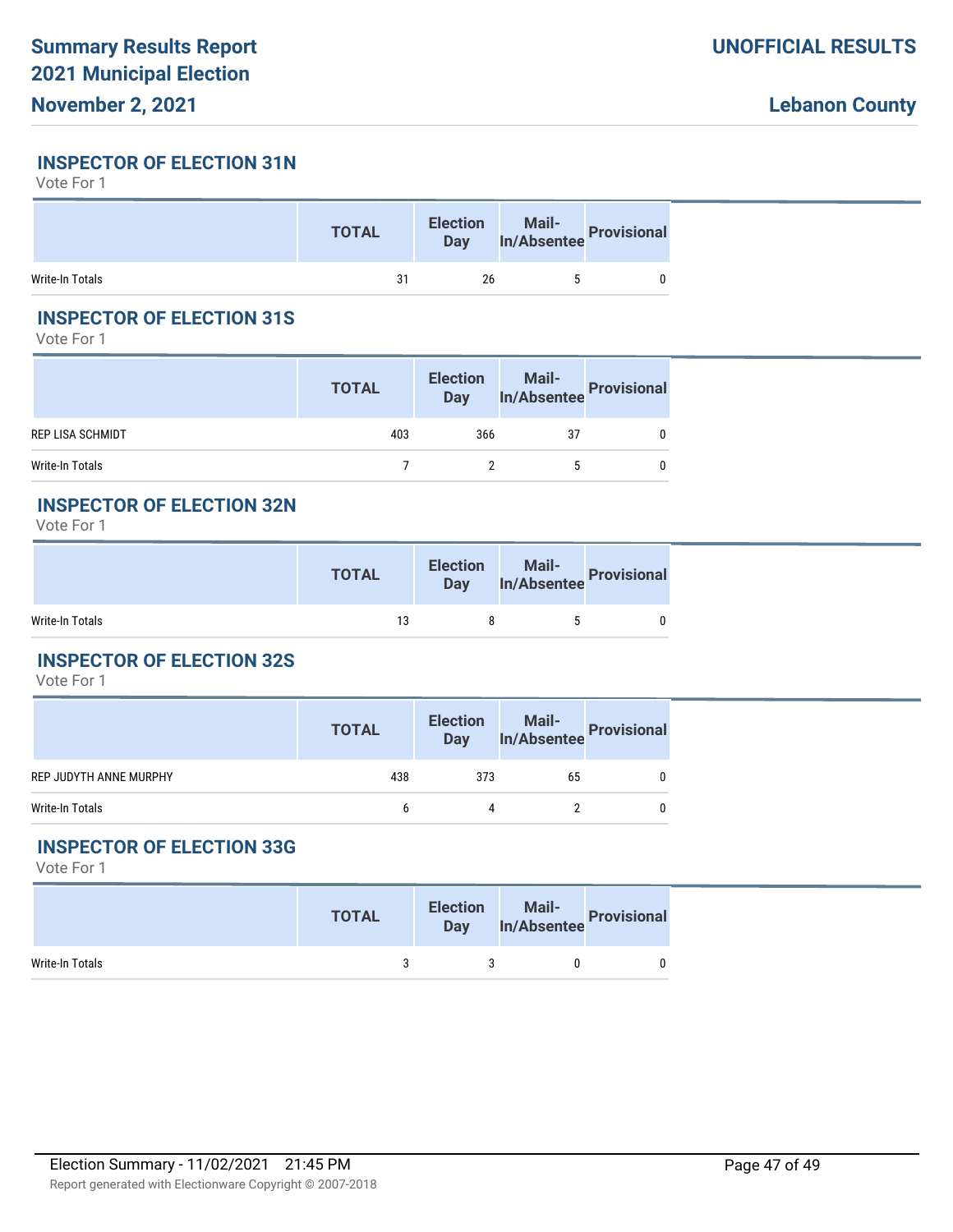#### **INSPECTOR OF ELECTION 33L**

Vote For 1

|                 | <b>TOTAL</b> | <b>Election</b><br>Day | Mail-<br>In/Absentee Provisional |  |
|-----------------|--------------|------------------------|----------------------------------|--|
| REP BECKY MOYER | 405          | 366                    | 39                               |  |
| Write-In Totals |              |                        |                                  |  |

### **INSPECTOR OF ELECTION 34**

Vote For 1

|                 | <b>TOTAL</b> | <b>Election</b> | Election Mail-<br>Day In/Absentee Provisional |  |
|-----------------|--------------|-----------------|-----------------------------------------------|--|
| Write-In Totals |              |                 |                                               |  |

# **INSPECTOR OF ELECTION 35**

Vote For 1

|                       | <b>TOTAL</b> | <b>Election</b><br><b>Day</b> | Mail-<br>In/Absentee Provisional |  |
|-----------------------|--------------|-------------------------------|----------------------------------|--|
| <b>REP LUANN HORN</b> | 115          | 100                           | 15                               |  |
| Write-In Totals       |              |                               |                                  |  |

#### **JUDGE BENDER RETENTION SUPERIOR COURT**

Vote For 1

|     | <b>TOTAL</b> | <b>Election</b><br>Day | Mail-<br>In/Absentee Provisional |  |
|-----|--------------|------------------------|----------------------------------|--|
| Yes | 15,771       | 12,628                 | 3,143                            |  |
| No  | 6,829        | 4,961                  | 1,868                            |  |

# **JUDGE BOWES SUPERIOR COURT RETENTION**

|     | <b>TOTAL</b> | <b>Election</b><br>Day | Mail-<br>In/Absentee Provisional |  |
|-----|--------------|------------------------|----------------------------------|--|
| Yes | 15,613       | 12,374                 | 3.239                            |  |
| No  | 6,899        | 5,117                  | 1,782                            |  |